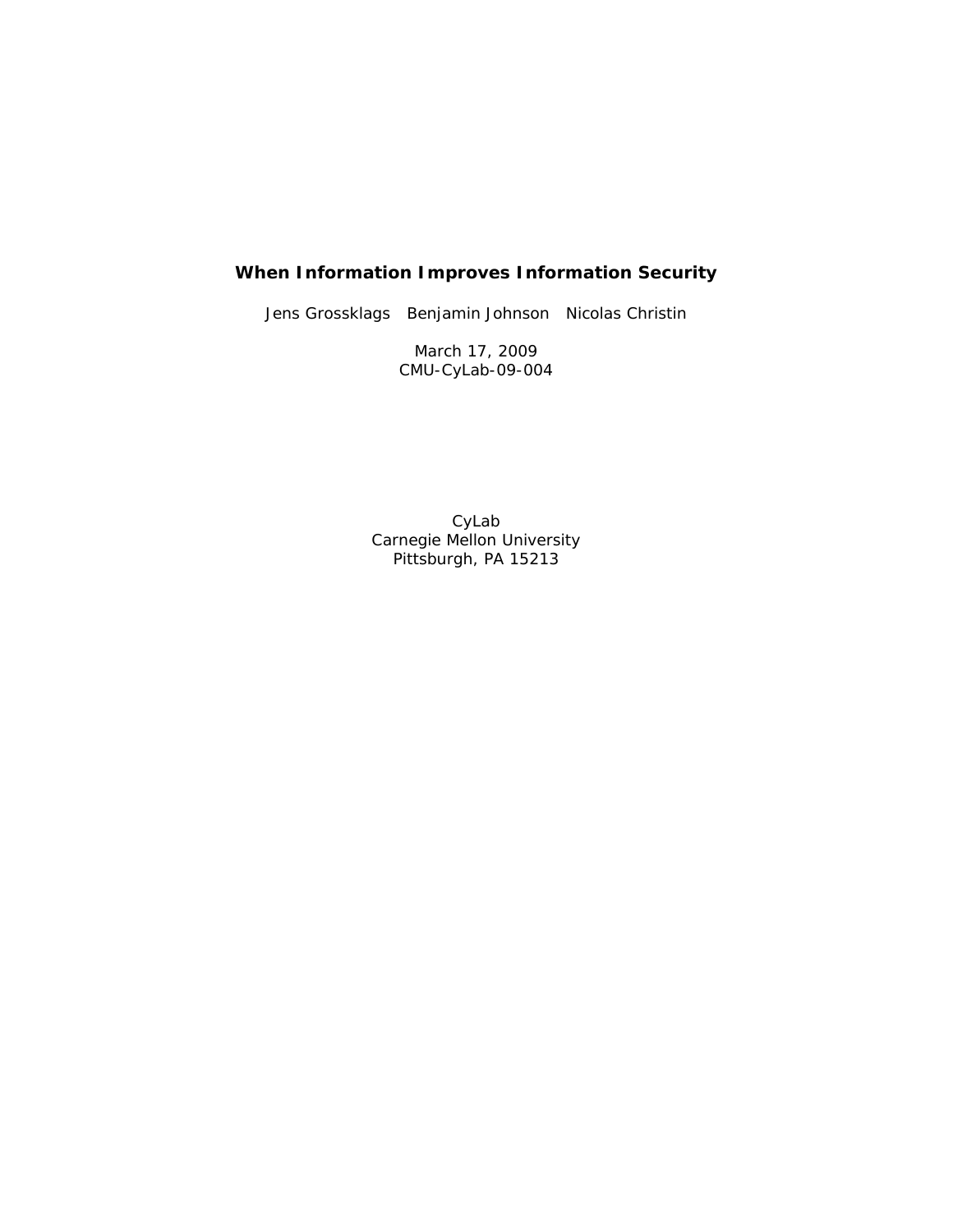# When Information Improves Information Security<sup>\*</sup>

(Extended version)

*Jens Grossklags*<sup>a</sup> *Benjamin Johnson*<sup>b</sup> *Nicolas Christin*<sup>c</sup> <sup>a</sup>School of Information University of California, Berkeley Berkeley, CA 94720 jensg@ischool.berkeley.edu

> ${}^b$ CyLab Carnegie Mellon University 5000 Forbes Avenue Pittsburgh, PA 15213 johnsonb@andrew.cmu.edu

c Information Networking Institute and CyLab Carnegie Mellon University 5000 Forbes Avenue Pittsburgh, PA 15213 nicolasc@andrew.cmu.edu

*Carnegie Mellon CyLab Technical Report, March 2009*

#### Abstract

We investigate a mixed economy of an individual rational expert and several naïve near-sighted agents in the context of security decision making. Agents select between three canonical security actions to navigate the complex security risks of weakest-link, best shot and total effort interdependencies. We further study the impact of two information conditions on agents' choices. We provide a detailed overview of a methodology to effectively determine and compare strategies and payoffs between the different regimes. To analyze the impact of the different information conditions we propose a new formalization. We define the *price of uncertainty* as the ratio of the expected payoff in the complete information environment over the payoff in the incomplete information environment.

<sup>∗</sup>This work is supported in part by the National Science Foundation under ITR award ANI-0331659 (100x100), and the Army Research Office through contract number DAAD19-02-1-0389. Jens Grossklags' work is also funded through a University of California MICRO project grant in collaboration with DoCoMo USA Labs.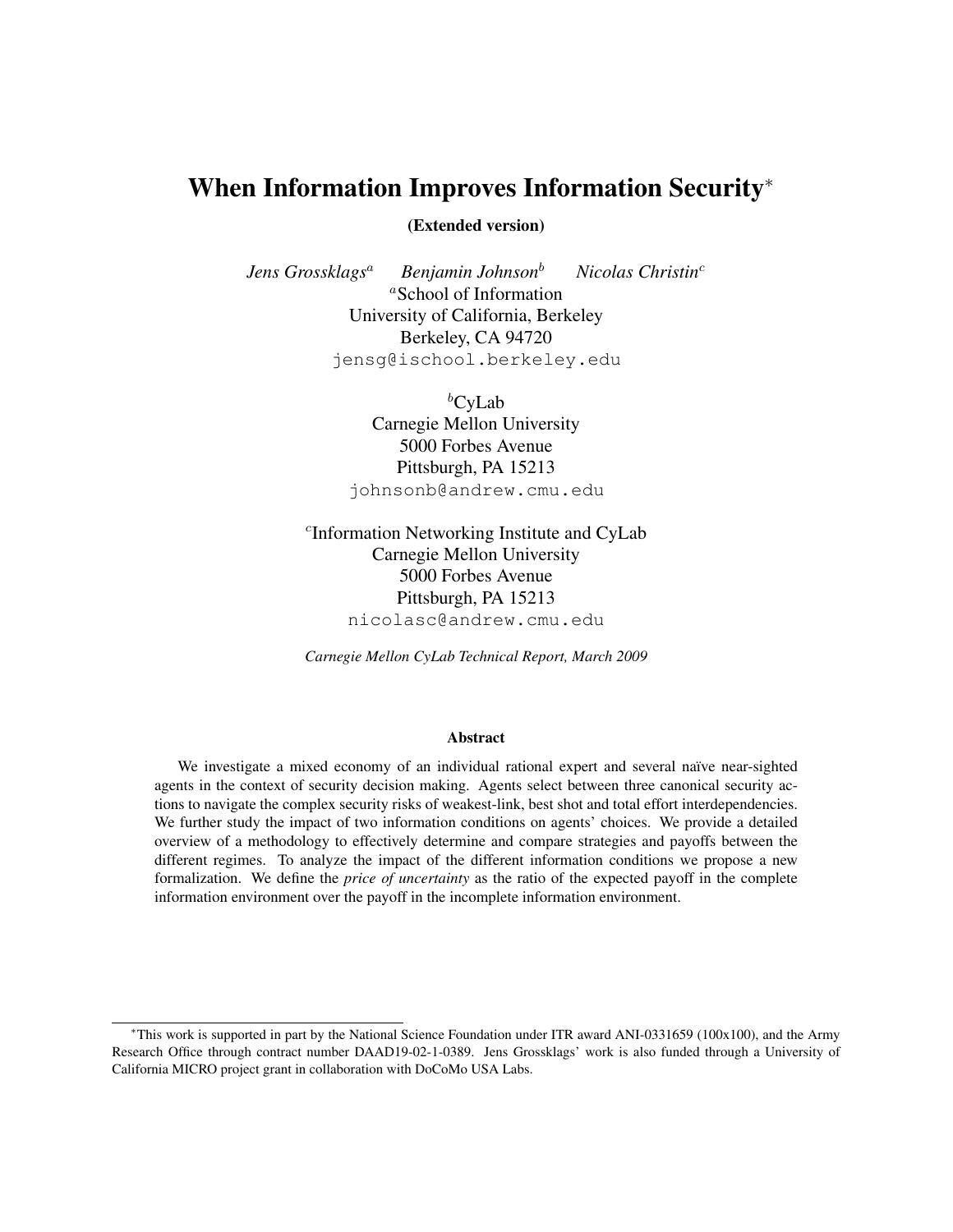## 1 Introduction

Users frequently fail to deploy, or upgrade security technologies, or to carefully preserve and backup their valuable data [20, 27], which leads to considerable monetary losses to both individuals and corporations every year. This state of affairs can be partly attributed to economic considerations. End users may undertake a cost-benefit analysis and decide for or against certain security actions [13, 31]. However, this risk management explanation overemphasizes the rationality of the involved consumers [19]. In practice, consumers face the task to "prevent security breaches within systems that sometimes exceed their level of understanding" [5]. In other words, the amount of information users may be able to acquire and/or to process, is much more limited than is required for a fully rational choice.

We focus on decision-making in different security scenarios that pose significant challenges for average users to determine optimal security strategies, due to *interdependencies* between users [16, 23]. Interdependencies occur when the actions of a given user have an effect on the rest of the network, in part or as a whole (externalities), or when the status of a given user impacts that of other users. For example, consumers who open and respond to unsolicited advertisements increase the load of spam for all participants in the network. Similarly, choosing a weak password for a corporate VPN system can facilitate compromise of many user accounts.

We anticipate the vast majority of users to be *non-expert*, and to apply approximate decision-rules that fail to accurately appreciate the impact of their decisions on others [2]. In particular, in this paper, we assume non-expert users to conduct a simple self-centered cost-benefit analysis, and to neglect interdependencies. Such users would secure their system only if the vulnerabilities being exploited can cause a direct annoyance to them (e.g., their machine becomes completely unusable), but would not act when they cannot perceive or understand the effects of their insecure behavior (e.g., when their machine is used as a relay to send moderate amounts of spam to third parties).

In contrast, an advanced, or expert user fully comprehends to which extent their and others' security choices affect the network as a whole, and responds rationally. The first contribution of this paper is to study the strategic optimization behavior of such an expert user in an economy of inexperienced end users, using three canonical security games that account for network effects [16].

The second contribution of this paper is to address how the security choices by users are mediated by the information available on the severity of the threats the network faces. We assume that each individual faces a randomly drawn probability of being subject to a direct attack. We study how the decisions of the expert user differ if all draws are common knowledge, compared to a scenario where this information is only privately known. With this approach we provide two important baseline cases for the impact of the expert agent. We further propose a metric to quantify the differences in the total expected payoff between the two information conditions, which we term the "*price of uncertainty*," per analogy with Koutsoupias and Papadimitriou's "price of anarchy" [22].

By evaluating the price of uncertainty for a range of parameters in different security scenarios, we can determine which configurations can accommodate limited information environments (i.e., when being less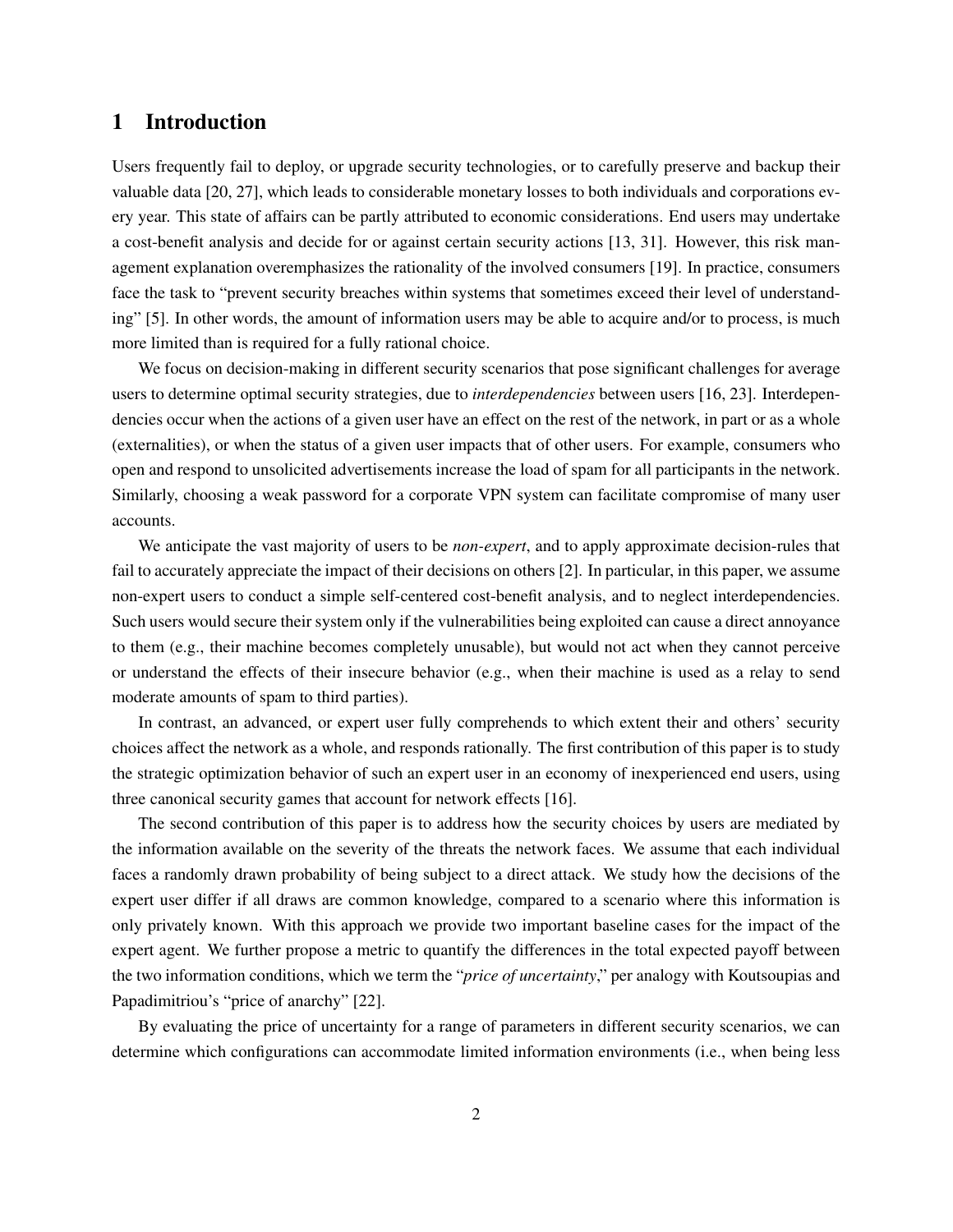informed does not significantly jeopardize an expert user's payoff), as opposed to configurations where expert users and non-expert users achieve similar outcomes due to a lack of available information.

We first discuss selected work related to our analytic model (Section 2). In Section 3, we summarize the security games framework we developed in prior work, and detail our assumptions about agent behaviors and information conditions. We present our methodology and formal analysis in Section 4. We discuss the results and their implications in Section 5. Finally, we close with concluding remarks in Section 6.

## 2 Related work

In our prior work we have reviewed the research area of the economics of security in depth [16]. In this paper we conduct a decision-theoretic analysis for a sophisticated (expert) agent who interacts with a group of users that follow a simple but reasonable rule-of-thumb strategy. Our work significantly differs from prior decision-theoretic approaches. Gordon and Loeb present a model that highlights the trade-off between perfect and cost-effective security [14]. They consider the protection of an information set that has an associated loss if compromised, probability of attack, and probability that attack is successful. They show that an optimizing firm will not always defend highly vulnerable data, and only invest a fraction of the expected loss. Cavusoglu *et al.* [7] consider the decision-making problem of a firm when attack probabilities are externally given compared to a scenario when the attacker is explicitly modeled as a strategic player in a game-theoretic framework. Their model shows that if the firm assumes that the attacker strategically responds then in most considered cases its profit will increase. Schechter and Smith [30] consider the decision-theoretic analysis from the perspective of the potential intruder. They highlight several modeling alternatives for attacker behavior and their payoff consequences. The analytic work on security investments and level of penalties for offenses is complemented by empirical research [29, 33].

We structure the remainder of the review of related literature and background information into three selected areas in which we are making a research contribution.

### 2.1 Bounded rationality

Acquisti and Grossklags summarize work in the area of behavioral economics and psychology that is of relevance for privacy and security decision-making [2]. Users' decisions are not only limited by cognitive and computational restrictions (i.e., bounded rationality), but are also influenced by systematic psychological deviations from rationality.

Recent research has investigated agents that overemphasize earlier costs and benefits at the expense of their future well-being [1, 3]. Christin *et al.* suggest that agents respond near-rationally to the complexity of networked systems [8]. In their model individuals are satisfied with a payoff within a small margin of the optimal outcome.

Different from the above work that considers all players to act the same, the current paper studies a mixed economy, with expert and non-expert users co-existing. While expert users are as rational as possible,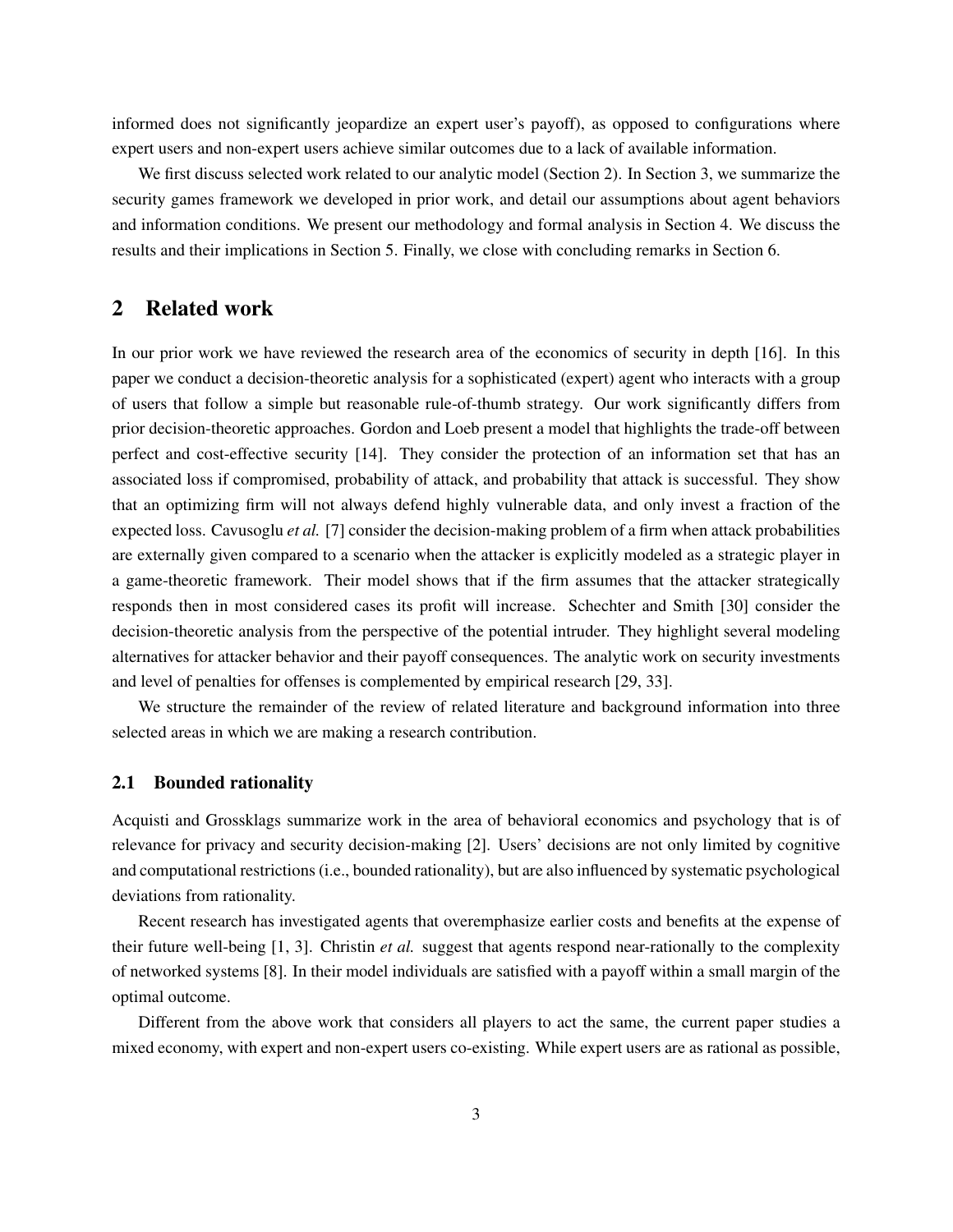non-expert users deviate from rationality by adopting approximate (rules-of-thumb) decision strategies. In practice, users frequently have to rely on rules-of-thumb when a "quantitative method to measure security levels" is not available [26]. Economic analysis including rule-of-thumb choices have been discussed outside of the security context, e.g., [10, 11, 24].

### 2.2 Limited information

In the context of the value of security information, research has been mostly concerned with incentives for sharing and disclosure. Several models investigate under which conditions organizations are willing to contribute to an information pool about security breaches and investments when competitive effects may result from this cooperation [12, 15]. Empirical papers explore the impact of mandated disclosures [6] or publication of software vulnerabilities [34] on the financial market value of corporations. Other contributions to the security field include computation of Bayesian Nash outcomes for an intrusion detection game [25], and security patrol versus robber avoidance scenarios [28].

We conduct a comparative analysis of strategies and payoffs for a sophisticated agent in a security model when the likelihood of a directed attack is either common or private knowledge. In particular, we evaluate the influence of the lack of information given different organizational dependencies [35].

### 2.3 Heterogeneous agents

In our previous work we have analyzed both the case of homogeneous [16] and heterogeneous agents [17]. When considering heterogeneous agents, however, we have focused on differences in the costs agents may face. We assumed that users differ in the price they have to pay for protection and self-insurance, and that they have different perceived or actual losses associated with successful (uninsured) security compromises. In this paper we analyze the case of agents facing different attack probabilities. Indeed in practice, different targets, even if they are part of a same network, are not all equally attractive to an attacker: a computer containing payroll information is for instance, considerably more valuable than an old "boat anchor" sitting under an intern's desk.

Given certain differences in the attractiveness of a particular target the question remains how a defender is able to determine a reasonable estimate of the attack probability. Such a problem far exceeds the scope of this paper, whose main goal is to study the impact of information (or lack thereof) on security strategies, and we refer the reader to the threat modeling literature. (See [4] for an introduction and references.)

## 3 Decision Theoretic Model

We next summarize the security games we analyze, and extend models we previously proposed [16] to the case of an economy consisting of an expert user and several unsophisticated users.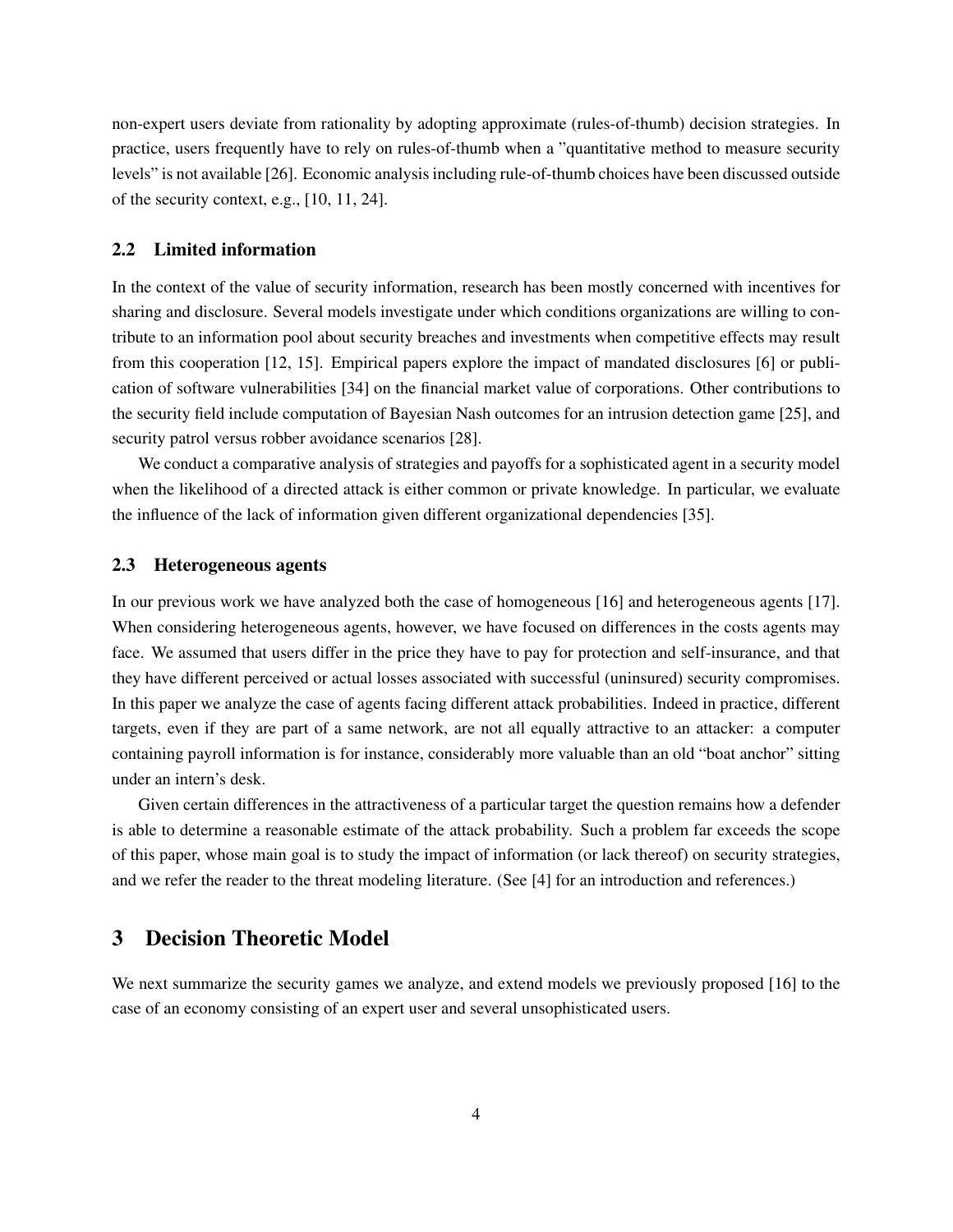#### 3.1 Basic model

Self-protection and self-insurance. In practice, the arsenal of a defender may include several actions to prevent successful compromises and to limit losses that result from a breach. In Grossklags *et al.* [16] we provide a model that allows a decoupling of investments in the context of computer security. On the one hand, the perimeter can be strengthened with a higher self-protection investment (e.g., implementing or updating a firewall). On the other hand, the amount of losses can be reduced by introducing self-insurance technologies and practices (e.g., backup provisions). Formally, player i chooses an insurance level  $0 \le s_i \le$ 1 and a protection level  $0 \le e_i \le 1$ .  $b \ge 0$  and  $c \ge 0$  denote the unit cost of protection and insurance, respectively, which are homogeneous for the agent population. So, player  $i$  pays  $be_i$  for self-protection and  $cs_i$  for insurance.

**Interdependency.** We focus in this work on tightly coupled networks  $[35]$ .<sup>1</sup> In a tightly coupled network all defenders will face a loss if the condition of a security breach is fulfilled whereas in a loosely coupled network consequences may differ for network participants. We denote  $H$  as a "contribution" function that characterizes the effect of  $e_i$  on agent's utility  $U_i$ , subject to the protection levels chosen (contributed) by *all* other players. We require that H be defined for all values over  $(0, 1)^N$ . We distinguish three canonical cases that we discussed in-depth in prior work [16]:

- Weakest-link:  $H = \min(e_i, e_{-i}).$
- Best shot:  $H = \max(e_i, e_{-i}).$
- Total effort:  $H = \frac{1}{N}$  $\frac{1}{N}\sum_k e_k$ .

where, following common notation,  $e_{-i}$  denotes the set of protection levels chosen by players other than i.

Attack probabilities, network size and endowment. Each of  $N \in \mathbb{N}$  agents receives an endowment M. If she is attacked and compromised successfully she faces a loss  $L$ . We assume that each agent i draws an individual attack probability  $p_i$  ( $0 \leq p_i \leq 1$ ) from a uniform random distribution. This models the heterogeneous preferences that attackers have for different targets, due to their economic, political, or reputational agenda. The choice of a uniform distribution ensures the analysis remains tractable, while already providing numerous insights. We conjecture that different distributions (e.g., power law) may also be appropriate in practice.

#### 3.2 Player behavior

At the core of our analysis is the observation that expert and non-expert users differ in their understanding of the complexity of networked systems. Indeed, consumers' knowledge about risks and means of protection

<sup>&</sup>lt;sup>1</sup>There is an ongoing debate whether researchers should assume full connectivity of a network graph given modern computer security threats such as worms and viruses. (Personal communication with Nicholas Weaver, ICSI.)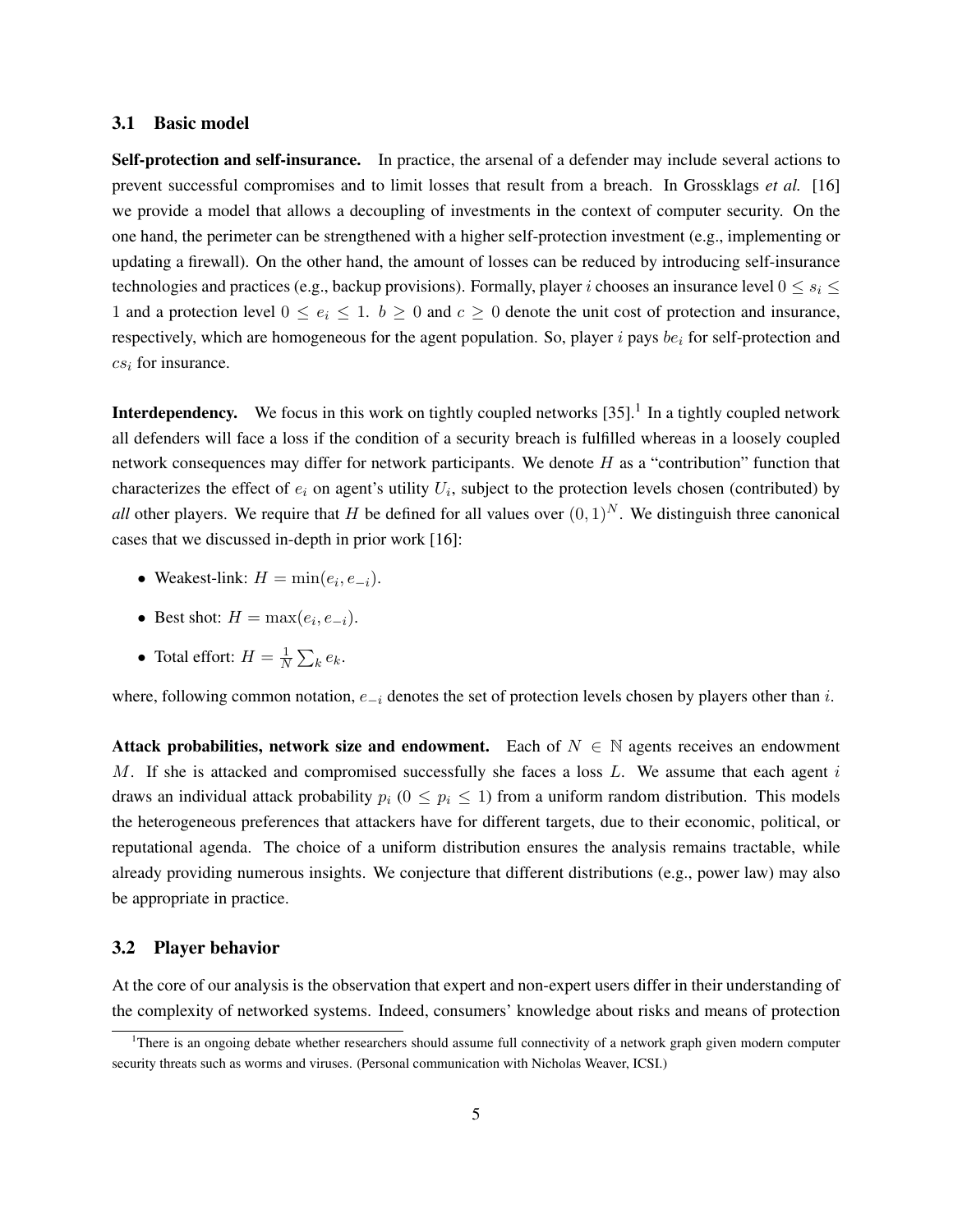with respect to privacy and security can be quite varied [2], and field surveys separate between high and low expertise users [32].

Naïve (non-expert) user. Average users underappreciate the interdependency of network security goals and threats [2, 32]. We model the *perceived* utility of each naïve agent to only depend on the direct security threat and the individual investment in self-protection and self-insurance. The investment levels of other players are *not* considered in the naïve user's decision making, despite the existence of interdependencies. We define the perceived utility for a specific naïve agent  $j$  as:

$$
PU_j = M - p_j L(1 - s_j)(1 - e_j) - be_j - cs_j.
$$

Clearly, perceived and realized utility actually differ: by failing to incorporate the interdependencies of all agents' investment levels in their analysis, naïve users may achieve sub-optimal payoffs that actually are far below their own expectations. This paper does not aim to resolve this conflict, and, in fact, there is little evidence that users will learn the complexity of network security over time [32]. We argue that non-expert users would repeatedly act in an inconsistent fashion. This hypothesis is supported by findings in behavioral economics that consumers repeatedly deviate from rationality, however, in the same predictable ways [21].

Sophisticated (expert) user. Advanced users can rely on their superior technical and structural understanding of computer security threats and defense mechanisms, to analyze and respond to changes in the environment [9]. In the present context, expert users, for example, have less difficulty to conclude that the goal to avoid censorship points at a best shot scenario, whereas the protection of a corporate network frequently suggests a weakest-link optimization problem [16]. Accordingly, a sophisticated user correctly understands her utility to be dependent on the interdependencies that exist in the network:

$$
U_i = M - p_i L(1 - s_i)(1 - H(e_i, e_{-i})) - be_i - cs_i.
$$

Binary strategies. We further restrict the actions available to each player (of either type) to make the analysis tractable. Instead of picking a continuous protection level  $0 \le e_i \le 1$ , players only have the choice between  $e_i = 0$  ("do not protect") or  $e_i = 1$  ("protect") only. Likewise, the parameter space for  $s_i$  is restricted to a binary choice  $s_i \in \{0,1\}$ . While this may seem a very strong restriction, prior analysis [16, 17] showed that, for all models we look at, Nash equilibria are all of the form  $(e_i, s_i) \in$  $\{(0,0), (0,1), (1,0)\}$  (respectively, "passivity," "full insurance," and "full protection") for all players i, even when players can choose  $e_i$  and  $s_i$  from a continuous spectrum of values. As such, binary choices for  $e_i$  and  $s_i$  are not necessarily a poor approximation of actual behavior.

#### 3.3 Information conditions

Our analysis is focused on the decision making of the expert user subject to the bounded rational behaviors of the na¨ıve network participants. That is, more precisely, the expert agent maximizes their expected utility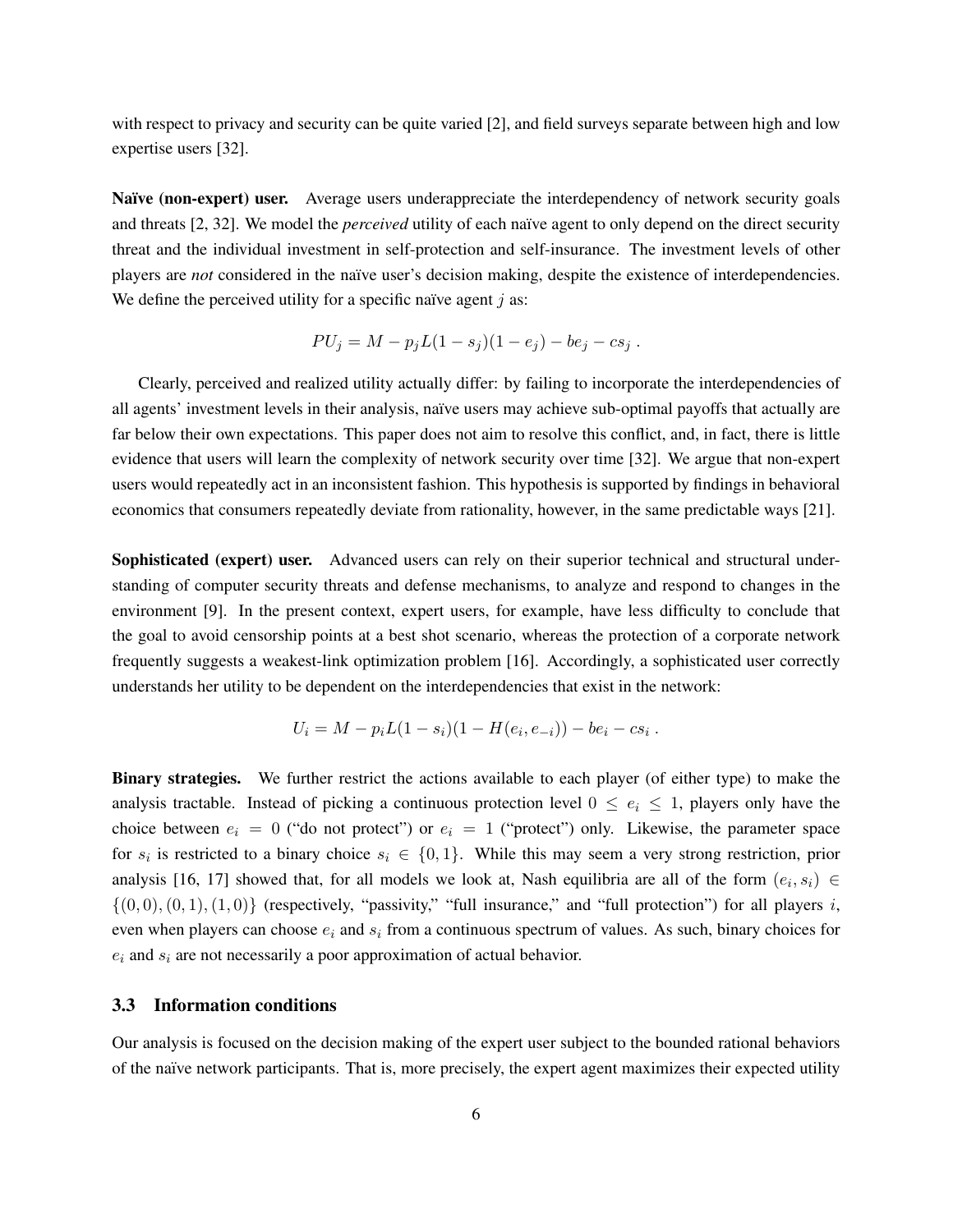subject to the available information about other agents' drawn threat probabilities and their resulting actions. Two different information conditions may be available to the expert agent:

**Complete information:** Actual draws of attack probabilities  $p_j$  for all  $j \neq i$ , and her own drawn probability of being attacked  $p_i$ .

Incomplete information: Known probability distribution of the unsophisticated users' attack threat, and her own drawn probability of being attacked  $p_i$ .

Therefore, the expert agent can accurately infer what each agent's investment levels are in the complete information scenario. Under incomplete information the sophisticated user has to develop an expectation about the actions of the naïve users.

## 4 Analysis methodology

In the remainder of this discussion, we will always use the index i to denote the expert player, and  $j \neq i$  to denote the naïve players. For each of the three games, weakest-link, best shot, and total effort, our analysis proceeds via the following five-step procedure.

- 1. Determine player i's payoff within the game for selected strategies of passivity, full insurance, and full protection. As shown in [16, 17] through a relatively simple analysis, player i can maximize their utility only by relying on (one or more of) these three strategies.
- 2. Determine the conditions on the game's parameters (b, c, L, N,  $p_i$ , and if applicable,  $p_j$  for  $j \neq i$ ) under which player  $i$  should select each strategy.
- 3. Determine additional conditions on the game's parameters such that the probability (relative to  $p_i$ ) of each case, as well as the expected value of  $p_i$  within each case can be easily computed.
- 4. Determine player i's total expected payoff relative to the distribution on  $p_i$  and all other known parameters.
- 5. In the case of complete information, eliminate dependence on  $p_j$  for  $j \neq i$  by taking, within each parameter case, an appropriate expected value.

Diligent application of this method generates a table recording the total expected payoffs for player  $i$ , given any valid assignment to the parameters  $b, c, L, N$ . In the process it also generates tables of selection conditions, probabilities, and expected payoffs for each possible strategy; and in the complete information case, gives results for total expected payoffs conditioned on the exact draws of  $p_j$  by the other players. The results are presented in Tables 1–15.

In the remainder of this section we illustrate this method by considering, for each step listed above, one game and one parameter case for which we have applied the appropriate step.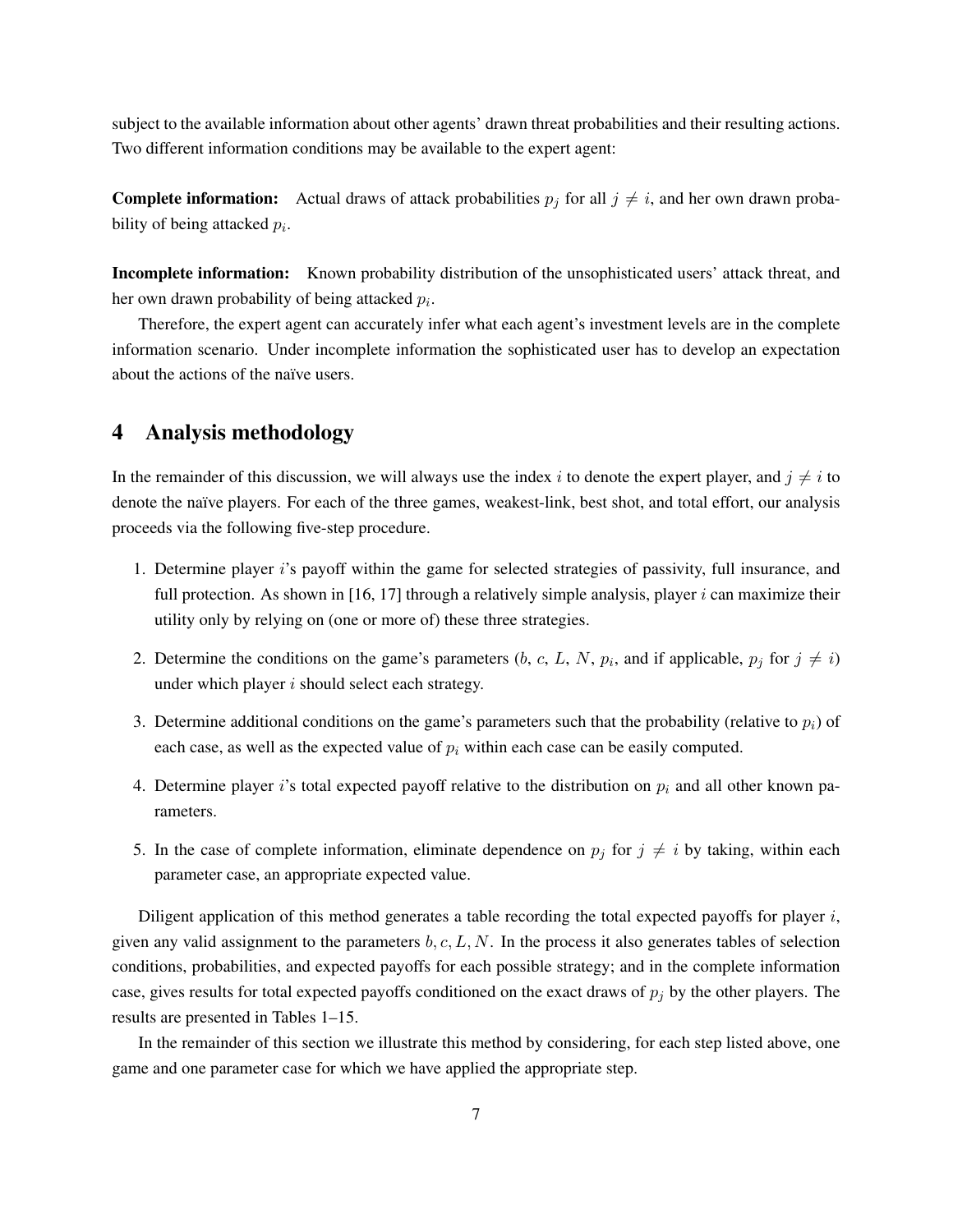Step 1 example: Passivity payoff computation. Let us consider the challenge of determining payoffs for player is passivity in the best shot game, under the conditions of limited information and parameter constraints  $b \leq c$ . The general payoff function for the best shot game is obtained by substituting  $H(e_i, e_{-i}) = \max(e_i, e_{-i})$  into the general utility function for all games, i.e.  $U(i) = M - p_i L(1 - s_i)(1 H(e_i, e_{-i})$ ) –  $be_i - cs_i$ . Doing this, we obtain  $U(i) = M - p_i L(1 - s_i)(1 - \max(e_i, e_{-i}) - be_i - cs_i)$ . To get the payoff for player i's passivity we plug in  $e_i = s_i = 0$  to obtain

$$
U_i = \begin{cases} M - p_i L, \text{ if } \max_{j \neq i} e_j = 0\\ M, \text{ if } \max_{j \neq i} e_j = 1 \end{cases}
$$

.

Now in the incomplete information case, we do not know any of the  $p_j$  for  $j \neq i$ , so we do not know all the parameters to compute the required payoff. However, since we assume that the  $p_i$  are independently and uniformly distributed in  $[0, 1]$ , we can compute an expected value for this payoff as follows. The probability (over  $p_j$ ) that none of the other players protect (i.e. that  $\max_{j\neq i} p_j < b/L$ ) is exactly  $(b/L)^{N-1}$ , and in this case the payoff would be  $M - p_iL$ . The probability (over  $p_i$ ) that at least one of the other players protect (i.e. that  $b/L \le \max_{j \neq i} p_j$ ) is exactly  $1 - (b/L)^{N-1}$ , and in this case the payoff would be M. Thus the total expected payoff for selecting the passivity strategy is  $(b/L)^{N-1}(M-p_iL) + (1-(b/L)^{N-1})M$ , which simplifies to  $M - p_i L (b/L)^{N-1}$ . We record this as the payoff result for passivity in the incomplete game, with  $b \leq c$ , as can be seen in Table 6.

Step 2 example: Strategy selection. Let us next consider the challenge of determining parameter conditions under which we should select player i's strategy in the weakest link game. Since this is a second step, consider the game payoffs in Table 1 as given. We are interested in determining player  $i$ 's most strategic play for any given parameter case. Select for consideration the case  $b \leq c$  with incomplete information. (Note: this is the most difficult case for this game).

To determine the optimal strategy for player  $i$ , we must select the maximum of the quantities Passivity:  $M-p_iL$ , Insurance:  $M-c$ , and Protection:  $M-b-p_iL(1-(1-b/L)^{N-1})$ . We should choose passivity if it is better than insurance or protection, i.e.  $M - p_i L > M - c$  and  $M - p_i L > M - b - p_i L (1 - (1 - b/L)^{N-1})$ . We should choose insurance if it is better than passivity or protection, i.e.  $M - c \geq M - p_i L$  and  $M - c >$  $M - b - p_i L(1 - (1 - b/L)^{N-1})$ . We should choose protection if it is better than passivity or insurance, i.e.  $M - b - p_i L(1 - (1 - b/L)^{N-1}) \ge M - p_i L$  and  $M - b - p_i L(1 - (1 - b/L)^{N-1}) \ge M - c$ .

Re-writing the above inequalities as linear constraints on  $p_i$ , we choose passivity if  $p_i \leq c/L$  and  $p_i \leq \frac{b}{L(1-(1-b/L)^{N-1})}$ ; we choose insurance if  $p_i > c/L$  and  $p_i > \frac{c-b}{L(1-(1-b/L)^{N-1})}$ ; and we choose protection if  $\frac{c-b}{L(1-(1-b/L)^{N-1})} \le p_i \le \frac{b}{L(1-(1-b/L)^{N-1})}$ .

For simplicity of computation, we would like to have our decision mechanism involve only a single inequality constraint on  $p_i$ . To obtain this it is necessary and sufficient to determine the ordering of the three terms:  $\frac{c}{L}$ ,  $\frac{b}{L(1-(1-b/L)^{N-1})}$ , and  $\frac{c-b}{L(1-(1-b/L)^{N-1})}$ .

It turns out that there are only two possible orderings for these three terms. The single inequality  $c <$  $\frac{b}{(1-b/L)^{N-1}}$  determines the ordering:  $\frac{c}{L} < \frac{c-b}{L(1-(1-b/L)^{N-1})} < \frac{b}{L(1-(1-b/L)^{N-1})}$ ; while the reverse inequality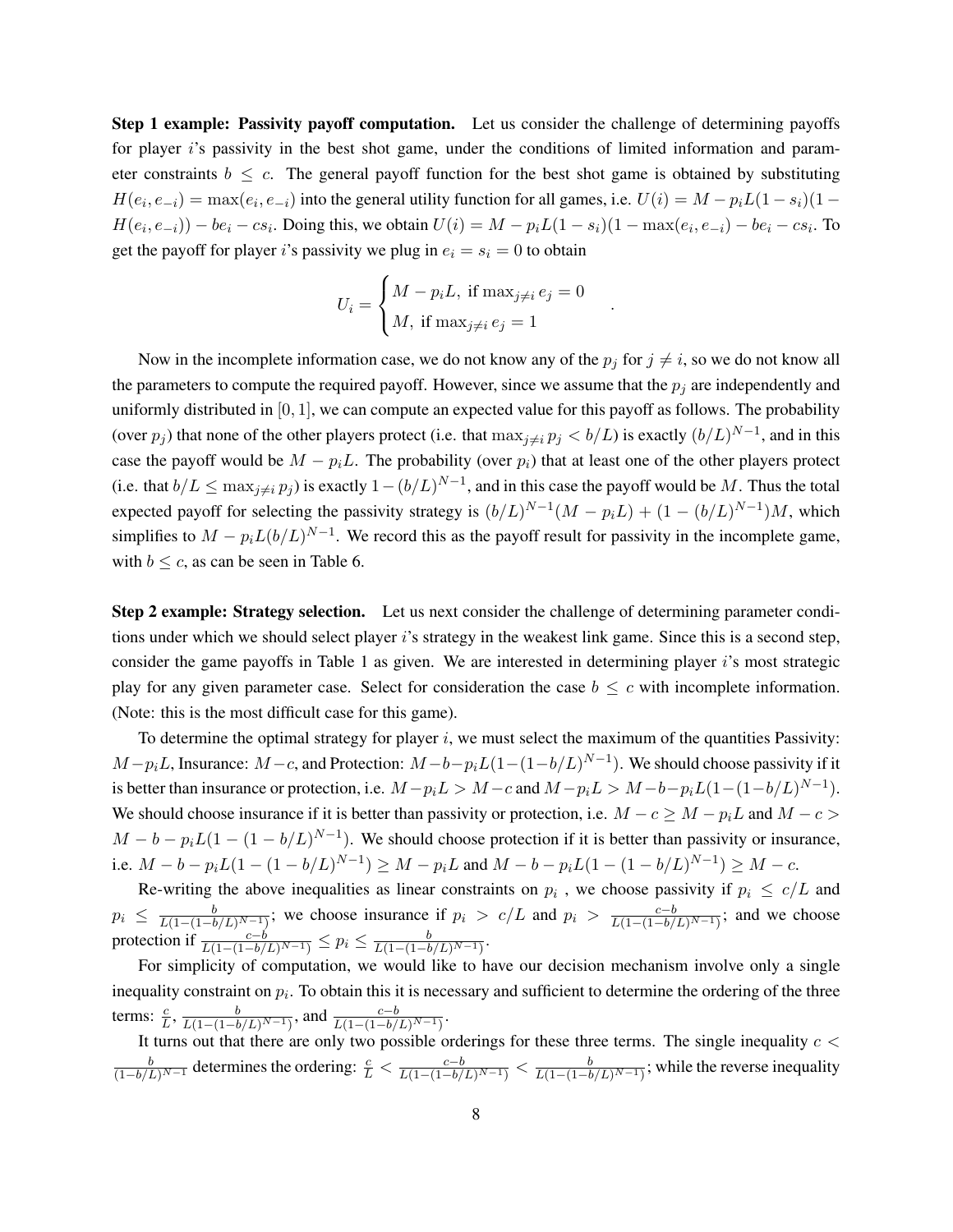$\frac{b}{(1-b/L)^{N-1}} \leq c$  determines the reverse ordering on all three terms. This observation suggests we should add sub-cases under  $b \leq c$  depending on which of these two inequalities holds. See Table 2.

Within each new sub-case the criterion for selecting the strategy that gives the highest payoff can now be represented by a single linear inequality on  $p_i$ . If  $c \leq \frac{b}{(1-b/L)^{N-1}}$ , then passivity wins so long as  $p_i < c/L$ ; (because the new case conditions also guarantee  $p_i < \frac{b}{\sqrt{1 + b}}$  $\frac{b}{L(1-b/L)^{N-1}}$ ). Similarly insurance wins if  $p_i \ge c/L$ . Protection never wins in this case because we cannot have  $\frac{c-b}{L(1-(1-b/L)^{N-1})} \le p_i \le \frac{b}{L(1-(1-b/L)^{N-1})}$  $\frac{b}{L(1-(1-b/L)^{N-1})}$  when we also have  $\frac{b}{(1-b/L)^{N-1}} < \frac{c-b}{L(1-(1-b/L))}$  $\frac{c-b}{L(1-(1-b/L)^{N-1})}$ . The computations for the case  $\frac{b}{(1-b/L)^{N-1}} < c$  are similar; the results are recorded in Table

Step 3 example: Case determination. Now, consider the challenge of determining additional constraints on parameters in the total effort game, so that in any given case, the total payoffs can be represented by simple closed form functions of the game's parameters. Since this is a third step, we assume the second step has been diligently carried out and consider the strategy conditions given in Table 12 as given. For brevity, we consider only the incomplete information case under the assumption  $b \leq c$ .

To illustrate the problem we are about to face, consider the condition for selecting passivity in the incomplete game and case:  $b + b^2(N-1)/L < c$ . The condition here is that  $p_i < bN/L$ . This condition is possible if and only if  $bN < L$ . The case conditions determined thus far do not specify which of these is the case; so for subsequent computations, we will need to know which it is, and therefore must consider the two cases separately.

Going beyond this particular example, there are several other values in this table where a similar phenomenon occurs. In particular, we need new cases to determine whether each of the following relations holds:  $bN/L \le 1$ ,  $\frac{c}{b+(L-b)/N} \le 1$ , and  $\frac{c-b}{b-b/N} \le 1$ . (See Table 12). To combine these with previous cases in a way that avoids redundancy, we rewrite the conditions involving  $c$  as linear inequalities on  $c$ ; obtaining  $c \leq b + (L - b)/N$  and  $c \leq 2b - b/N$ .

We are thus left to reconcile these additional cases with the current cases  $b \le c \le b + \frac{b^2}{L}$  $\frac{b^2}{L}(N-1)$  and  $b + \frac{b^2}{L}$  $\frac{b^2}{L}(N-1) < c$ . To do this efficiently we must know the order of the terms  $b + \frac{L-b}{N}$  $\frac{b-b}{N}$ , 2b –  $\frac{b}{N}$  $\frac{b}{N}$ , and  $b + \frac{b^2}{L}$  $\frac{b^2}{L}(N-1)$ . Fortunately, it turns out that there are only two possible orderings on these terms; and furthermore, which of the two orderings it is depends on the relation  $bN < L$  which we already needed to specify as part of our case distinctions. If  $bN \leq L$ , then  $b + \frac{b^2}{L}$  $\frac{b^2}{L}(N-1) \leq 2b - \frac{b}{N} \leq b + \frac{L-b}{N}$  $\frac{N}{N}$  and if  $bL > N$ , then the reverse relations hold.

Assuming limited information,  $b \leq c$ , and dividing all cases according to  $bN \leq L$ , it requires a total of 5 cases to determine all important relationships among important parameters for this game. We may have  $bN \leq L$  and  $b \leq c \leq b + \frac{b^2}{L}$  $\frac{b^2}{L}(N-1)$ ;  $bN \leq L$  and  $b + \frac{b^2}{L}$  $\frac{b^2}{L}(N-1) < c < 2b - \frac{b}{N}$  $\frac{b}{N}$ ;  $bN \le L$  and  $2b - \frac{b}{N} \le c$ ;  $bN > L$  and  $c \leq b + \frac{L-b}{N}$  $\frac{L-b}{N}$ ; and  $bN > L$  and  $b + \frac{L-b}{N} < c$ . For reference, see table 15.

Step 4 example: Total payoff computation. Let us determine the total expected payoff for the expert player with incomplete information in the best shot game with  $b \leq c$ . As intermediate steps we must compute the probability that each strategy is played, along with the expected payoff for each strategy. The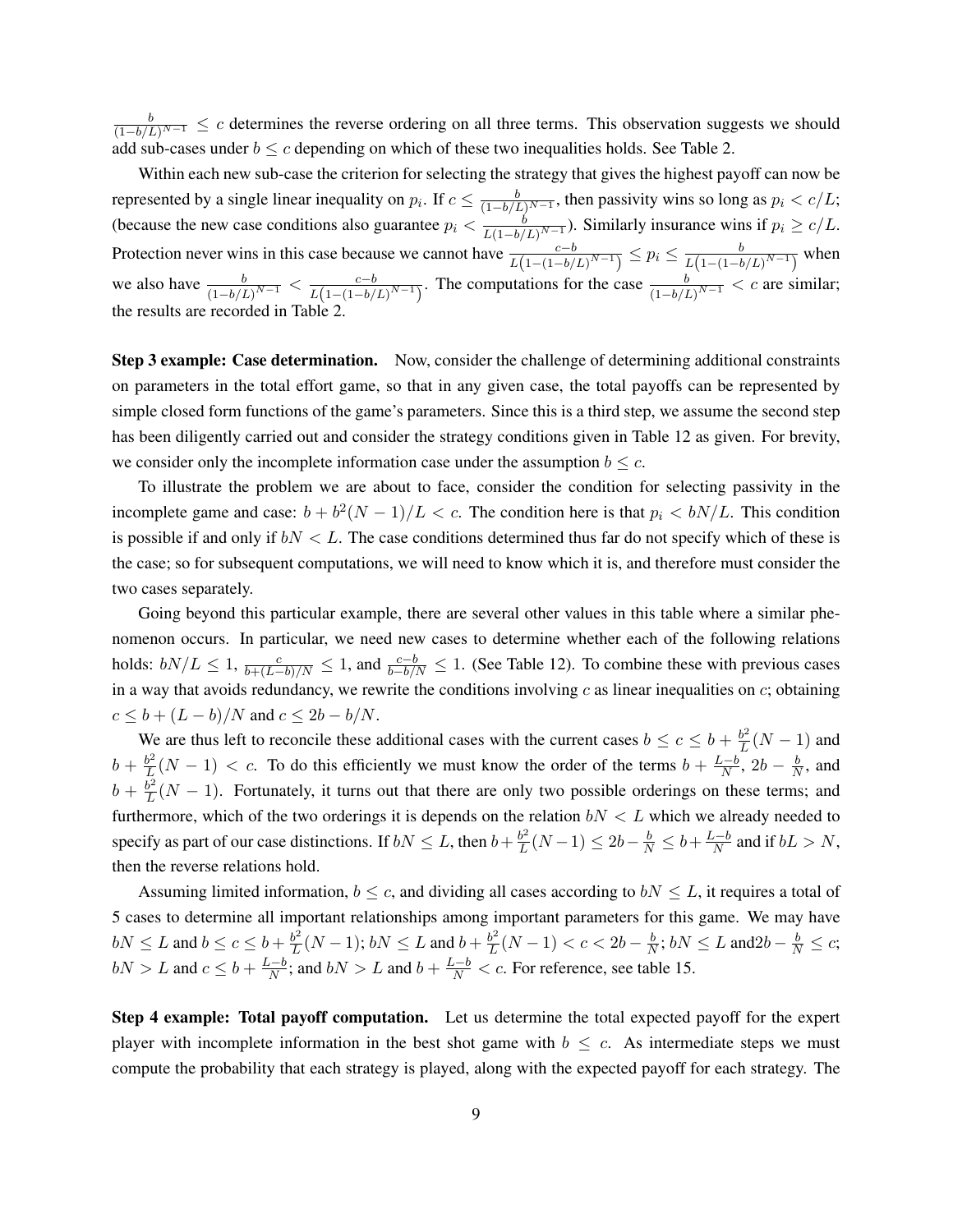total payoff is then given by (Probability of passivity  $\cdot$  Expected payoff for passivity) + (Probability of insurance  $\cdot$  Expected payoff for insurance) + (Probability of protection  $\cdot$  Expected payoff for protection).

The expected probability of passivity in this case is 1, with a payoff of  $M - p_i L (b/L)^{N-1}$ . To get an expected payoff, we compute the expected value of  $p_i$  within this case. Since there is no constraint on  $p_i$ and it is drawn from a uniform distribution its expected value is  $1/2$ . Thus the expected payoff for this case is  $M - (L/2)(b/L)^{N-1}$ . The total expected payoff is thus  $M - (L/2)(b/L)^{N-1}$ .

Step 5 example: Eliminating dependencies on other players. Consider the challenge of examining the total expected payoff for player  $i$ , who has complete information, and rewriting this payoff in a way that is still meaningful as an expected payoff, but does not depend on any  $p_i$  for  $j \neq i$ . The reason we want to do this last step is so we can compare complete information payoff results with incomplete information payoff results. We can only do this if the direct dependence on privileged information is removed from the complete information case payoff. Our method of information removal involves taking an appropriate expected value.

For this example we consider the best shot game with complete information in the case  $b \leq c$ . Since this is a fifth step, we should assume that the fourth step – computing the expected payoff for player i as a function of parameters that may include  $p_j$  for  $j \neq i$  – has been accomplished.

Indeed, by following steps  $1-4$ , the total expected payoffs for player  $i$  (conditioned on other players) in the case  $b \leq c$  can be derived, subject to two additional sub-cases. If  $\max_{i \neq i} p_i \leq b/L$ , then the expected payoff is  $M - c + c^2/L$ ; while if  $b/L < \max_{j \neq i} p_j$ , then the expected payoff is  $M - b + b^2/L$ .

To generate an appropriate "a posteriori" expected payoff over all choices of  $p_j$ , we compute the probability (over choice of  $p_j$ ) that we are in case  $\max_{j\neq i} p_j \leq b/L$  times the payoff for that case, plus the probability (over  $p_j$ ) that we are in the case  $b/L < \max_{j \neq i} p_j$  times the payoff for that case. We obtain  $(b/L)^{N-1}$ .  $[M - c + c^2/L] + [1 - (b/L)^{N-1}] \cdot [M - b + b^2/L]$ . The end result is  $M - b (1 - b/2L) (b/L)^{N-1}$ . See Table 10.

| Case                                                  | Information | Payoff    | Payoff         | Payoff                                                              |
|-------------------------------------------------------|-------------|-----------|----------------|---------------------------------------------------------------------|
|                                                       | Type        | Passivity | Self-Insurance | Protection                                                          |
| c < b                                                 | Complete    | $M-p_iL$  | $M-c$          | $M-b-p_iL$                                                          |
| $b \leq c$ and $\min_{j \neq i} p_j < \frac{b}{L}$    | Complete    | $M-p_iL$  | $M-c$          | $M-b-p_iL$                                                          |
| $b \leq c$ and $\frac{b}{L} \leq \min_{j \neq i} p_j$ | Complete    | $M-p_iL$  | $M-c$          | $M-b$                                                               |
| c < b                                                 | Incomplete  | $M-p_iL$  | $M-c$          | $M-b-p_iL$                                                          |
| $b \leq c$                                            | Incomplete  | $M-p_iL$  | $M-c$          | $M - b - p_i L \left(1 - \left(1 - \frac{b}{r}\right)^{N-1}\right)$ |

Table 1: Weakest link security game: Payoffs for different strategies under different information conditions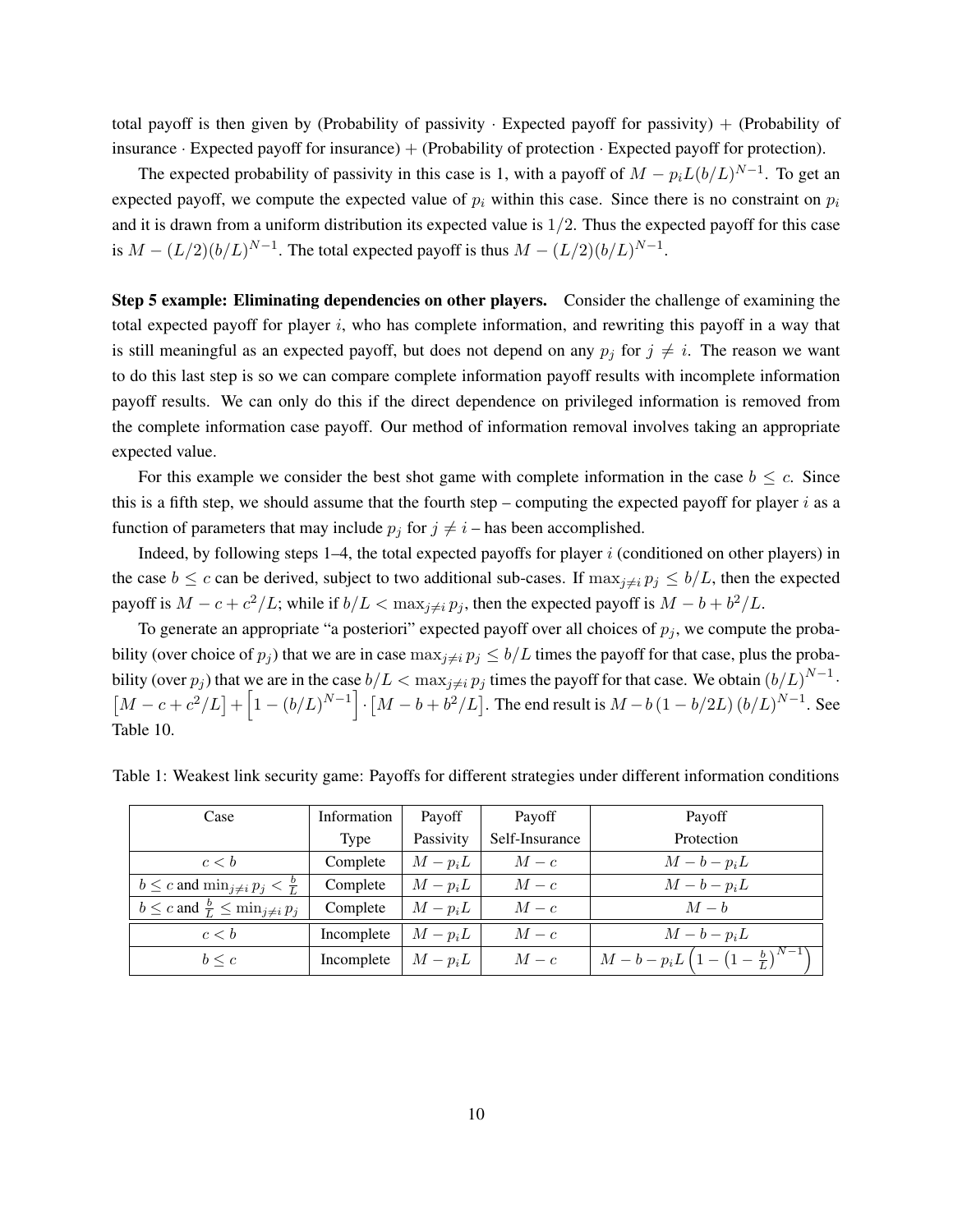| Case                                                  | Information | Conditions                               | Conditions                                     | Conditions                                        |
|-------------------------------------------------------|-------------|------------------------------------------|------------------------------------------------|---------------------------------------------------|
|                                                       | Type        | Passivity                                | Self-Insurance                                 | Protection                                        |
| c < b                                                 | Complete    | $p_i < \frac{c}{L}$                      | $p_i \geq \frac{c}{L}$                         | NEVER!                                            |
| $b \leq c$ and $\min_{j \neq i} p_j < \frac{b}{L}$    | Complete    | $p_i < \frac{c}{L}$                      | $p_i \geq \frac{c}{L}$                         | NEVER!                                            |
| $b \leq c$ and $\frac{b}{L} \leq \min_{j \neq i} p_j$ | Complete    | $p_i < \frac{b}{L}$                      | NEVER!                                         | $p_i \geq \frac{b}{L}$                            |
| c < b                                                 | Incomplete  | $p_i < \frac{c}{L}$                      | $p_i > \frac{c}{L}$                            | NEVER!                                            |
| $b \leq c \leq \frac{b}{(1-\frac{b}{l})^{N-1}}$       | Incomplete  | $p_i < \frac{c}{L}$                      | $p_i \geq \frac{c}{L}$                         | NEVER!                                            |
| $\frac{b}{(1-\frac{b}{L})^{N-1}} < c$                 | Incomplete  | $p_i < \frac{b}{L(1-\frac{b}{L})^{N-1}}$ | $p_i > \frac{c-b}{L(1-(1-\frac{b}{L})^{N-1})}$ | $\frac{d}{L(1-\frac{b}{L})^{N-1}} \leq p_i,$      |
|                                                       |             |                                          |                                                | $p_i \leq \frac{c-b}{L(1-(1-\frac{b}{L})^{N-1})}$ |

Table 2: Weakest link security game: Conditions to select protection, self-insurance or passivity strategies

Table 3: Weakest link security game: Probabilities to select protection, self-insurance or passivity strategies

|                  | Case                                                               | Information | Probability                        | Probability                                  | Probability                                                                   |
|------------------|--------------------------------------------------------------------|-------------|------------------------------------|----------------------------------------------|-------------------------------------------------------------------------------|
|                  |                                                                    | Type        | Passivity                          | Self-Insurance                               | Protection                                                                    |
| WC1              | c < b                                                              | Complete    | $rac{c}{L}$                        | $1-\frac{c}{L}$                              | $\Omega$                                                                      |
| WC <sub>2a</sub> | $b \leq c$ and $\min_{j \neq i} p_j < \frac{b}{L}$                 | Complete    | $\frac{c}{L}$                      | $1-\frac{c}{L}$                              | $\Omega$                                                                      |
| WC2b             | $b \leq c$ and $\frac{b}{L} \leq \min_{j \neq i} p_j$              |             |                                    | $\Omega$                                     |                                                                               |
| WI1              | c < b                                                              | Incomplete  | $\frac{c}{L}$                      | $1-\frac{c}{L}$                              | $\Omega$                                                                      |
| WI <sub>2</sub>  | $b \leq c \leq \frac{b}{(1-\frac{b}{a})^{N-1}}$                    | Incomplete  | $\frac{c}{L}$                      | $1-\frac{c}{L}$                              | $\Omega$                                                                      |
| WI3              | $\frac{b}{(1-\frac{b}{L})^{N-1}} < c$ and                          | Incomplete  | $\frac{b}{L(1-\frac{b}{L})^{N-1}}$ | $1 - \frac{c-b}{L(1-(1-\frac{b}{L})^{N-1})}$ | $\frac{c-\overline{b}}{L\left(1-(1-\frac{b}{L})^{N-1}\right)}$                |
|                  | $c < b + L \left(1 - \left(1 - \frac{b}{L}\right)^{N-1}\right)$    |             |                                    |                                              | $\frac{L\left(1-\frac{b}{L}\right)^{N-1}}{L\left(1-\frac{b}{L}\right)^{N-1}}$ |
| WI4              | $\frac{b}{\left(1-\frac{b}{L}\right)^{N-1}} < c$ and               | Incomplete  | $\frac{b}{L(1-\frac{b}{L})^{N-1}}$ | $\Omega$                                     | $1-\frac{b}{L(1-\frac{b}{L})^{N-1}}$                                          |
|                  | $b + L \left(1 - \left(1 - \frac{b}{L}\right)^{N-1}\right) \leq c$ |             |                                    |                                              |                                                                               |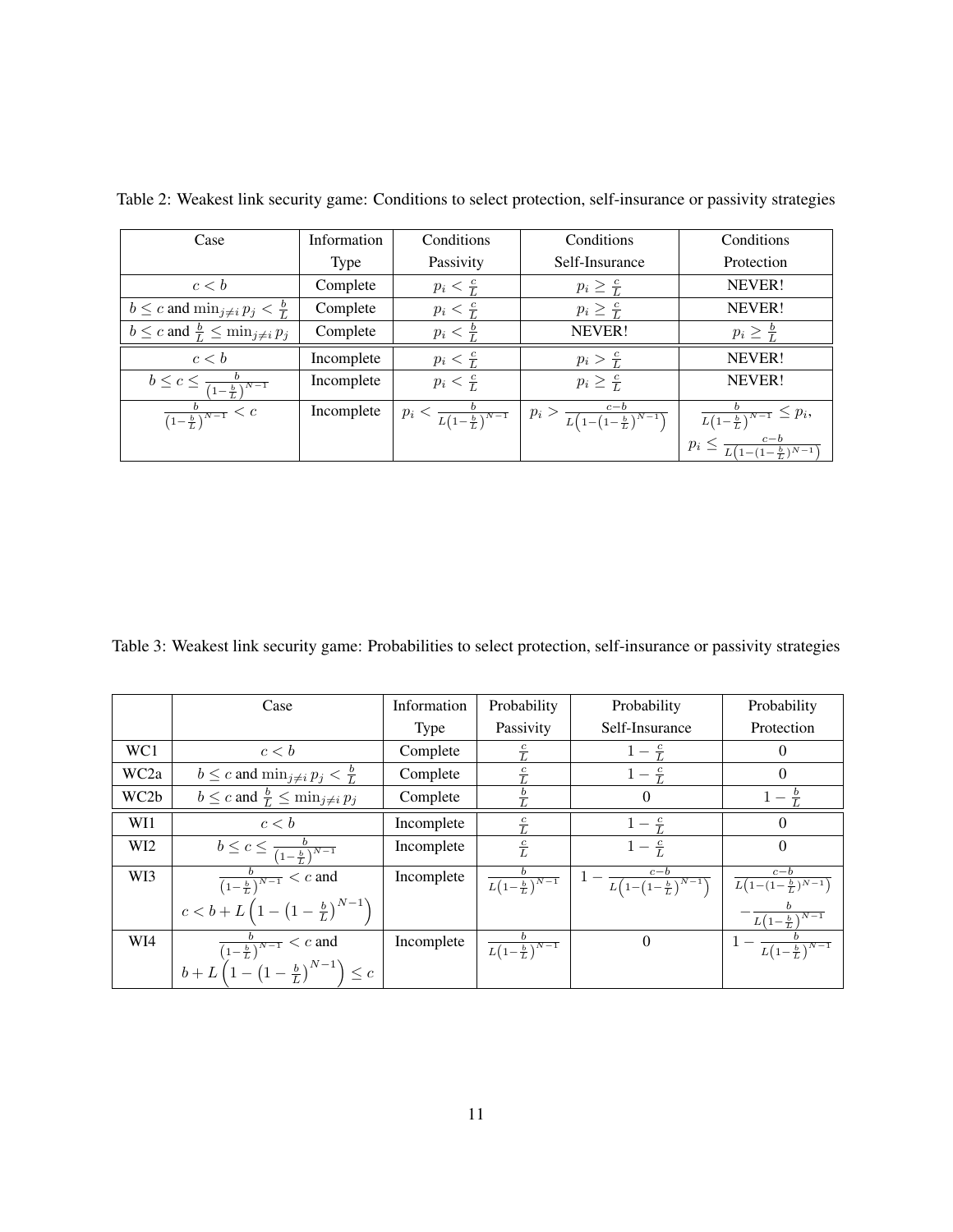|                   | Case                                                              | Information | Total Expected Payoff for player i                                                                                      |
|-------------------|-------------------------------------------------------------------|-------------|-------------------------------------------------------------------------------------------------------------------------|
|                   |                                                                   | Type        | (conditioned on other players)                                                                                          |
| WC1               | c < b                                                             | Complete    |                                                                                                                         |
| WC <sub>2</sub> a | $b \leq c$ and $\min_{j \neq i} p_j < \frac{b}{L}$                | Complete    |                                                                                                                         |
| WC <sub>2</sub> b | $b \leq c$ and $\frac{b}{L} \leq \min_{j \neq i} p_j$             | Complete    | $\frac{M-c+\frac{c^2}{2L}}{M-c+\frac{c^2}{2L}}$<br>$M-b+\frac{b^2}{2L}$                                                 |
| WI1               | c < b                                                             | Incomplete  | $\frac{M-c+\frac{c^2}{2L}}{M-c+\frac{c^2}{2L}}$                                                                         |
| WI <sub>2</sub>   | $b \leq c \leq \frac{b}{(1-\frac{b}{x})^{N-1}}$                   | Incomplete  |                                                                                                                         |
| WI3               | $\frac{b}{(1-\frac{b}{L})^{N-1}}$ <                               | Incomplete  | $M-c+\frac{b^2}{2L(1-\frac{b}{L})^{N-1}}+\frac{(c-b)^2}{2L(1-(1-\frac{b}{L})^{N-1})}$                                   |
|                   | $c < b + L \left(1 - \left(1 - \frac{b}{L}\right)^{N-1}\right)$   |             |                                                                                                                         |
| WI4               | $\frac{b}{\left(1-\frac{b}{L}\right)^{N-1}}$ <                    | Incomplete  | $\boxed{M-b-\frac{L}{2}\left(1-\left(1-\frac{b}{L}\right)^{N-1}\right)+\frac{b^2}{2L\left(1-\frac{b}{L}\right)^{N-1}}}$ |
|                   | $b + L\left(1 - \left(1 - \frac{b}{L}\right)^{N-1}\right) \leq c$ |             |                                                                                                                         |

Table 4: Weakest link security game: Total expected game payoffs, conditioned on other players

Table 5: Weakest link security game: Total expected game payoffs, not conditioned on other players

|                 | Case                                                                                              | Information | Total Expected Payoff for player i                                                                                      |
|-----------------|---------------------------------------------------------------------------------------------------|-------------|-------------------------------------------------------------------------------------------------------------------------|
|                 |                                                                                                   | Type        | (not conditioned on other players)                                                                                      |
| WC1             | c < b                                                                                             | Complete    | $M - c + \frac{c^2}{2L}$                                                                                                |
| WC <sub>2</sub> | $b \leq c$                                                                                        | Complete    | $M - c + \frac{c^2}{2L} + (c - b) \left(1 - \frac{c+b}{2L}\right) \left(1 - \frac{b}{L}\right)^{N-1}$                   |
| WI1             | c < b                                                                                             | Incomplete  | $M-c+\frac{c^2}{2L}$                                                                                                    |
| WI <sub>2</sub> | $b \leq c \leq \frac{b}{(1-\frac{b}{L})^{N-1}}$                                                   | Incomplete  | $M - c + \frac{c^2}{2L}$                                                                                                |
| WI3             | $\frac{b}{(1-\frac{b}{L})^{N-1}} < c < b + L\left(1-\left(1-\frac{b}{L}\right)^{N-1}\right)$      | Incomplete  | $M-c+\frac{b^2}{2L(1-\frac{b}{L})^{N-1}}+\frac{(c-b)^2}{2L(1-(1-\frac{b}{L})^{N-1})}$                                   |
| WI4             | $\frac{b}{(1-\frac{b}{L})^{N-1}} < b + L\left(1 - \left(1-\frac{b}{L}\right)^{N-1}\right) \leq c$ | Incomplete  | $\boxed{M-b-\frac{L}{2}\left(1-\left(1-\frac{b}{L}\right)^{N-1}\right)+\frac{b^2}{2L\left(1-\frac{b}{L}\right)^{N-1}}}$ |
| WN1             | c < b                                                                                             | Naive       | $M - c + \frac{c^2}{2}$                                                                                                 |
| WN <sub>2</sub> | $b \leq c$                                                                                        | Naive       | $M-b+\frac{b^2}{2L}-\frac{L}{2}\left(1-\frac{b^2}{L^2}\right)\left(1-\left(1-\frac{b}{L}\right)^{N-1}\right)$           |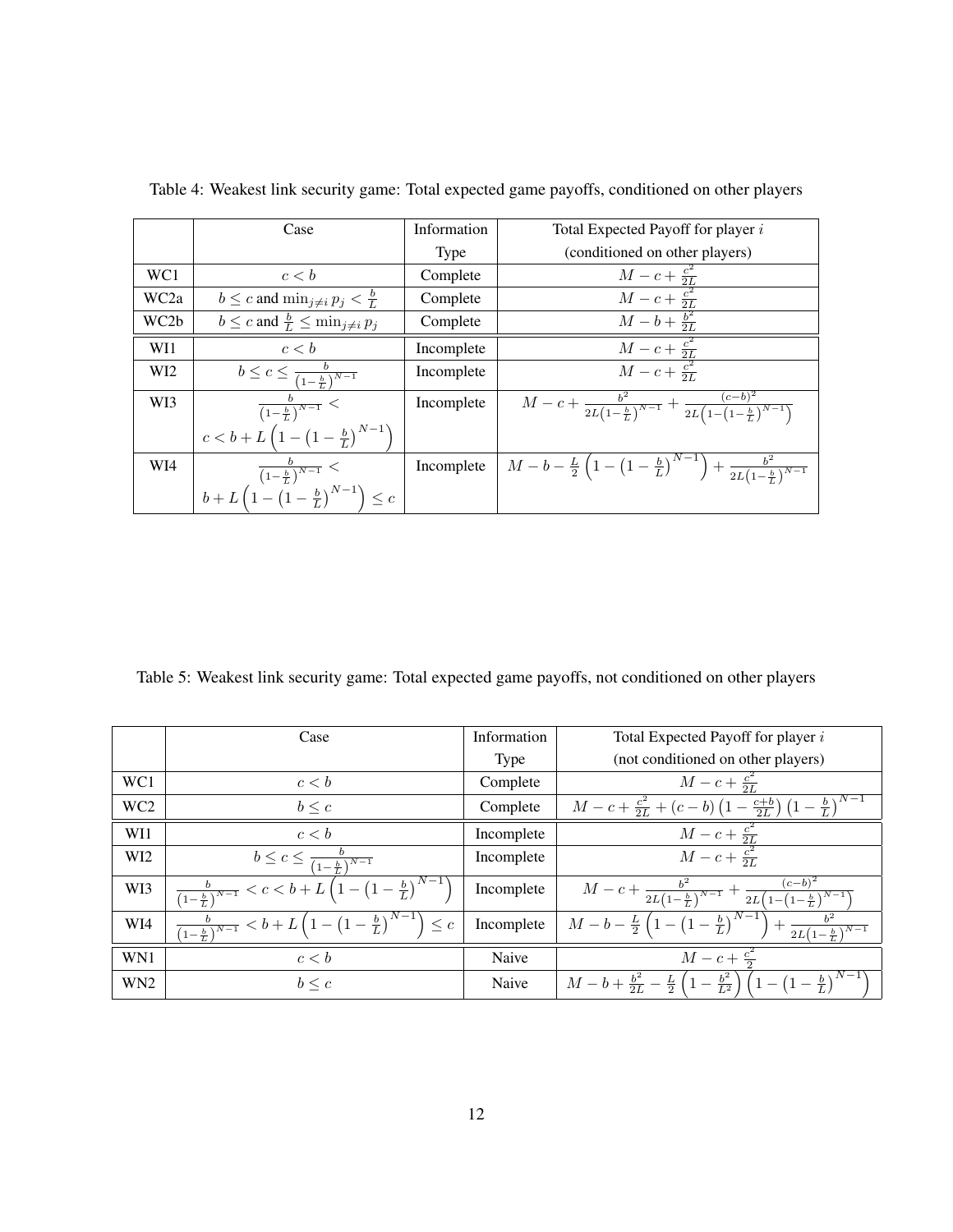| Case                                                  | Information | Payoff                                    | Payoff         | Payoff     |
|-------------------------------------------------------|-------------|-------------------------------------------|----------------|------------|
|                                                       | Type        | Passivity                                 | Self-Insurance | Protection |
| c < b                                                 | Complete    | $M-p_iL$                                  | $M-c$          | $M-b$      |
| $b \leq c$ and $\max_{i \neq i} p_i < \frac{b}{L}$    | Complete    | $M-p_iL$                                  | $M-c$          | $M-b$      |
| $b \leq c$ and $\frac{b}{L} \leq \max_{j \neq i} p_j$ | Complete    | M                                         | $M-c$          | $M-b$      |
| c < b                                                 | Incomplete  | $M-p_iL$                                  | $M-c$          | $M-b$      |
| $b \leq c$                                            | Incomplete  | $M-p_iL\left(\frac{b}{\tau}\right)^{N-1}$ | $M-c$          | $M-b$      |

Table 6: Best shot security game: Payoffs for different strategies under different information conditions

Table 7: Best shot security game: Conditions to select protection, self-insurance or passivity strategies

| Case                                          | Information | Conditions  | Conditions     | Conditions    |
|-----------------------------------------------|-------------|-------------|----------------|---------------|
|                                               | Type        | Passivity   | Self-Insurance | Protection    |
| c < b                                         | Complete    | $p_i < c/L$ | $p_i \geq c/L$ | NEVER!        |
| $b \leq c$ and $\max_{j \neq i} p_j < b/L$    | Complete    | $p_i < b/L$ | NEVER!         | $p_i \ge b/L$ |
| $b \leq c$ and $b/L \leq \max_{j \neq i} p_j$ | Complete    | ALWAYS!     | NEVER!         | NEVER!        |
| c < b                                         | Incomplete  | $p_i < c/L$ | $p_i \geq c/L$ | NEVER!        |
| $b \leq c$                                    | Incomplete  | ALWAYS!     | NEVER!         | NEVER!        |

Table 8: Best shot security game: Probabilities to select protection, self-insurance or passivity strategies

|                   | Case                                                  | Information | Probability | Probability    | Probability |
|-------------------|-------------------------------------------------------|-------------|-------------|----------------|-------------|
|                   |                                                       | Type        | Passivity   | Self-Insurance | Protection  |
| BC <sub>1</sub>   | c < b                                                 | Complete    |             |                |             |
| BC <sub>2a</sub>  | $b \leq c$ and $\max_{i \neq i} p_i < \frac{b}{L}$    | Complete    |             |                |             |
| BC <sub>2</sub> b | $b \leq c$ and $\frac{b}{L} \leq \max_{j \neq i} p_j$ | Complete    |             |                |             |
| BI1               | c < b                                                 | Incomplete  |             |                |             |
| BI2               | $b \leq c$                                            | Incomplete  |             |                |             |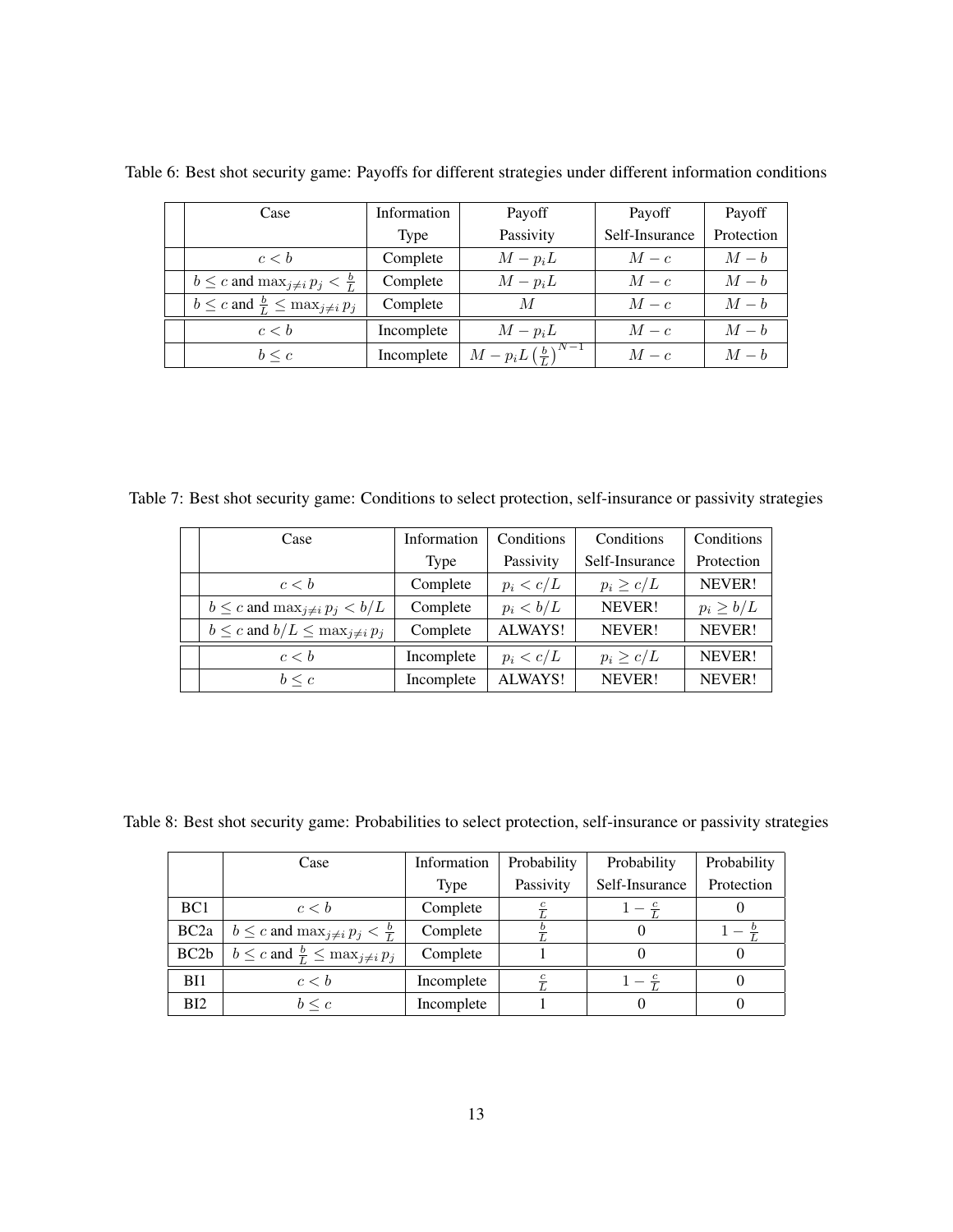|                   | Case                                                  | Information | <b>Total Expected Payoff</b> |
|-------------------|-------------------------------------------------------|-------------|------------------------------|
|                   |                                                       | <b>Type</b> |                              |
| BC <sub>1</sub>   | c < b                                                 | Complete    | $M-c+\frac{c^2}{2L}$         |
| BC <sub>2a</sub>  | $b \leq c$ and $\max_{j \neq i} p_j < \frac{b}{L}$    | Complete    | $M-b+\frac{b^2}{2I}$         |
| BC <sub>2</sub> b | $b \leq c$ and $\frac{b}{L} \leq \max_{j \neq i} p_j$ | Complete    | M                            |
| BI1               | c < b                                                 | Incomplete  | $M - c + \frac{c^2}{2L}$     |
| BI <sub>2</sub>   | $b \leq c$                                            | Incomplete  | $M-\frac{L}{2}(\frac{b}{l})$ |

Table 9: Best shot security game: Total expected game payoffs, conditioned on other players

Table 10: Best shot security game: Total expected game payoffs, not conditioned on other players

|                 | Case       | Information | <b>Total Expected Payoff</b>                                          |  |
|-----------------|------------|-------------|-----------------------------------------------------------------------|--|
|                 |            | Type        |                                                                       |  |
| BC <sub>1</sub> | c < b      | Complete    | $M - c + \frac{c^2}{2L}$                                              |  |
| BC2             | $b \leq c$ | Complete    | $N\!-\!1$<br>$M-b\left(1-\frac{b}{2L}\right)\left(\frac{b}{L}\right)$ |  |
| BI1             | c < b      | Incomplete  | $M - c + \frac{c^2}{2L}$                                              |  |
| BI2             | $b \leq c$ | Incomplete  | $M-\frac{L}{2}\left(\frac{b}{L}\right)^{N-1}$                         |  |
| BN <sub>1</sub> | c < b      | Naive       | $M - c + \frac{c^2}{2}$                                               |  |
| BN2             | $b \leq c$ | Naive       | $M - b + \frac{b^2}{2L}$                                              |  |

Table 11: Total effort security game: Payoffs for different strategies under different information conditions

| Case       | Information | Payoff                    | Payoff         | Payoff                  |
|------------|-------------|---------------------------|----------------|-------------------------|
|            | Type        | Passivity                 | Self-Insurance | Protection              |
| c < b      | Complete    | $M-p_iL$                  | $M-c$          | $M-b-p_iL(1-1/N)$       |
| $b \leq c$ | Complete    | $M - p_i L (1 - K/N)$     | $M-c$          | $M-b-p_iL(1-(K+1)/N)$   |
| c < b      | Incomplete  | $M-p_iL$                  | $M-c$          | $M-b-p_iL(1-1/N)$       |
| $b \leq c$ | Incomplete  | $M - p_i (b + (L - b)/N)$ | $M - c$        | $M - b - p_i (b - b/N)$ |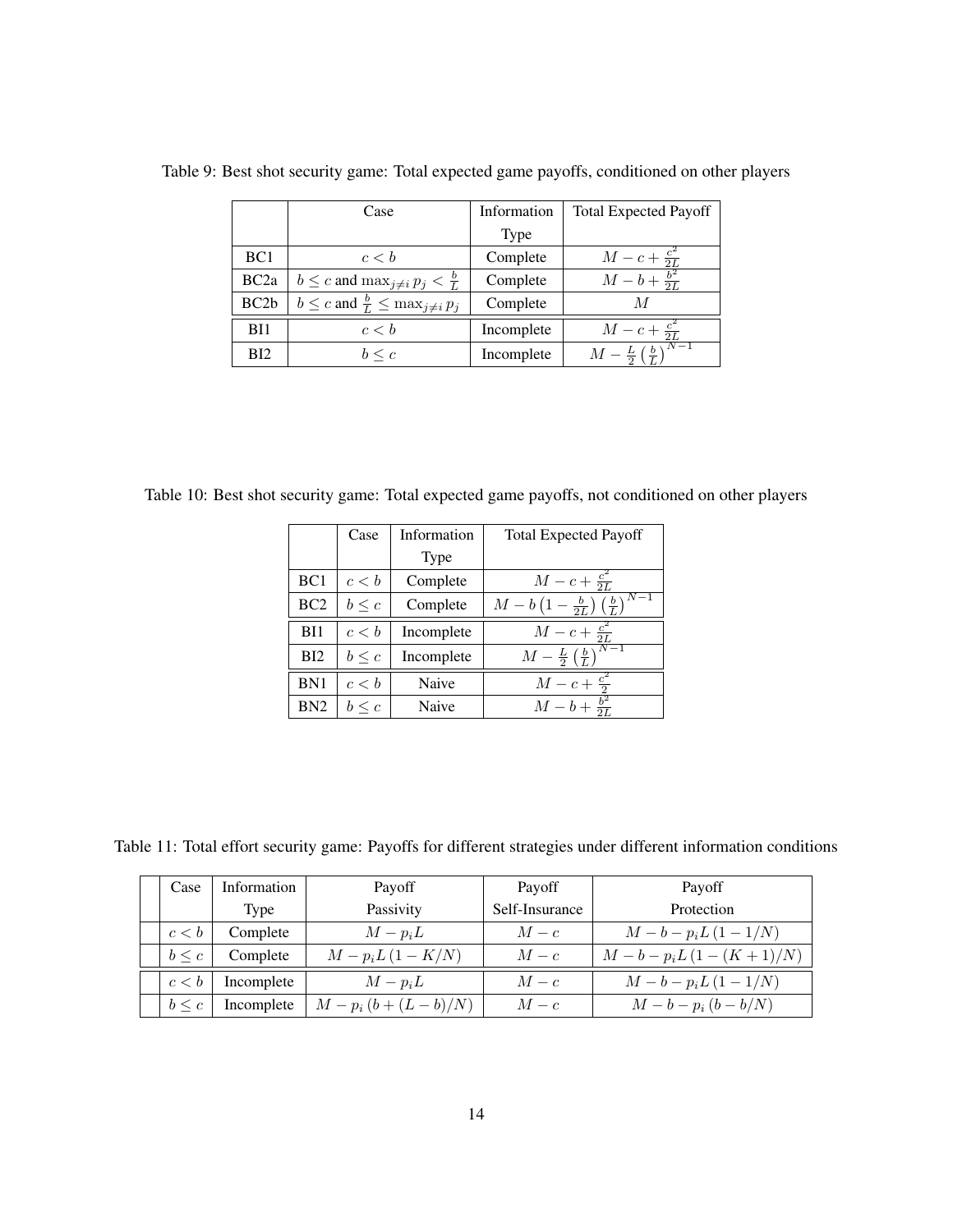| Case                                   | <b>Information</b> | Conditions                          | Conditions                             | Conditions                                                  |
|----------------------------------------|--------------------|-------------------------------------|----------------------------------------|-------------------------------------------------------------|
|                                        | Type               | Passivity                           | Self-Insurance                         | Protection                                                  |
| c < b                                  | Complete           | $p_i < \frac{c}{L}$                 | $p_i \geq \frac{c}{L}$                 | NEVER!                                                      |
| $b \leq c \leq b(N-K)$                 | Complete           | $p_i < \frac{c}{L(1-\frac{K}{N})}$  | $p_i \geq \frac{c}{L(1-\frac{K}{N})}$  | NEVER!                                                      |
| $b(N-K) < c$                           | Complete           | $p_i < \frac{bN}{l}$                | $p_i > \frac{c-b}{L(1-\frac{K+1}{N})}$ | $\frac{bN}{L} \leq p_i \leq \frac{c-b}{L(1-\frac{K+1}{N})}$ |
| c < b                                  | Incomplete         | $p_i < \frac{c}{L}$                 | $p_i \geq \frac{c}{L}$                 | NEVER!                                                      |
| $b \leq c \leq b + \frac{b^2}{L}(N-1)$ | Incomplete         | $p_i < \frac{c}{b + \frac{L-b}{N}}$ | $p_i \geq \frac{c}{b + \frac{L-b}{N}}$ | NEVER!                                                      |
| $b + \frac{b^2}{L}(N-1) < c$           | Incomplete         | $p_i < \frac{bN}{l}$                | $p_i > \frac{c-b}{b-b}$                | $\frac{bN}{L} \leq p_i \leq \frac{c-b}{b-\frac{b}{c}}$      |

Table 12: Total effort security game: Conditions to select protection, self-insurance or passivity strategies

Table 13: Total effort security game: Probabilities to select protection, self-insurance or passivity strategies

|                 | Case                                                  | Information | Probability                | Probability                                                 | Probability                                   |
|-----------------|-------------------------------------------------------|-------------|----------------------------|-------------------------------------------------------------|-----------------------------------------------|
|                 |                                                       | <b>Type</b> | Passivity                  | Self-Insurance                                              | Protection                                    |
| TC1             | c < b                                                 | Complete    |                            | $1-\frac{c}{L}$                                             | $\left($                                      |
| TC <sub>2</sub> | $bN \leq L$ and                                       | Complete    | $rac{c}{L(1-\frac{K}{N})}$ | $\left  1 - \frac{c}{L(1-\frac{K}{N})} \right $             | $\Omega$                                      |
|                 | $b \leq c \leq b(N-K)$                                |             |                            |                                                             |                                               |
| TC3             | $bN \leq L$ and                                       | Complete    | $rac{bN}{L}$               | $\frac{c-b}{1-\frac{c-b}{L(1-\frac{K+1}{N})}}$              | $\frac{c-b}{L(1-\frac{K+1}{N})}-\frac{bN}{L}$ |
|                 | $b(N - K) < c < b + L \left(1 - \frac{K+1}{N}\right)$ |             |                            |                                                             |                                               |
| TC4             | $bN \leq L$ and                                       | Complete    | $rac{bN}{L}$               | $\mathbf{0}$                                                | $1-\frac{bN}{l}$                              |
|                 | $b + L \left( 1 - \frac{K+1}{N} \right) \leq c$       |             |                            |                                                             |                                               |
| TC5             | $L < bN$ and                                          | Complete    |                            | $\frac{c}{L(1-\frac{K}{N})}$ $1-\frac{c}{L(1-\frac{K}{N})}$ | $\overline{0}$                                |
|                 | $b \leq c < L\left(1-\frac{K}{N}\right)$              |             |                            |                                                             |                                               |
| TC <sub>6</sub> | L < hN                                                | Complete    | $\mathbf{1}$               | $\Omega$                                                    | $\boldsymbol{0}$                              |
|                 | and $L\left(1 - \frac{K+1}{N}\right) < c$             |             |                            |                                                             |                                               |
| TI <sub>1</sub> | c < b                                                 | Incomplete  | $\frac{c}{L}$              | $1-\frac{c}{L}$                                             | $\theta$                                      |
| TI <sub>2</sub> | $bN \leq L$ and                                       | Incomplete  | $rac{c}{b+\frac{L-b}{N}}$  | $1 - \frac{c}{b + \frac{L - b}{N}}$                         | $\Omega$                                      |
|                 | $b \leq c \leq b + \frac{b^2}{I}(N-1)$                |             |                            |                                                             |                                               |
| TI3             | $bN \leq L$ and                                       | Incomplete  | $rac{bN}{L}$               | $1 - \frac{c-b}{b-\frac{b}{2}}$                             | $\frac{c-b}{b-\frac{b}{N}}-\frac{bN}{L}$      |
|                 | $b + \frac{b^2}{L}(N-1) < c < 2b - \frac{b}{N}$       |             |                            |                                                             |                                               |
| TI <sub>4</sub> | $bN \leq L$ and                                       | Incomplete  | $\frac{bN}{L}$             | $\overline{0}$                                              | $1-\frac{bN}{L}$                              |
|                 | $2b - \frac{b}{N} \leq c$                             |             |                            |                                                             |                                               |
| TI <sub>5</sub> | $L < bN$ and                                          | Incomplete  | $rac{c}{b+\frac{L-b}{N}}$  | $1 - \frac{c}{b + \frac{L - b}{v}}$                         | $\boldsymbol{0}$                              |
|                 | $b \leq c < b + \frac{L-b}{N}$                        |             |                            |                                                             |                                               |
| TI <sub>6</sub> | $L < bN$ and                                          | Incomplete  | $\mathbf{1}$               | $\Omega$                                                    | $\overline{0}$                                |
|                 | $b+\frac{L-b}{N}\leq c$                               |             |                            |                                                             |                                               |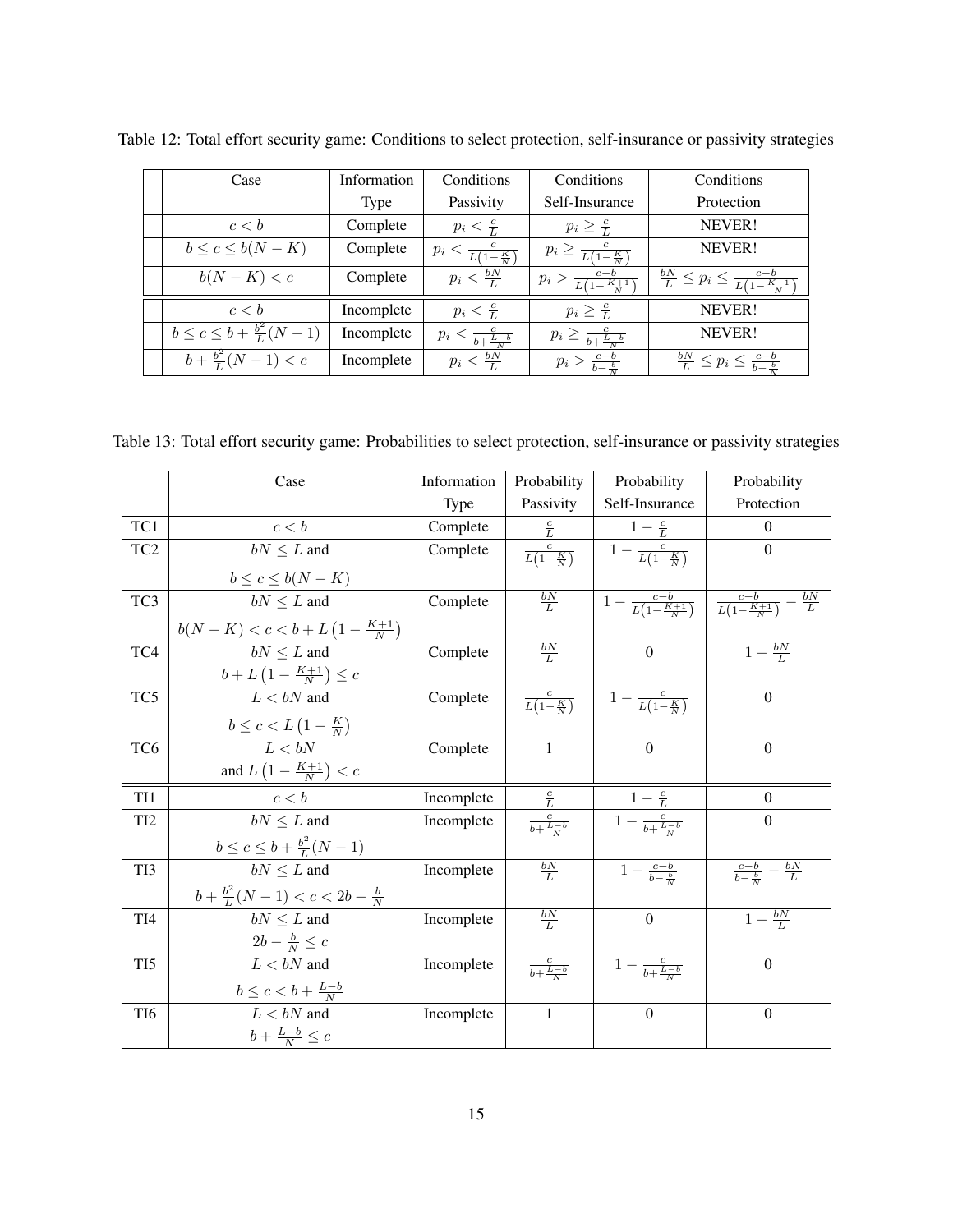|                 |             |     | Case                                                      | Information | <b>Total Expected Payoff</b>                                                                                             |
|-----------------|-------------|-----|-----------------------------------------------------------|-------------|--------------------------------------------------------------------------------------------------------------------------|
|                 |             |     |                                                           | <b>Type</b> |                                                                                                                          |
| TC1             |             |     | c < b                                                     | Complete    | $M-c+\frac{c^2}{2L}$                                                                                                     |
| TC <sub>2</sub> | $bN \leq L$ | and | $b \leq c \leq b(N-K)$                                    | Complete    | $\frac{c^2}{M-c+\frac{c^2}{2L(1-\frac{K}{N})}}$                                                                          |
| TC <sub>3</sub> | $bN \leq L$ |     | and $b(N - K) < c < b + L \left(1 - \frac{K+1}{N}\right)$ | Complete    | $M-c+\frac{b^2N}{2L}+\frac{(c-b)^2}{2L(1-\frac{k+1}{N})}$                                                                |
| TC4             | $bN \leq L$ |     | and $b + L (1 - \frac{K+1}{N}) \leq c$                    | Complete    | $\frac{M-b-\frac{L}{2}\left(1-\frac{K+1}{N}\right)+\frac{b^2N}{2L}}{2}$                                                  |
| TC5             | $L < bN$    |     | and $b \leq c \leq L\left(1 - \frac{K}{N}\right)$         | Complete    | $\overline{M-c+\frac{c^2}{2L(1-\frac{K}{N})}}$                                                                           |
| TC <sub>6</sub> | L < bN      |     | and $L\left(1-\frac{K}{N}\right) < c$                     | Complete    | $M-\frac{L}{2}\left(1-\frac{K}{N}\right)$                                                                                |
| TI1             |             |     | c < b                                                     | Incomplete  |                                                                                                                          |
| TI <sub>2</sub> | $bN \leq L$ |     | and $b \le c \le b + \frac{b^2}{L}(N-1)$                  | Incomplete  | $\frac{M-c+\frac{c^2}{L}}{M-c+\frac{c^2}{2(b+\frac{L-b}{N})}}$                                                           |
| TI3             | $bN \leq L$ |     | and $b + \frac{b^2}{I}(N-1) < c < 2b - \frac{b}{N}$       | Incomplete  | $M-c+\frac{b^2N}{2L}+\frac{(c-b)^2}{2(b-\frac{b}{N})}$                                                                   |
| TI <sub>4</sub> | $bN \leq L$ |     | and $2b - \frac{b}{N} \leq c$                             | Incomplete  |                                                                                                                          |
| TI <sub>5</sub> |             |     | $L < bN$ and $b \leq c < b + \frac{L-b}{N}$               | Incomplete  | $\frac{M - b - \frac{1}{2} \left(b - \frac{b}{N}\right) + \frac{b^2 N}{2L}}{M - c + \frac{c^2}{2(b + \frac{L - b}{N})}}$ |
| TI <sub>6</sub> | L < bN      |     | and $b + \frac{L-b}{N} \leq c$                            | Incomplete  | $M - \frac{1}{2} (b + \frac{L-b}{N})$                                                                                    |

Table 14: Total Effort security game: Total expected game payoffs, conditioned on other players

## 5 Results

#### 5.1 Strategies and payoffs

Our results provide us with insights into security decision-making in networked systems. We can recognize several situations that immediately relate to practical risk choices. We start with basic observations that are relevant for all three games, before discussing the different games and information conditions in more detail.

General observations applicable to all three security games. Every scenario involves simple costbenefit analyses for both sophisticated and naïve agents [13]. Agents remain passive when the cost of self-protection and self-insurance exceeds the expected loss. Further, they differentiate between the two types of security actions based on their relative cost. This behavior describes what we would usually consider as basic risk-taking that is part of everyday life: It is not always worth protecting against known risks.

One important feature of our model is the availability of self-insurance. If  $c < b$  the decision scenario significantly simplifies for all games and both information conditions. This is because once insurance is applied, the risk and interdependency among the players is removed. The interesting cases for all three games arise when  $b \leq c$  and protection is a potentially cost-effective option. Within this realm insurance has a more subtle effect on the payoffs.

There are important differences between the two agent types. The expert agent considers the strategic interdependencies of all agents' choices. Therefore, given the same draw of an attack probability she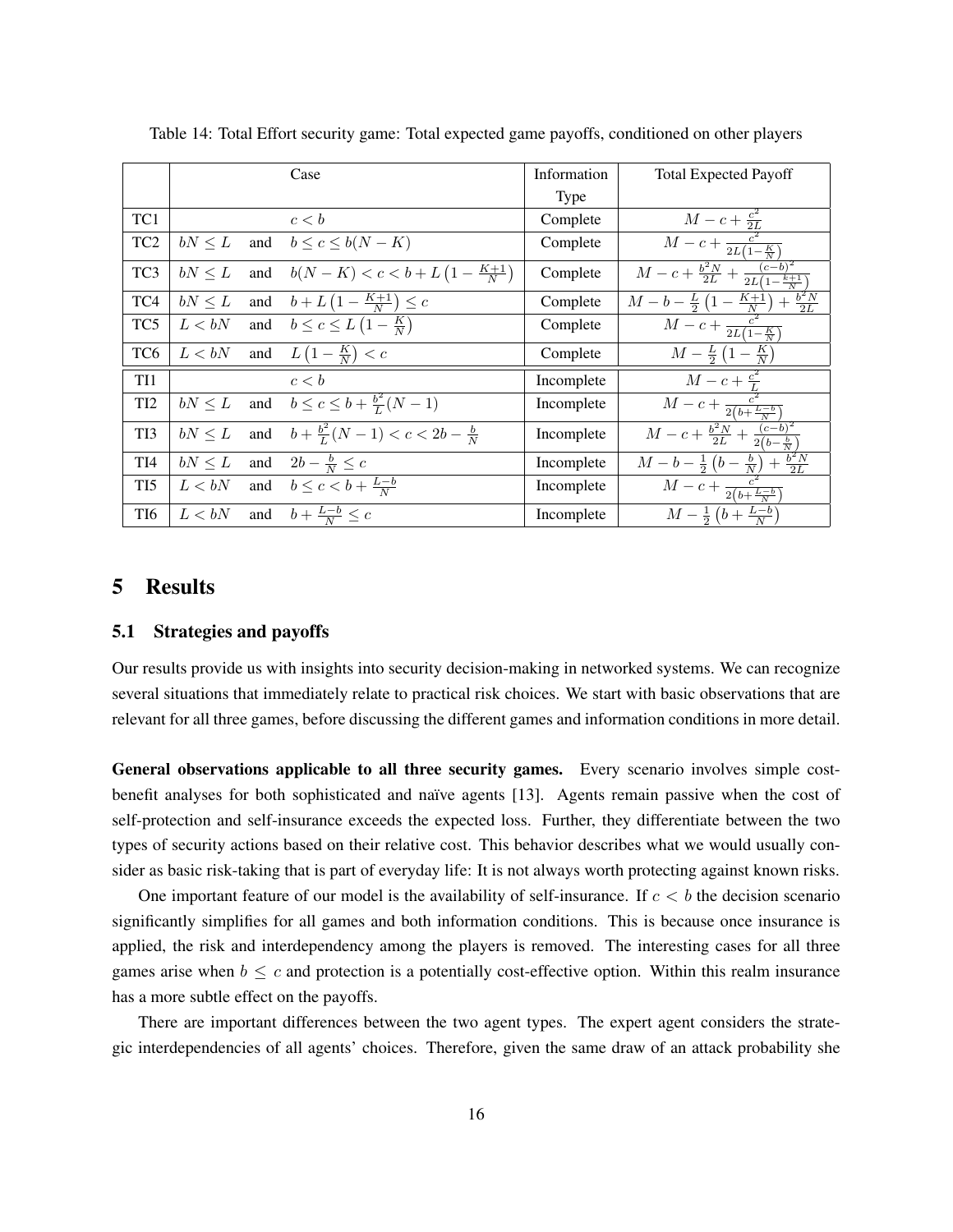|                 | Case                                            | Information | <b>Total Expected Payoff</b>                                                                                                                                     |
|-----------------|-------------------------------------------------|-------------|------------------------------------------------------------------------------------------------------------------------------------------------------------------|
|                 |                                                 | <b>Type</b> |                                                                                                                                                                  |
| TC1             | c < b                                           | Complete    | $M - c + \frac{c^2}{2I}$                                                                                                                                         |
| $TC2-4$         | $bN \leq L$ and $b \leq c$                      | Complete    | $*\sum_{k=0}^{\lfloor N-\frac{c}{b} \rfloor} Pr[k] \cdot \left( M - c + \frac{c^2}{2L(1-\frac{k}{N})} \right)$                                                   |
|                 |                                                 |             | $+\sum_{k=\lfloor N-\frac{c}{b}+1\rfloor}^{\lfloor N-1-\frac{N}{L}(c-b)\rfloor}Pr[k]\cdot \left( M-c+\frac{b^2N}{2L}+\frac{(c-b)^2}{2L(1-\frac{k+1}{N})}\right)$ |
|                 |                                                 |             | $+\sum_{k=\lfloor N-\frac{N}{L}(c-b)\rfloor}^{N-1} Pr[k] \cdot \left(M-b-\frac{L}{2}\left(1-\frac{k+1}{N}\right)+\frac{b^2N}{2L}\right)$                         |
| $TC5-6$         | $L < bN$ and $b < c$                            | Complete    | * $\sum_{k=0}^{\lfloor N-\frac{cN}{L} \rfloor} Pr[k] \cdot \left( M - c + \frac{c^2}{2L(1-\frac{k}{N})} \right)$                                                 |
|                 |                                                 |             | $+\sum_{k=\lfloor N-\frac{cN}{L}+1\rfloor}^{N-1}Pr[k]\cdot \left( M-\frac{L}{2N}\left( N-k\right) \right)$                                                       |
| TI1             | c < b                                           | Incomplete  |                                                                                                                                                                  |
| TI <sub>2</sub> | $bN \leq L$ and                                 | Incomplete  | $\frac{M-c+\frac{c^2}{L}}{M-c+\frac{c^2}{2(b+\frac{L-b}{N})}}$                                                                                                   |
|                 | $b \leq c \leq b + \frac{b^2}{I}(N-1)$          |             |                                                                                                                                                                  |
| TI3             | $bN \leq L$ and                                 | Incomplete  | $M-c+\frac{b^2N}{2L}+\frac{(c-b)^2}{2(b-\frac{b}{a})}$                                                                                                           |
|                 | $b + \frac{b^2}{I}(N-1) < c < 2b - \frac{b}{N}$ |             |                                                                                                                                                                  |
| TI <sub>4</sub> | $bN \leq L$ and                                 | Incomplete  | $M-b-\frac{1}{2}(b-\frac{b}{N})+\frac{b^2N}{2L}$                                                                                                                 |
|                 | $2b - \frac{b}{N} \leq c$                       |             |                                                                                                                                                                  |
| TI <sub>5</sub> | $L < bN$ and $b \leq c < b + \frac{L-b}{N}$     | Incomplete  | $\overline{M-c} + \frac{c^2}{2(b+\frac{L-b}{N})}$                                                                                                                |
| TI <sub>6</sub> | $L < bN$ and $b + \frac{L-b}{N} \leq c$         | Incomplete  | $M - \frac{1}{2} (b + \frac{L-b}{N})$                                                                                                                            |
| TN1             | c < b                                           | Naive       | $M - c + \frac{c^2}{2}$                                                                                                                                          |
| TN <sub>2</sub> | $b \leq c$                                      | Naive       | $\boxed{M-b-\frac{1}{2}(b-\frac{b}{N})+\frac{b^2}{L}(1-\frac{1}{2N})}$                                                                                           |

Table 15: Total effort security game: Total expected game payoffs, not conditioned on other players

\* $Pr[k] = \binom{N-1}{k} \left(1 - \frac{b}{L}\right)^k \left(\frac{b}{L}\right)^{N-1-k}$  is the probability that exactly k players other than i choose protection.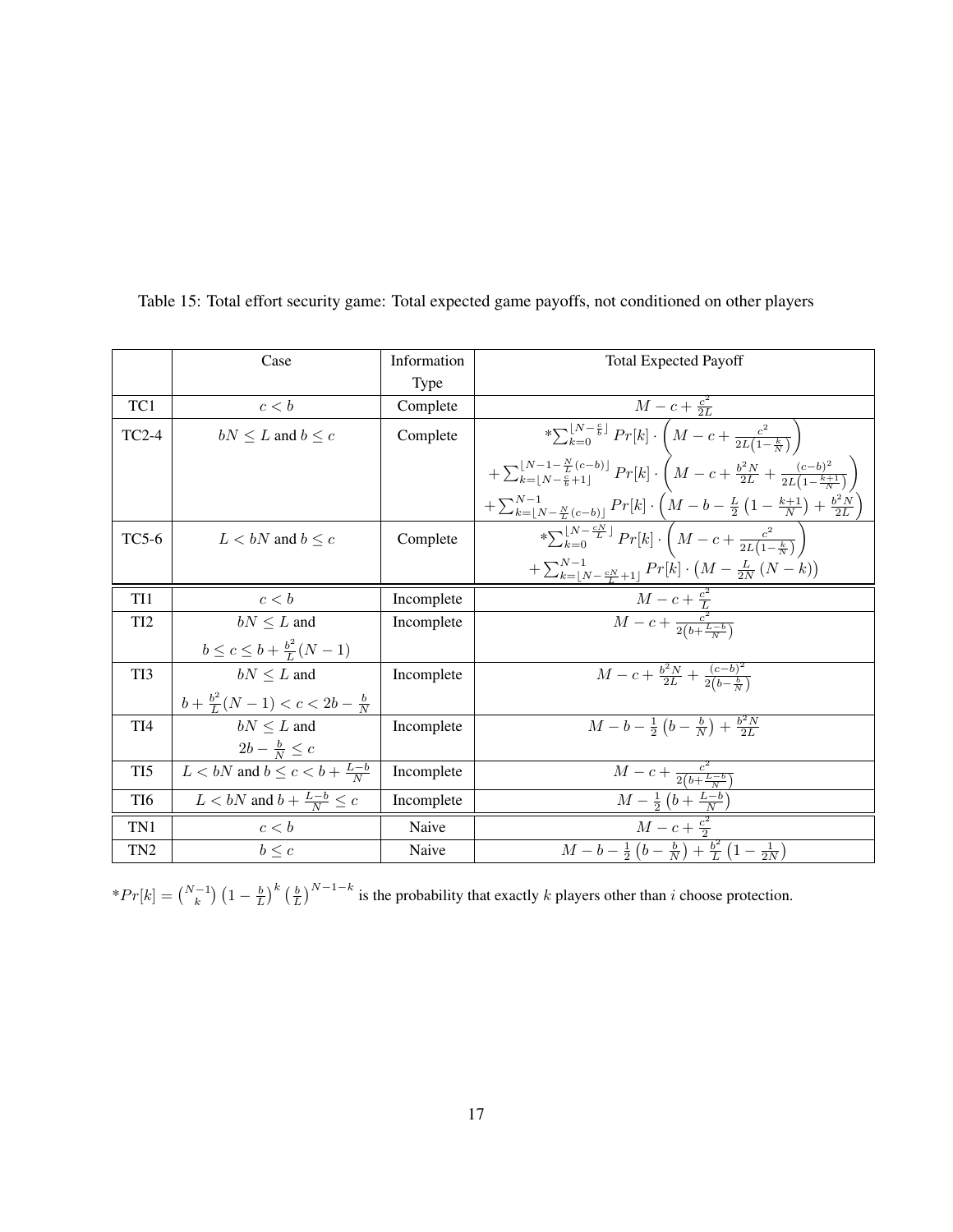sometimes prefers to self-insure, or remain passive when naïve agents would always protect without further consideration. However, the expert agent never protects when the naïve would not (given the same  $p_i$ ).

The naïve agents face a payoff reduction as a result of their limited understanding of correlated threats, but even the sophisticated agent can experience a similar payoff reduction due to limited information. On the one hand, she might invest in self-protection or self-insurance when it is not necessary because the naïve agents collectively or individually secured the network. On the other end, she may fail to take a security action when a (typically low probability) breach actually occurs. It is important to mention that she acted rationally in both situations, but these additional risks remain.

Basic payoffs for different security actions: We can immediately observe that the additional risk due to limited information results from different mechanisms for each security scenario. In the weakest-link game (Table 1) we find that self-protection carries a risk for the expert agent with limited information that at least one naïve agent chooses not to protect. This would result in a break-down of system security and a waste of self-protection expenditure. In contrast, in the best shot game (Table 6) the investment in preventive action always secures the network but with limited information this may be a duplicative effort. In the total effort game these risks are more balanced (Table 11). The expert can add or withhold her  $N$ -th part of the total feasible security contribution. Depending on the cost of security she has to estimate the expected number of naïve contributors  $K$  in order to respond adequately.

Conditions for choice between different security actions: In the weakest-link game and complete information, the expert agent can utilize the lowest attack probability that any naïve agent has drawn. If this value is below the required threshold for protection, (i.e. if  $\min_{j\neq i} p_j < b/L$ ), then the sophisticated agent will never protect. Otherwise, depending on her own draw she will make or break a successful defense. Under incomplete information she has to consider the likelihood  $(1 - b/L)^{N-1}$  that all naïve agents protect. In all cases there is now a residual likelihood that she might self-insure. See Table 2.

In the best shot game the fully informed expert can simply determine the highest likelihood of being attacked for any naive agent to decide whether she should contribute to system protection. With full or limited information, it is obvious that she will only have to contribute very rarely, and can mostly rely on others' efforts. Nevertheless, it is surprising to find that in the incomplete information scenario the expected payoff from passivity always dominates the expected payoff for protection, even when the expected loss is near total ( $p_i \sim 1$ ). The sophisticated user with limited information will never protect. Under neither information condition is it optimal to self-insure if  $b \leq c$ . See Table 7 for details.

Next consider the the total effort game (Table 12). Under full information with  $b \leq c$ , all decision conditions depend non-trivially on  $K$ , the number of contributors to protection. Under incomplete information the expert must compute the expected value of K, which is  $(1-b/L)(N-1)$ . The case differences between complete and incomplete conditions reflect the replacement of  $K$  with  $E[K]$ , and subsequent simplification. In all cases, the critical factor for the decision to protect is whether the potential loss is  $N$  times greater than the cost of protection (i.e.  $p_i L \geq bN$ ).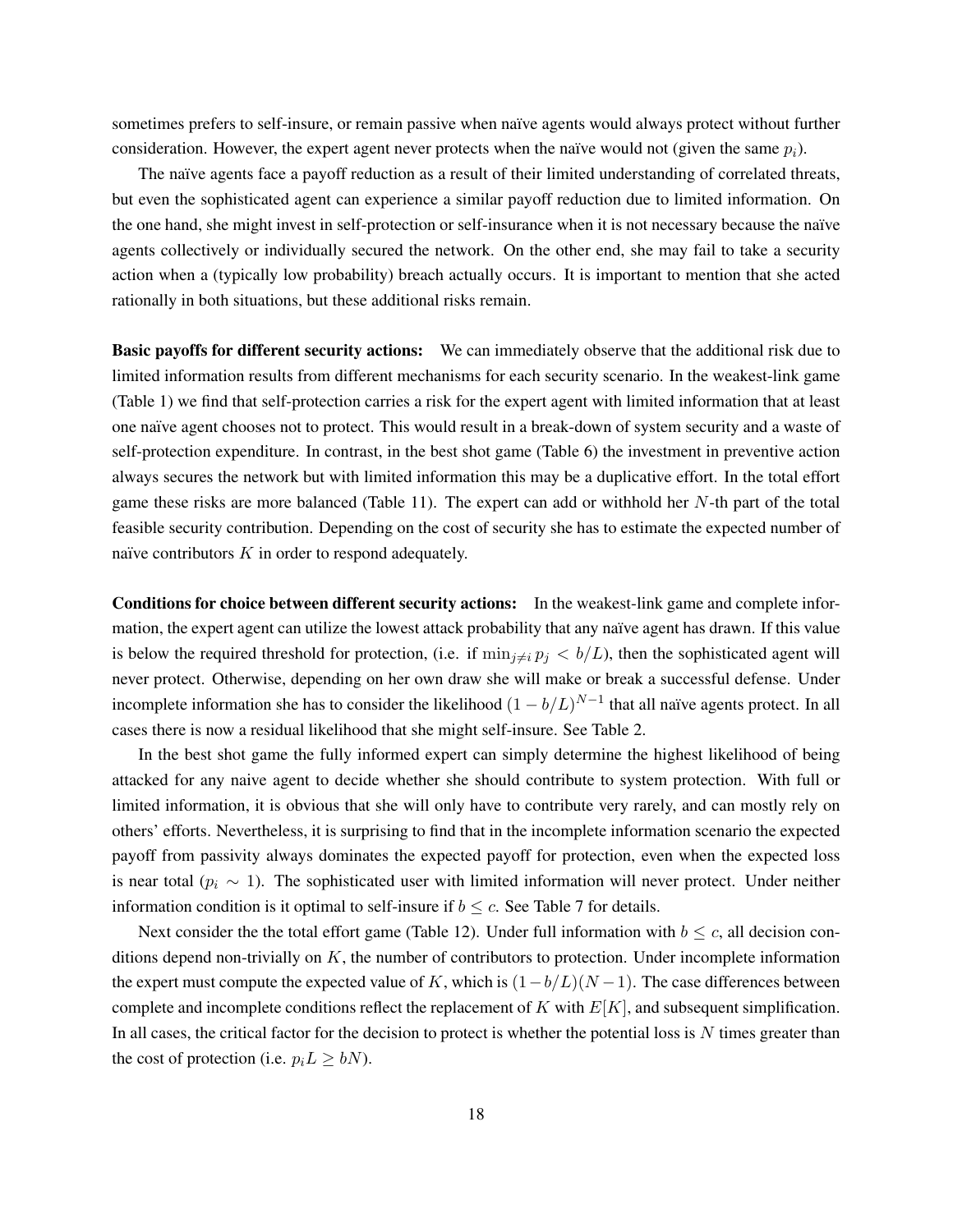Case boundaries for choice between different security actions: In Figure 3, we plot the cases used to record total expected payoffs for the expert agent in Tables 5, 10, and 15. The associated tables for the probabilities of self-protection, self-insurance and passivity (within each case) are available in the companion technical report [18].

In the weakest-link game only cases 3 and 4 allow for investments in self-protection. We find that increasing the number of agents, N, results in a shrinkage of both cases 3 and 4 to the benefit of case 2. In contrast, the determination of case boundaries in the best shot game is independent of the size of the network. Finally, in the total effort game only cases 3 and 4 allow for rational self-protection investments. Again an increase in the network size reduces the prevalence of these cases (since  $bN \leq L$  is a necessary condition).

Payoffs: Tables 5, 10, and 15 contain the total expected payoff for decisions made by the sophisticated agent, but also for the naïve agents.

We have already highlighted that for  $c < b$  all agents follow the same simple decision rule to decide between passivity and self-insurance. Therefore, payoffs in this region are identical for all agent types in the case of homogeneous security costs. But, there are payoff differences among all three information conditions for some parts of the parameter range when  $b \leq c$ .

Consider the graphs in Figure 1. We plot the payoff functions for sophisticated agents types under the different information conditions, as well as the payoff output for the non-expert agent. It is intuitive that the naïve agents suffer in the weakest-link game since they do not appreciate the difficulty to achieve systemwide protection. Similarly, in the best shot game too many unsophisticated agents will invest in protection lowering the average payoff. In the total effort game, sophisticated agents realize that their contribution is only valued in relation to the network size. In comparison, naïve agents invest more often. Further, the payoff profile of the unsophisticated agents remains flat for  $b < c$ . This reflects the fact that the naïve agent ignores the insurance option whenever protection is cheaper.

We can observe that the sophisticated agents will suffer from their misallocation of resources in the weakest-link game when information is incomplete. In the best shot game this impact is limited, but there is a residual risk that no naïve agent willingly protects due to an unlikely set of draws. In such cases the fully informed expert could have chosen to take it upon herself to secure the network. In the total effort game we observe a limited payoff discrepancy for expert users as a result of limited information.

### 5.2 Price of uncertainty

From a system design perspective it is important to select parameter settings (e.g., making available specific security technologies) that maximize user utility and are robust to changes in the environment. The security games we analyze in this paper are a significant challenge in both aspects. In particular, from Figure 1 we can infer that the penalty for the lack of complete information about attack threats can be highly variable depending on the system parameters. We argue that the reduction of this disparity should be an important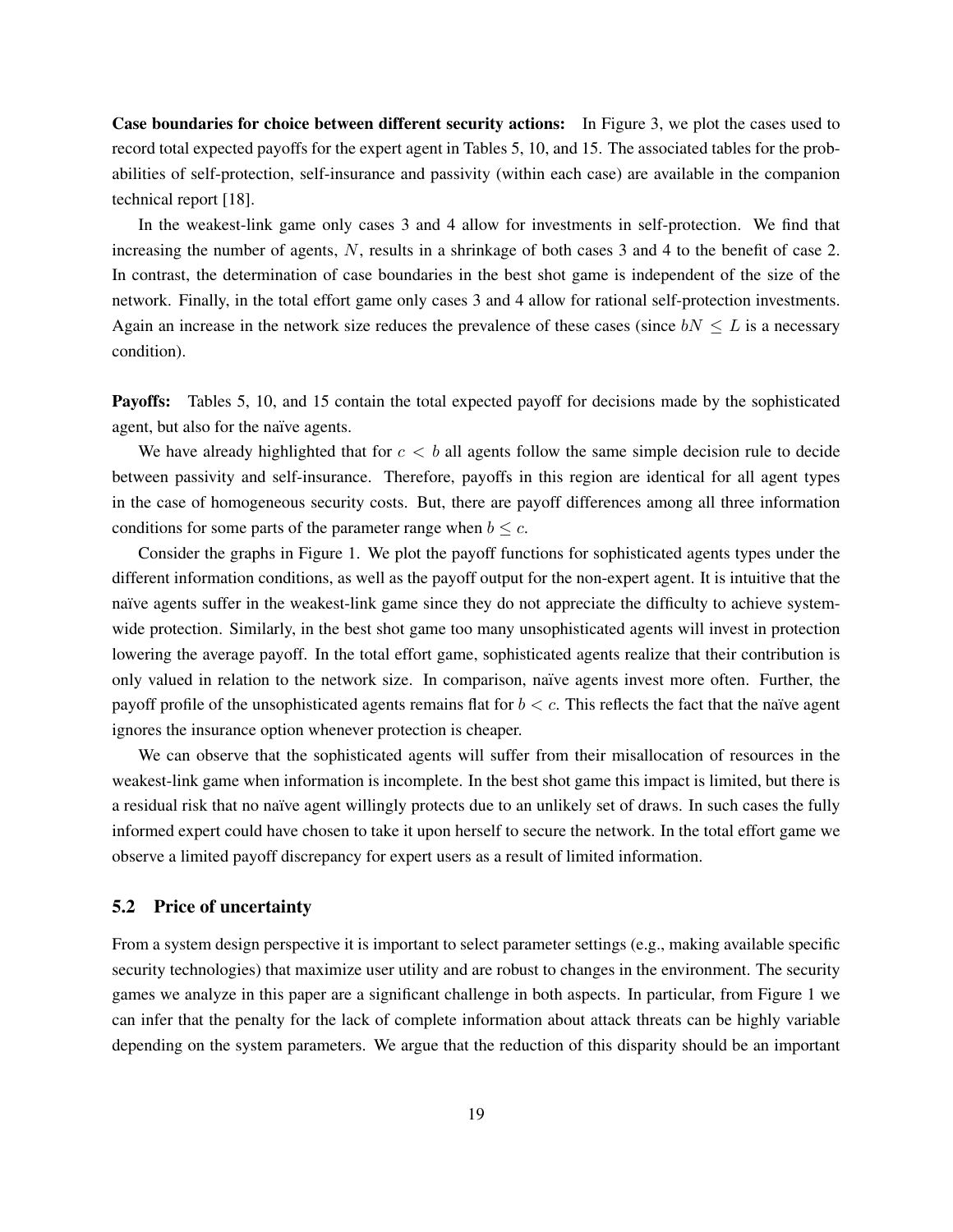

Figure 1: Total expected payoffs for the strategic player under different information conditions, compared with that of the naïve agents, expressed as a function of the self-protection cost c.  $L = M = 1$ ,  $N = 4$ , and b is fixed to  $b = 0.20$  in this set of examples.

design goal. To further this goal we propose a mathematical formulation that we call the *price of uncertainty*. We then apply this measure to the analysis of security games.

**Definition:** We are interested in a mathematical measure that allows us to quantify the payoff loss due to incomplete information for sophisticated agents, that can be applied to a variety of decision-theoretic scenarios. It is nontrivial to arrive at a definitive answer for this problem statement; but as a first step towards this goal we are drawing motivation from the work by Koutsoupias and Papadimitriou on worst-case equilibria where they define a quantity called the price of anarchy [22]. We define the price of uncertainty as the ratio:

Expected payoff in the complete information environment Expected payoff in the incomplete information environment

Observations: Consider Figure 4 which gives, for all three security games, a heat plot for the price of limited information over all choices of b and c with L, M, N fixed at  $L = M = 1$  and  $N = 4$ . The most remarkable feature of these graphs are the different hotspot regions. In the weakest-link game we find that higher price of uncertainty ratios are to be found within the boundaries of cases 3 and 4. Both cases allow for self-protection in the presence of incomplete information and therefore balance the various risks more directly than the remaining cases. (Case 1 and 2 associate zero probability with self-protection.)

In the best shot scenario the peak region is located trivially within the boundaries of case 2. We know that the expert player will never protect under incomplete information but is subject to the residual risk of a system-wide security failure. For  $N = 4$  the likelihood of such a breakdown is already very small, and decreases with N. Still this outcome is feasible and most pronounced for protection costs that are about a half to two-thirds of the loss, L. For higher b the disincentive of buying self-protection and the potential loss are relatively balanced resulting in a lower price of uncertainty.

In the total effort game we observe multiple hotspot regions. Cases 4 and 6 are unaffected by an increased price of uncertainty. They are characterized by the absence of self-insurance as a feasible strategy. This eases the decision-making problem of the expert, and reduces the likelihood of a misspent security investment.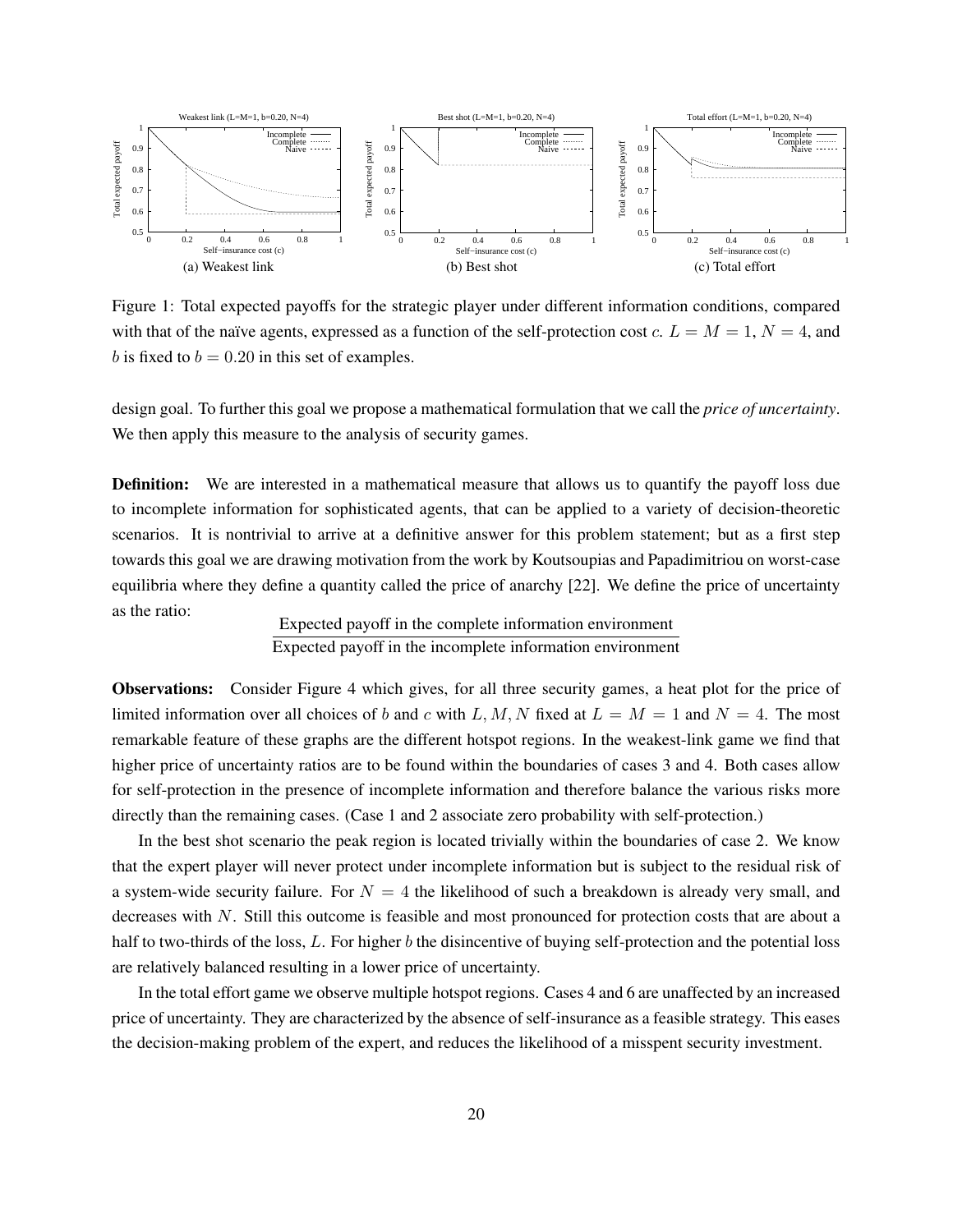

Figure 2: Total expected payoffs for the strategic player under different information conditions, compared with that of the naïve agents, expressed as a function of the self-protection cost b.  $L = M = 1$ ,  $N = 4$ , and c is fixed to  $c = 0.20$  in this set of examples.



Figure 3: Strategy boundaries in the incomplete information scenario for the sophisticated player. The different cases refer to Tables 5, 10 and 15.  $L = M = 1$  and  $N = 4$  in this set of examples.



Figure 4: Price of uncertainty for the various games.  $L = M = 1$ ,  $N = 4$  in this set of examples.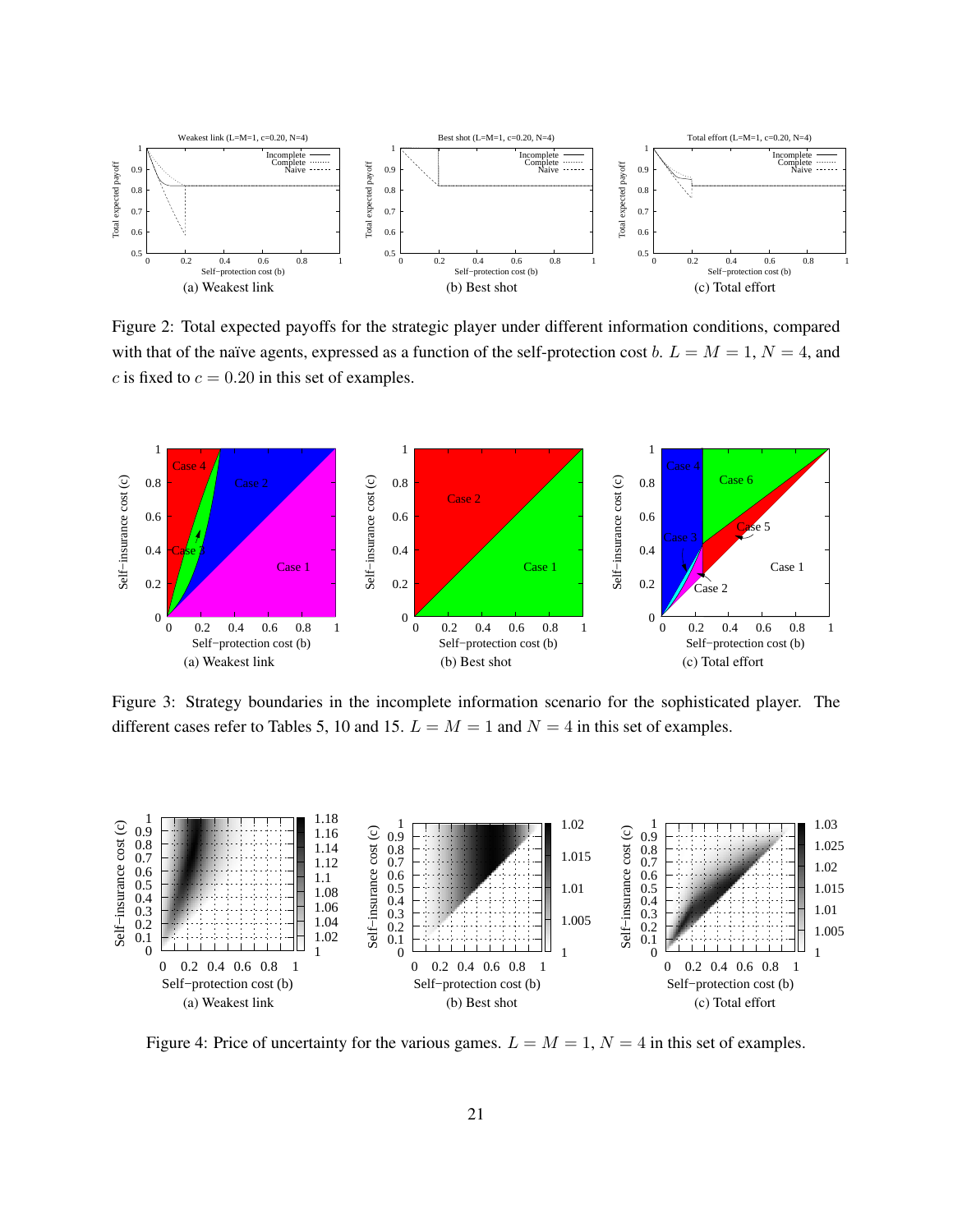## 6 Conclusions

In our work we emphasize that security decision-making is shaped by the structure of the task environment as well as the knowledge and computational capabilities of the agents. To that effect, we study security investment choices in three canonical scenarios [16, 35]. Decisions are made from three distinct security actions (self-protection, self-insurance or passivity) to navigate the complex security risks of weakest-link, best shot and total effort interdependencies. In these environments, we investigate the co-habitation of a single fully rational expert and  $N - 1$  naïve agents. The naïve agents are near-sighted and fail to account for the decisions of other agents, and instead follow a simple but reasonable self-centered rule-of-thumb. We further study the impact of limited information on rational agents' choices. To guide the reader through our analysis, we provide a detailed overview and examples of our methodology to compare strategies and payoffs.

In the kingdom of the blind, is the one-eyed man king? We find that in general, the naïve agents match the payoff of the expert when self-insurance is cheap, but not otherwise. Even with limited information, the sophisticated agent can generally translate her better structural understanding into decisions that minimize wasted protection investments, or an earlier retreat to the self-insurance strategy when system-wide security is (likely) failing. A notable exception is the weakest link game with incomplete information, where the payoff of the sophisticated agent degrades to that of the na¨ıve agent as insurance gets more expensive.

Tragically, her impact on the improvement of system-wide security is never positive (in comparison to her replacement by an unsophisticated agent). While our expert agent is rational, she is not benevolent. Acting selfishly, the set of scenarios for which protection is her best option is always a subset of the set of scenarios for which the naïve agent chooses protection.

Monarchs or netizens? To complement our study we are interest in studying properties of a network with varying fractions of expert to naïve users. Further, we want to address the desire of some computer experts to sacrifice individual resources to improve system resilience to attacks, by introducing *benevolent* agents.

Our work further evidences the limits of independently organized security in fully connected systems. David Clark summarized his vision about Internet governance: "We reject: kings, presidents, and voting. We believe in: rough consensus and running code." While this tenet has been a driver of the sudden growth of large-scale networks, current approaches to overcome the coordination problems need to be organized on the intermediary level. For example, OpenDNS independently released a tool to track the spread of major worms. Other approaches we want to study are vigilante behavior, and peer-to-peer support.

What is the cost of the emperor's lack of information? To analyze the impact of the different information conditions we have proposed a new mathematical formalization guided by prior work on worst-case equilibria [22]. We define the *price of uncertainty* as the ratio of the payoff in the complete information environment to the payoff in the incomplete information environment. Our analysis of Figure 4 is a first step in that direction, however, a more formal analysis is subject to future work.

Finally, a system designer is not only interested in the payoffs of the network participants given different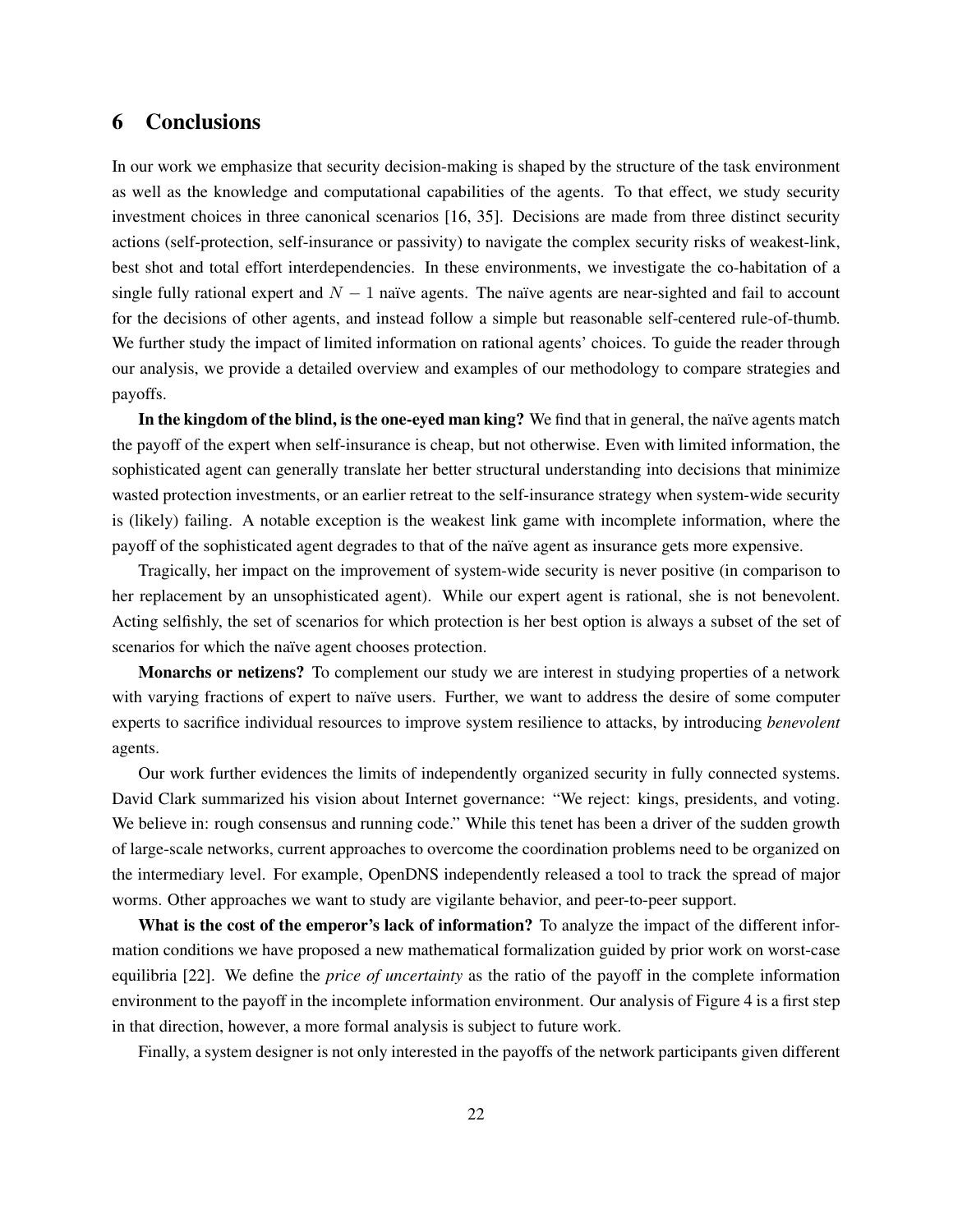information realities (e.g., due to frequent changes in attack trends). He is also concerned with how wellfortified the organization is against attacks. To that effect we plan to include a more thorough presentation of the parameter conditions that cause attacks to fail due to system-wide protection, and when they succeed (due to coordination failures, passivity, and self-insurance).

## References

- [1] A. Acquisti. Privacy in electronic commerce and the economics of immediate gratification. In *Proceedings of the 5th ACM Conference on Electronic Commerce (EC'04)*, pages 21–29, New York, NY, May 2004.
- [2] A. Acquisti and J. Grossklags. Privacy and rationality in individual decision making. *IEEE Security & Privacy*, 3(1):26–33, January–February 2005.
- [3] A. Acquisti and H. Varian. Conditioning prices on purchase history. *Marketing Science*, 24(3):367–381, Summer 2005.
- [4] R. Anderson. *Security Engineering: A Guide to Building Dependable Distributed Systems*. Wiley Computer Publishing, New York, NY, 2 edition, 2001.
- [5] D. Besnard and B. Arief. Computer security impaired by legitimate users. *Computers & Security*, 23(3):253–264, May 2004.
- [6] K. Campbell, L. Gordon, M. Loeb, and L. Zhou. The economic cost of publicly announced information security breaches: Empirical evidence from the stock market. *Journal of Computer Security*, 11(3):431–448, 2003.
- [7] H. Cavusoglu, S. Raghunathan, and W. Yue. Decision-theoretic and game-theoretic approaches to IT security investment. *Journal of Management Information Systems*, 25(2):281–304, Fall 2008.
- [8] N. Christin, J. Grossklags, and J. Chuang. Near rationality and competitive equilibria in networked systems. In *Proceedings of ACM SIGCOMM'04 Workshop on Practice and Theory of Incentives in Networked Systems (PINS)*, pages 213–219, Portland, OR, August 2004.
- [9] D. Dörner. *The Logic Of Failure: Recognizing And Avoiding Error In Complex Situations*. Metropolitan Books, 1996.
- [10] A. Etzioni. On thoughtless rationality (rules-of-thumb). *Kyklos*, 40(4):496–514, November 1987.
- [11] R. Frank. Shrewdly irrational. *Sociological Forum*, 2(1):21–41, December 1987.
- [12] E. Gal-Or and A. Ghose. The economic incentives for sharing security information. *Information Systems Research*, 16(2):186–208, June 2005.
- [13] L. Gordon and M. Loeb. *Managing Cyber-Security Resources: A Cost-Benefit Analysis*. McGraw-Hill, New York, NY, 2006.
- [14] L.A. Gordon and M. Loeb. The economics of information security investment. *ACM Transactions on Information and System Security*, 5(4):438–457, November 2002.
- [15] L.A. Gordon, M. Loeb, and W. Lucyshyn. Sharing information on computer systems security: An economic analysis. *Journal of Accounting and Public Policy*, 22(6):461–485, November 2003.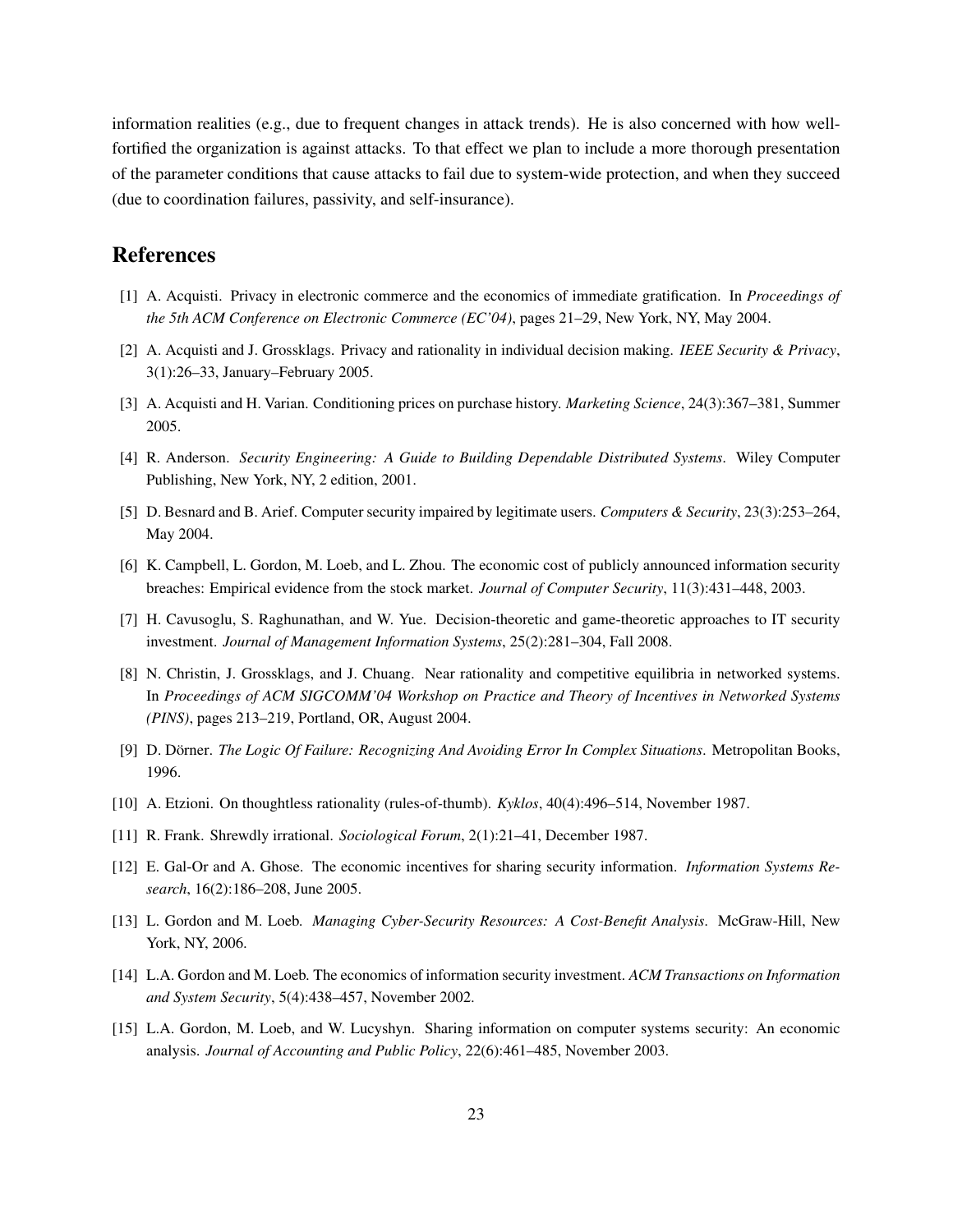- [16] J. Grossklags, N. Christin, and J. Chuang. Secure or insure? A game-theoretic analysis of information security games. In *Proceedings of the 2008 World Wide Web Conference (WWW'08)*, pages 209–218, Beijing, China, April 2008.
- [17] J. Grossklags, N. Christin, and J. Chuang. Security and insurance management in networks with heterogeneous agents. In *Proceedings of the 9th ACM Conference on Electronic Commerce (EC'08)*, pages 160–169, Chicago, IL, July 2008.
- [18] J. Grossklags, B. Johnson, and N. Christin. When information improves information security. Technical report, UC Berkeley & Carnegie Mellon University, CyLab, February 2009. Available at http://people. ischool.berkeley.edu/˜jensg/research/paper/EC09-report.pdf.
- [19] C. Jaeger, O. Renn, E. Rosa, and T. Webler. *Risk, uncertainty, and rational action*. Earthscan Publications, London, UK, 2001.
- [20] Kabooza. Global backup survey: About backup habits, risk factors, worries and data loss of home PCs, January 2009. Available at: http://www.kabooza.com/globalsurvey.html.
- [21] D. Kahneman and A. Tversky. *Choices, values and frames*. Cambridge University Press, Cambridge, UK, 2000.
- [22] E. Koutsoupias and C. Papadimitriou. Worst-case equilibria. In *Proceedings of the 16th Annual Symposium on Theoretical Aspects of Computer Science*, pages 404–413, 1999.
- [23] H. Kunreuther and G. Heal. Interdependent security. *Journal of Risk and Uncertainty*, 26(2–3):231–249, March 2003.
- [24] M. Lettau and H. Uhlig. Rules of thumb versus dynamic programming. *American Economic Review*, 89(1):148– 174, March 1999.
- [25] Y. Liu, C. Comaniciu, and H. Man. A bayesian game approach for intrusion detection in wireless ad hoc networks. In *Proceedings of the Workshop on Game Theory for Communications and Networks*, page Article No. 4, 2006.
- [26] J. McCalley, V. Vittal, and N. Abi-Samra. Overview of risk based security assessment. In *Proceedings of the 1999 IEEE PES Summer Meeting*, pages 173–178, July 1999.
- [27] NCSA/Symantec. Home user study, October 2008. Available at: http://staysafeonline.org/.
- [28] P. Paruchuri, J. Pearce, J. Marecki, M. Tambe, F. Ordonez, and S. Kraus. Playing games for security: An efficient exact algorithm for solving bayesian stackelberg games. In *Proceedings of the 7th Int. Conf. on Autonomous Agents and Multiagent Systems (AAMAS 2008)*, pages 895–902, Estoril, Portugal, May 2008.
- [29] I. Png, C. Wang, and Q. Wang. The deterrent and displacement effects of information security enforcement: International evidence. *Journal of Management Information Systems*, 25(2):125–144, Fall 2008.
- [30] S. Schechter and M. Smith. How much security is enough to stop a thief? In *Proceedings of the Seventh International Financial Cryptography Conference (FC 2003)*, pages 122–137, Gosier, Guadeloupe, January 2003.
- [31] B. Schneier. *Beyond Fear*. Springer Verlag, New York, NY, 2006.
- [32] J. Stanton, K. Stam, P. Mastrangelo, and J. Jolton. Analysis of end user security behaviors. *Computers & Security*, 2(24):124–133, March 2005.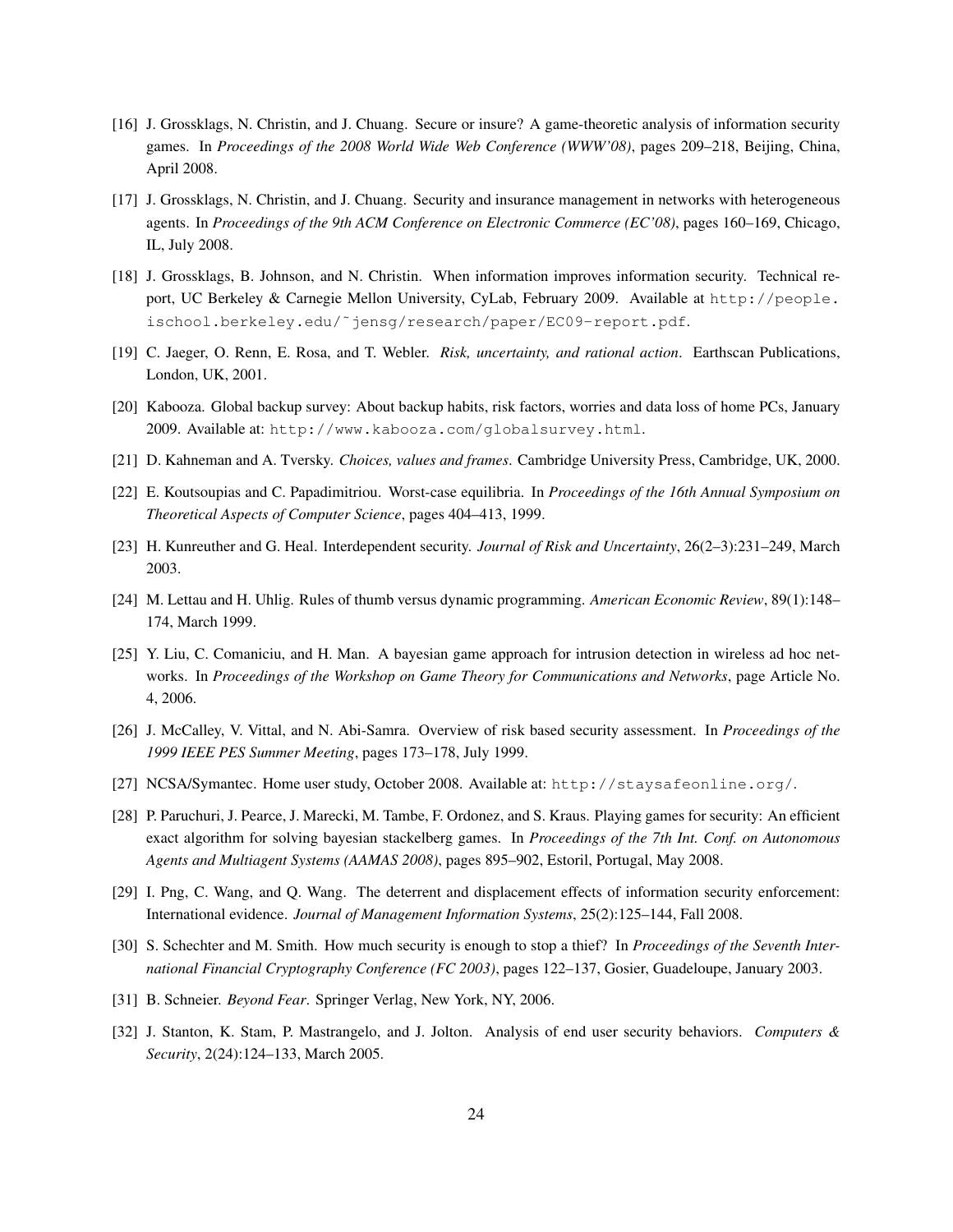- [33] D. Straub. Effective IS Security: An Empirical Study. *Information Systems Research*, 3(1):255–276, September 1990.
- [34] R. Telang and S. Wattal. An empirical analysis of the impact of software vulnerability announcements on firm stock price. *IEEE Transactions on Software Engineering*, 33(8):544–557, 2007.
- [35] H.R. Varian. System reliability and free riding. In L.J. Camp and S. Lewis, editors, *Economics of Information Security (Advances in Information Security, Volume 12)*, pages 1–15. Kluwer Academic Publishers, Dordrecht, The Netherlands, 2004.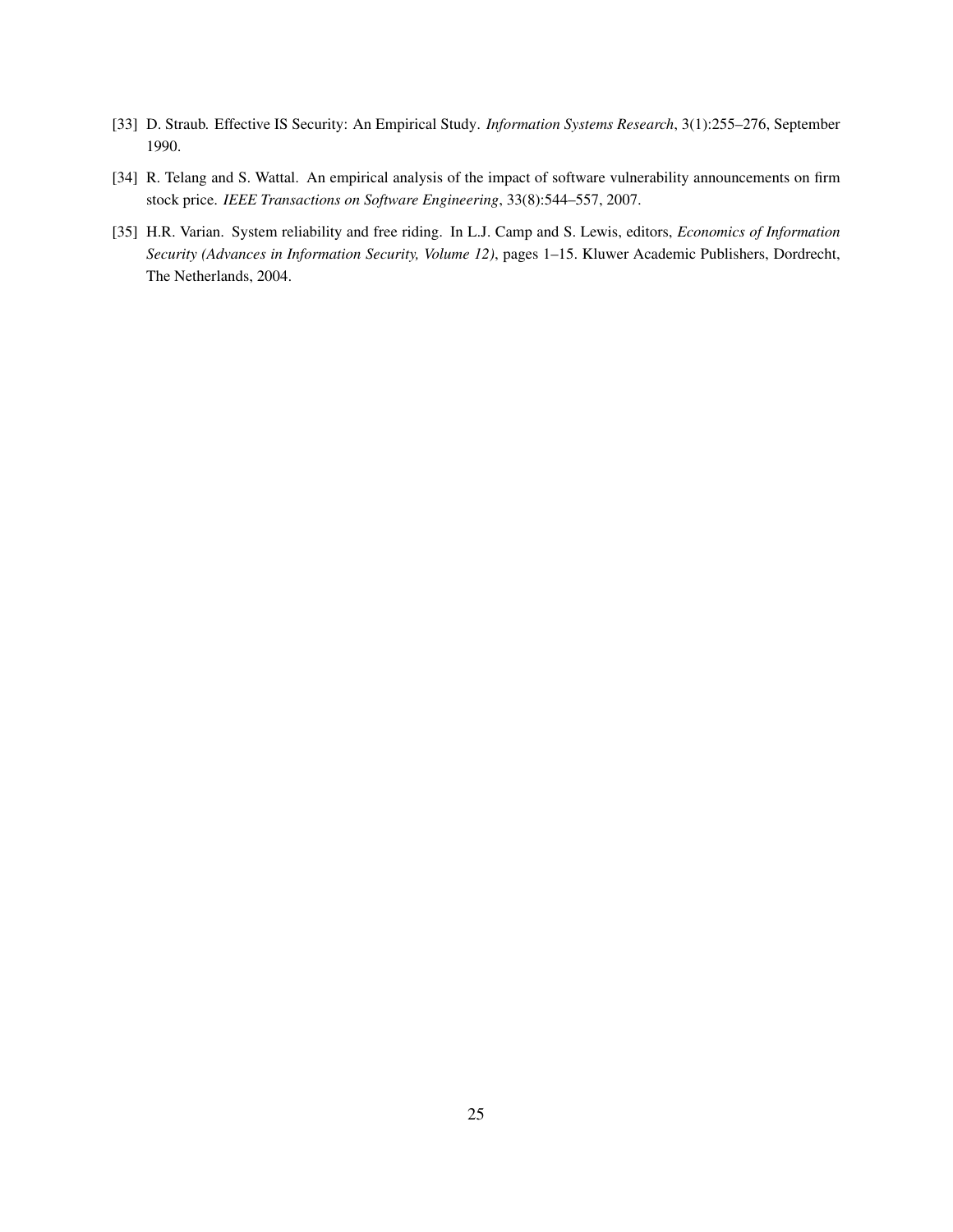# A Technical appendix

### A.1 Derivations for weakest link game

Weakest link security game. Derivations for total expected game payoffs, conditioned on other players: The following derivations refer to Table 4.

Cases (WC1) and (WC2a) and (WI1):

 ${\bf Payoff}[passivity] \cdot Pr[passivity] + {\bf Payoff}[insurance] \cdot Pr[insurance] + {\bf Payoff}[protein] \cdot Pr[protein]$  $=[M-E[p_i]\cdot L]\cdot\left[\frac{c}{l}\right]$ L  $\Big] + [M - c] \cdot \Big[ 1 - \frac{c}{7} \Big]$ L  $\Big]+[M-b-E[p_i]\cdot L]\cdot[0]$  $=\left[M - \left(\frac{c}{2}\right)\right]$  $2L$  $\bigg\} \cdot L \bigg\} \cdot \left[ \frac{c}{\tau} \right]$ L  $\Big]+[M-c]\cdot\Big[1-\frac{c}{l}\Big]$ L i  $= M - \frac{c^2}{2I}$  $\frac{c^2}{2L} - c + \frac{c^2}{L}$ L  $= M - c + \frac{c^2}{2L}$  $2L$ 

Case (WC2b):

 $Payoff[passivity] \cdot Pr[passivity] + Payoff[insurance] \cdot Pr[insurance] + Payoff[protection] \cdot Pr[protection]$ 

$$
= [M - E[p_i] \cdot L] \cdot \left[\frac{b}{L}\right] + [M - c] \cdot [0] + [M - b] \cdot \left[1 - \frac{b}{L}\right]
$$
  

$$
= \left[M - \left(\frac{b}{2L}\right) \cdot L\right] \cdot \left[\frac{b}{L}\right] + [M - b] \cdot \left[1 - \frac{b}{L}\right]
$$
  

$$
= M - \frac{b^2}{2L} - b + \frac{b^2}{L}
$$
  

$$
= M - b + \frac{b^2}{2L}
$$

Case (WI2):

 ${\bf Payoff}[passivity] \cdot Pr[passivity] + {\bf Payoff}[insurance] \cdot Pr[insurance] + {\bf Payoff}[protein] \cdot Pr[protein]$ 

$$
= [M - E[p_i] \cdot L] \cdot \left[\frac{c}{L}\right] + [M - c] \cdot \left[1 - \frac{c}{L}\right] + \left[M - b - E[p_i] \cdot L\left(1 - \left(1 - \frac{b}{L}\right)^{N-1}\right)\right] \cdot [0]
$$
\n
$$
= \left[M - \left(\frac{c}{2L}\right) \cdot L\right] \cdot \left[\frac{c}{L}\right] + [M - c] \cdot \left[1 - \frac{c}{L}\right]
$$
\n
$$
= M - \frac{c^2}{2L} - c + \frac{c^2}{L}
$$
\n
$$
= M - c + \frac{c^2}{2L}
$$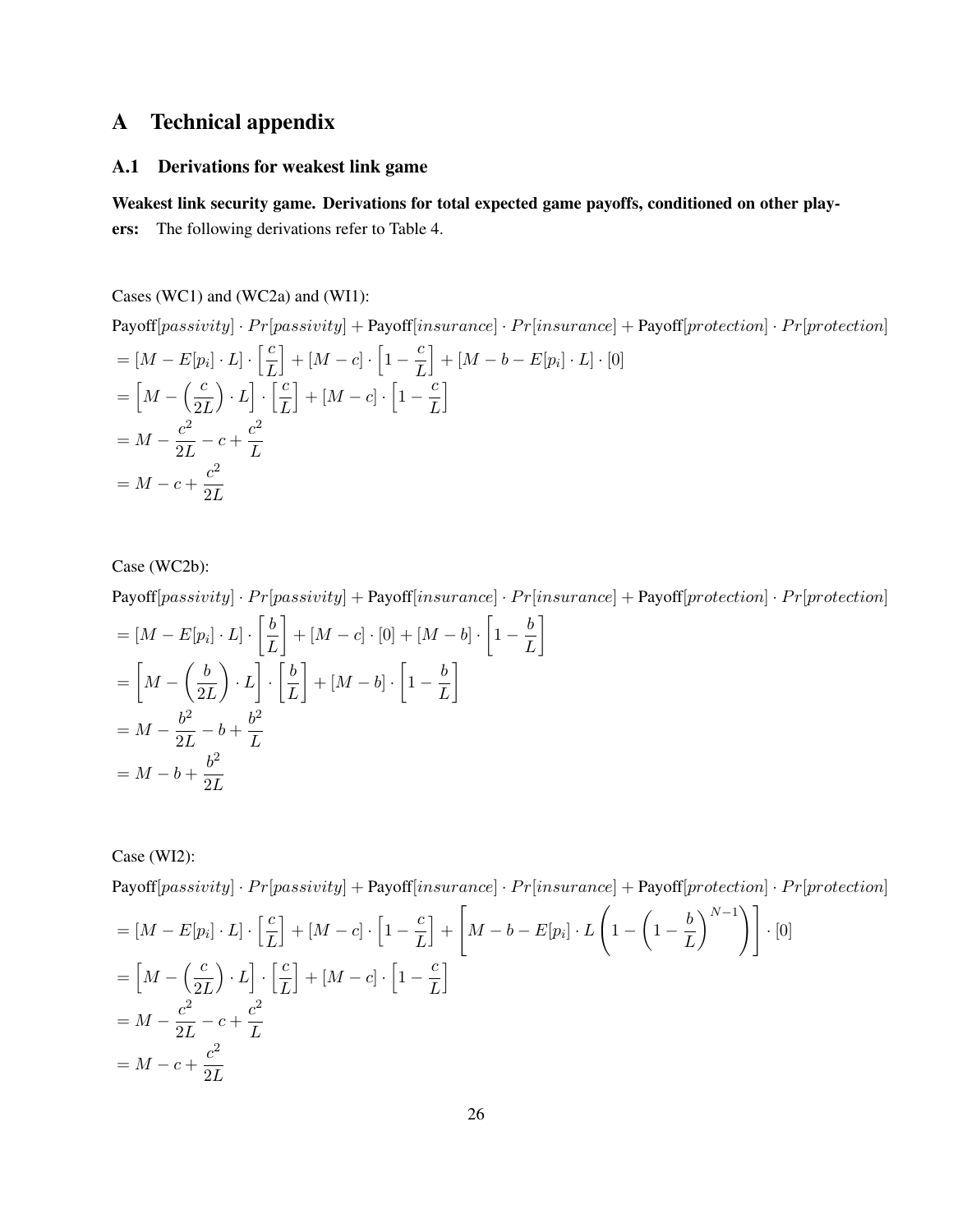# Case (WI3):

 ${\bf Payoff}[passivity] \cdot Pr[passivity] + {\bf Payoff}[insurance] \cdot Pr[insurance] + {\bf Payoff}[protein] \cdot Pr[protein]$ 

$$
= [M - E[p_i] \cdot L] \cdot \left[ \frac{b}{L(1 - \frac{b}{L})^{N-1}} \right] + [M - c] \cdot \left[ 1 - \frac{c - b}{L(1 - (1 - \frac{b}{L})^{N-1})} \right]
$$
\n
$$
+ \left[ M - b - E[p_i] \cdot L \left( 1 - \left( 1 - \frac{b}{L} \right)^{N-1} \right) \right] \cdot \left[ \frac{c - b}{L(1 - (1 - \frac{b}{L})^{N-1})} - \frac{b}{L(1 - \frac{b}{L})^{N-1}} \right]
$$
\n
$$
= \left[ M - \left( \frac{b}{2L(1 - \frac{b}{L})^{N-1}} \right) \cdot L \right] \cdot \left[ \frac{b}{L(1 - \frac{b}{L})^{N-1}} \right] + [M - c] \cdot \left[ 1 - \frac{c - b}{L(1 - (1 - \frac{b}{L})^{N-1})} \right]
$$
\n
$$
+ \left[ M - b - \frac{1}{2} \left( \frac{c - b}{L(1 - (1 - \frac{b}{L})^{N-1})} + \frac{b}{L(1 - \frac{b}{L})^{N-1}} \right) \cdot L \left( 1 - \left( 1 - \frac{b}{L} \right)^{N-1} \right) \right]
$$
\n
$$
\cdot \left[ \frac{c - b}{L(1 - (1 - \frac{b}{L})^{N-1})} - \frac{b}{L(1 - \frac{b}{L})^{N-1}} \right]
$$
\n
$$
= M - \frac{b^2}{2L(1 - \frac{b}{L})^{2N-2}} - c + \frac{c^2 - bc}{L(1 - (1 - \frac{b}{L})^{N-1})} - b \cdot \left[ \frac{c - b}{L(1 - (1 - \frac{b}{L})^{N-1})} - \frac{b}{L(1 - \frac{b}{L})^{N-1}} \right]
$$
\n
$$
= M - \frac{b^2}{2L(1 - \frac{b}{L})^{2N-2}} - c + \frac{c^2 - bc}{L(1 - (1 - \frac{b}{L})^{N-1})} - \frac{bc - b^2}{L(1 - \left( 1 - \frac{b}{L})^{N-1}} + \frac{b^2}{L(1 - \frac{b}{L})^{N-1}}
$$
\n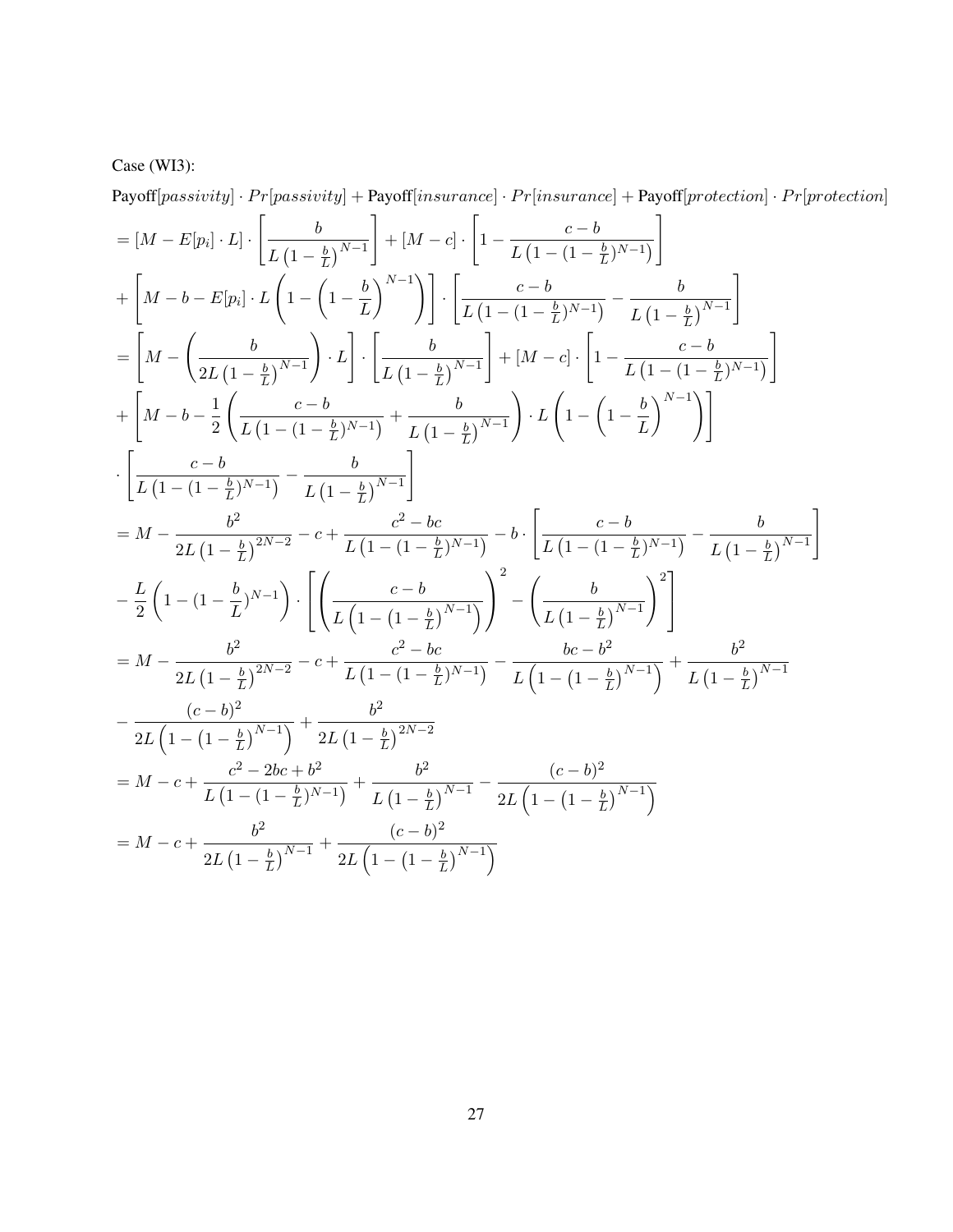### Case (WI4):

 ${\bf Payoff}[passivity] \cdot Pr[passivity] + {\bf Payoff}[insurance] \cdot Pr[insurance] + {\bf Payoff}[protein] \cdot Pr[protein]$ 

$$
= [M - E[p_i] \cdot L] \cdot \left[ \frac{b}{L (1 - \frac{b}{L})^{N-1}} \right] + [M - c] \cdot [0]
$$
  
+ 
$$
\left[ M - b - E[p_i] \cdot L \left( 1 - \left( 1 - \frac{b}{L} \right)^{N-1} \right) \right] \cdot \left[ 1 - \frac{b}{L (1 - \frac{b}{L})^{N-1}} \right]
$$
  
= 
$$
\left[ M - \left( \frac{b}{2L (1 - \frac{b}{L})^{N-1}} \right) \cdot L \right] \cdot \left[ \frac{b}{L (1 - \frac{b}{L})^{N-1}} \right]
$$
  
+ 
$$
\left[ M - b - \frac{1}{2} \left( 1 + \frac{b}{L (1 - \frac{b}{L})^{N-1}} \right) \cdot L \left( 1 - \left( 1 - \frac{b}{L} \right)^{N-1} \right) \right] \cdot \left[ 1 - \frac{b}{L (1 - \frac{b}{L})^{N-1}} \right]
$$
  
= 
$$
M - \frac{b^2}{2L (1 - \frac{b}{L})^{2N-2}} - b \cdot \left[ 1 - \frac{b}{L (1 - \frac{b}{L})^{N-1}} \right] - \frac{L}{2} \left( 1 - (1 - \frac{b}{L})^{N-1} \right) \cdot \left[ 1 - \left( \frac{b}{L (1 - \frac{b}{L})^{N-1}} \right)^2 \right]
$$
  
= 
$$
M - \frac{b^2}{2L (1 - \frac{b}{L})^{2N-2}} - b + \frac{b^2}{L (1 - \frac{b}{L})^{N-1}} - \frac{L}{2} \left( 1 - \left( 1 - \frac{b}{L} \right)^{N-1} \right)
$$
  
+ 
$$
\frac{L}{2} \left( 1 - (1 - \frac{b}{L})^{N-1} \right) \left( \frac{b^2}{L^2 (1 - \frac{b}{L})^{2N-2}} \right)
$$
  
= 
$$
M - \frac{b^2}{2L (1 - \frac{b}{L})^{2N-2}} - b + \frac{b^2}{L (1 - \frac{b}{L})^{N-1}} - \frac{L}{2} \left( 1 - \left( 1 - \frac{b}{L} \right)^{N-1} \right) + \frac{b
$$

Weakest link security game. Derivations for total expected game payoffs, not conditioned on other **players:** The following derivation refers to Table 5. To remove dependence on  $p_j$  for  $j \neq i$  in case WC2, we simply take a weighted sum of the total payoffs for cases WC2a and WC2b, where the weight is determined by the probability of  $\min_{j\neq i} p_j < \frac{b}{l}$  $\frac{b}{L}$  assuming that each  $p_j$  is drawn from the uniform distribution over [0, 1] (and assuming  $b \leq c$ ).

We have: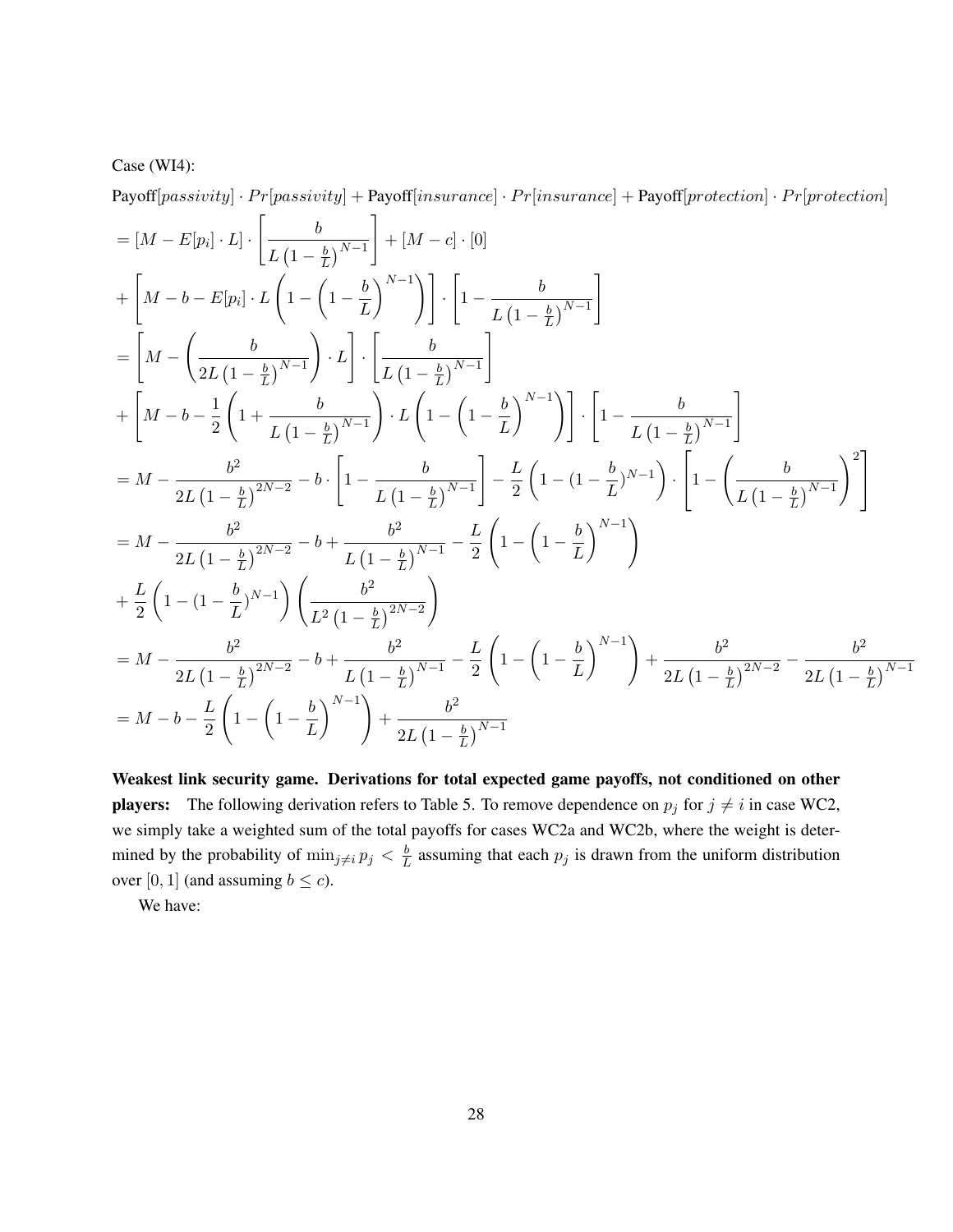### Case (WC2):

Probability[Case (WC2a)] · ExPayoff[Case (WC2a)] + Probability[Case (WC2b)] · ExPayoff[Case (WC2b)]

$$
= \left(1 - \left(1 - \frac{b}{L}\right)^{N-1}\right) \cdot \left[M - c + \frac{c^2}{2L}\right] + \left[\left(1 - \frac{b}{L}\right)^{N-1}\right] \cdot \left[M - b + \frac{b^2}{2L}\right]
$$
  
\n
$$
= M - c + \frac{c^2}{2L} + \left(c - \frac{c^2}{2L}\right) \left(1 - \frac{b}{L}\right)^{N-1} - \left(b - \frac{b^2}{2L}\right) \left(1 - \frac{b}{L}\right)^{N-1}
$$
  
\n
$$
= M - c + \frac{c^2}{2L} + \left(c - b - \frac{c^2 - b^2}{2L}\right) \left(1 - \frac{b}{L}\right)^{N-1}
$$
  
\n
$$
= M - c + \frac{c^2}{2L} + (c - b) \left(1 - \frac{c + b}{2L}\right) \left(1 - \frac{b}{L}\right)^{N-1}
$$

### A.2 Derivations for best shot game

Best shot security game. Derivations for total expected game payoffs, conditioned on other players: The following derivations refer to Table 9.

### Cases (BC1) and (BI1):

 $Payoff[passivity] \cdot Pr[passivity] + Payoff[insurance] \cdot Pr[insurance] + Payoff[protein-1] \cdot Pr[profection] \cdot Pr[profection]$ 

$$
= [M - E[p_i] \cdot L] \cdot \left[\frac{c}{L}\right] + [M - c] \cdot \left[1 - \frac{c}{L}\right] + [M - b] \cdot [0]
$$

$$
= \left[M - \left(\frac{c}{2L}\right) \cdot L\right] \cdot \left[\frac{c}{L}\right] + [M - c] \cdot \left[1 - \frac{c}{L}\right]
$$

$$
= M - \frac{c^2}{2L} - c + \frac{c^2}{L}
$$

$$
= M - c + \frac{c^2}{2L}
$$

Case (BC2a):

 $Payoff[passivity] \cdot Pr[passivity] + Payoff[insurance] \cdot Pr[insurance] + Payoff[protection] \cdot Pr[protection]$ 

$$
= [M - E[p_i] \cdot L] \cdot \left[\frac{b}{L}\right] + [M - c] \cdot [0] + [M - b] \cdot \left[1 - \frac{b}{L}\right]
$$

$$
= \left[M - \left(\frac{b}{2L}\right) \cdot L\right] \cdot \left[\frac{b}{L}\right] + [M - b] \cdot \left[1 - \frac{b}{L}\right]
$$

$$
= M - \frac{b^2}{2L} - b + \frac{b^2}{L}
$$

$$
= M - b + \frac{b^2}{2L}
$$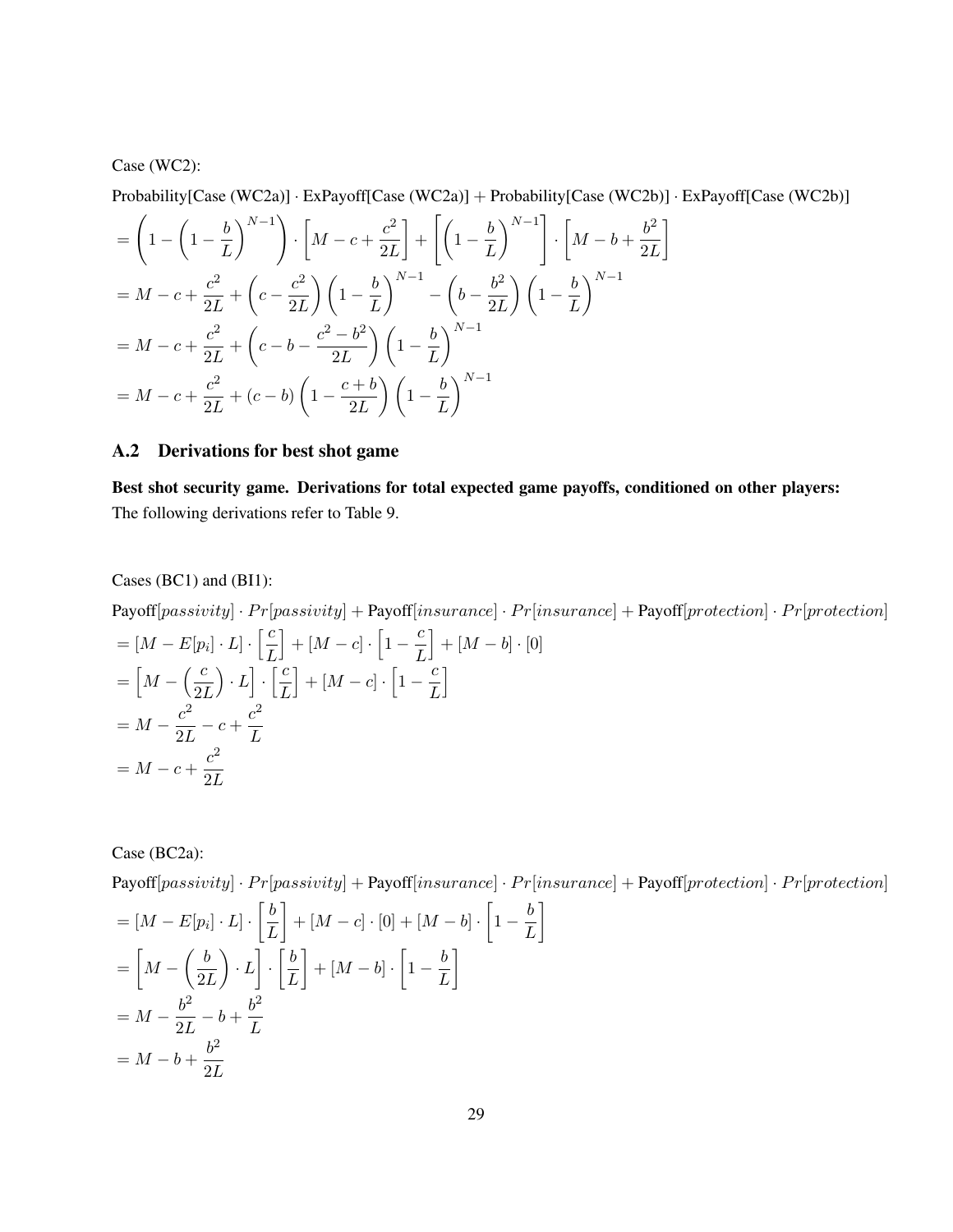Case (BC2b):

 $Payoff[passivity] \cdot Pr[passivity] + Payoff[insurance] \cdot Pr[insurance] + Payoff[protection] \cdot Pr[protection]$  $=[M] \cdot [1] + [M - c] \cdot [0] + [M - b] \cdot [0]$  $= M$ 

Case (BI2):

 $Payoff[passivity] \cdot Pr[passivity] + Payoff[insurance] \cdot Pr[insurance] + Payoff[protection] \cdot Pr[protection]$ 

$$
= \left[ M - E[p_i] \cdot L\left(\frac{b}{L}\right)^{N-1} \right] \cdot [1] + [M - c] \cdot [0] + [M - b] \cdot [0]
$$

$$
= M - \left(\frac{1}{2}\right) \cdot L\left(\frac{b}{L}\right)^{N-1}
$$

$$
= M - \frac{L}{2} \left(\frac{b}{L}\right)^{N-1}
$$

Best shot security game. Derivations for total expected game payoffs, not conditioned on other players: The following derivation refers to Table 10. To remove dependence on  $p_j$  for  $j \neq i$  in case BC2, we simply take a weighted sum of the total payoffs for cases BC2a and BC2b, where the weight is determined by the probability of  $\min_{j\neq i} p_j < \frac{b}{l}$  $\frac{b}{L}$  assuming that each  $p_j$  is drawn from the uniform distribution over  $[0, 1]$ .

We have:

### Case (BC2):

Probability[Case (BC2a)] · ExPayoff[Case (BC2a)] + Probability[Case (BC2b)] · ExPayoff[Case (BC2b)]

$$
= \left(\frac{b}{L}\right)^{N-1} \cdot \left[M - b + \frac{b^2}{2L}\right] + \left[1 - \left(\frac{b}{L}\right)^{N-1}\right] \cdot [M]
$$

$$
= M - b\left(\frac{b}{L}\right)^{N-1} + \frac{b^2}{2L} \left(\frac{b}{L}\right)^{N-1}
$$

$$
= M - b\left(1 - \frac{b}{2L}\right) \left(\frac{b}{L}\right)^{N-1}
$$

### A.3 Derivations for total effort game

Total Effort security game. Derivations for total expected game payoffs, conditioned on other players: The following derivations refer to Table 14.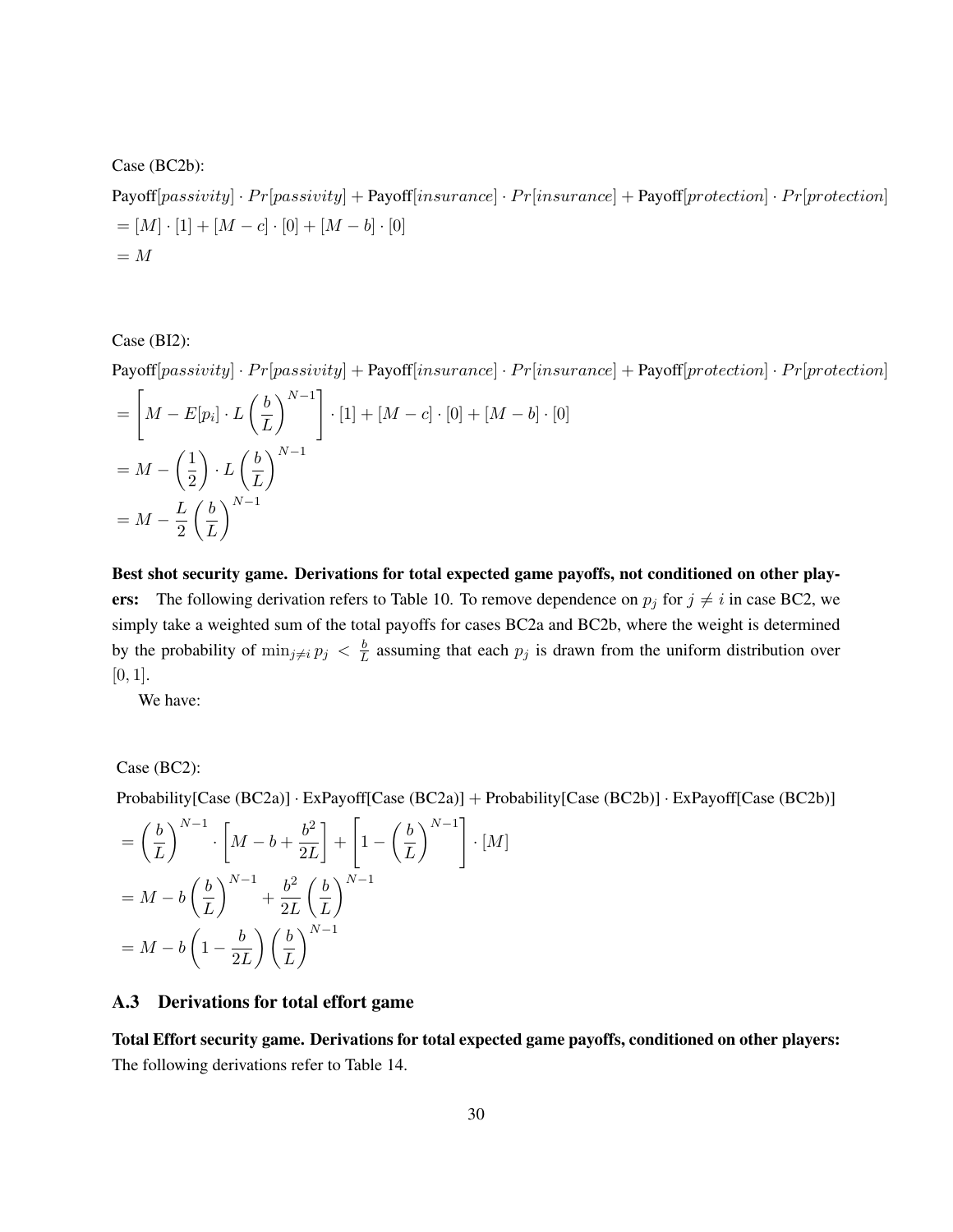Case (TC1):  $c < b$ 

Payoff[passivity] · Pr[passivity] + Payoff[insurance] · Pr[insurance] + Payoff[protection] · Pr[protection]  
\n= 
$$
[M - E[p_i] \cdot L] \cdot \left[\frac{c}{L}\right] + [M - c] \cdot \left[1 - \frac{c}{L}\right] + \left[M - b - E[p_i] \cdot L\left(1 - \frac{1}{N}\right)\right] \cdot [0]
$$
  
\n=  $\left[M - \left(\frac{c}{2L}\right) \cdot L\right] \cdot \left[\frac{c}{L}\right] + [M - c] \cdot \left[1 - \frac{c}{L}\right]$   
\n=  $M - \frac{c^2}{2L} - c + \frac{c^2}{L}$   
\n=  $M - c + \frac{c^2}{L}$ 

Cases (TC2) and (TC5):

 $Payoff [passivity] \cdot Pr [passivity] + Payoff [insurance] \cdot Pr [insurance] + Payoff [protection] \cdot Pr[protection]$ 

$$
= \left[M - E[p_i] \cdot L\left(1 - \frac{K}{N}\right)\right] \cdot \left[\frac{c}{L\left(1 - \frac{K}{N}\right)}\right] + [M - c] \cdot \left[1 - \frac{c}{L\left(1 - \frac{K}{N}\right)}\right]
$$
  
+ 
$$
\left[M - b - E[p_i] \cdot L\left(1 - \frac{K + 1}{N}\right)\right] \cdot [0]
$$
  
= 
$$
\left[M - \left(\frac{c}{2L\left(1 - \frac{K}{N}\right)}\right) \cdot L\left(1 - \frac{K}{N}\right)\right] \cdot \left[\frac{c}{L\left(1 - \frac{K}{N}\right)}\right] + [M - c] \cdot \left[1 - \frac{c}{L\left(1 - \frac{K}{N}\right)}\right]
$$
  
= 
$$
M - \frac{c^2}{2L\left(1 - \frac{K}{N}\right)} - c + \frac{c^2}{L\left(1 - \frac{K}{N}\right)}
$$
  
= 
$$
M - c + \frac{c^2}{2L\left(1 - \frac{K}{N}\right)}
$$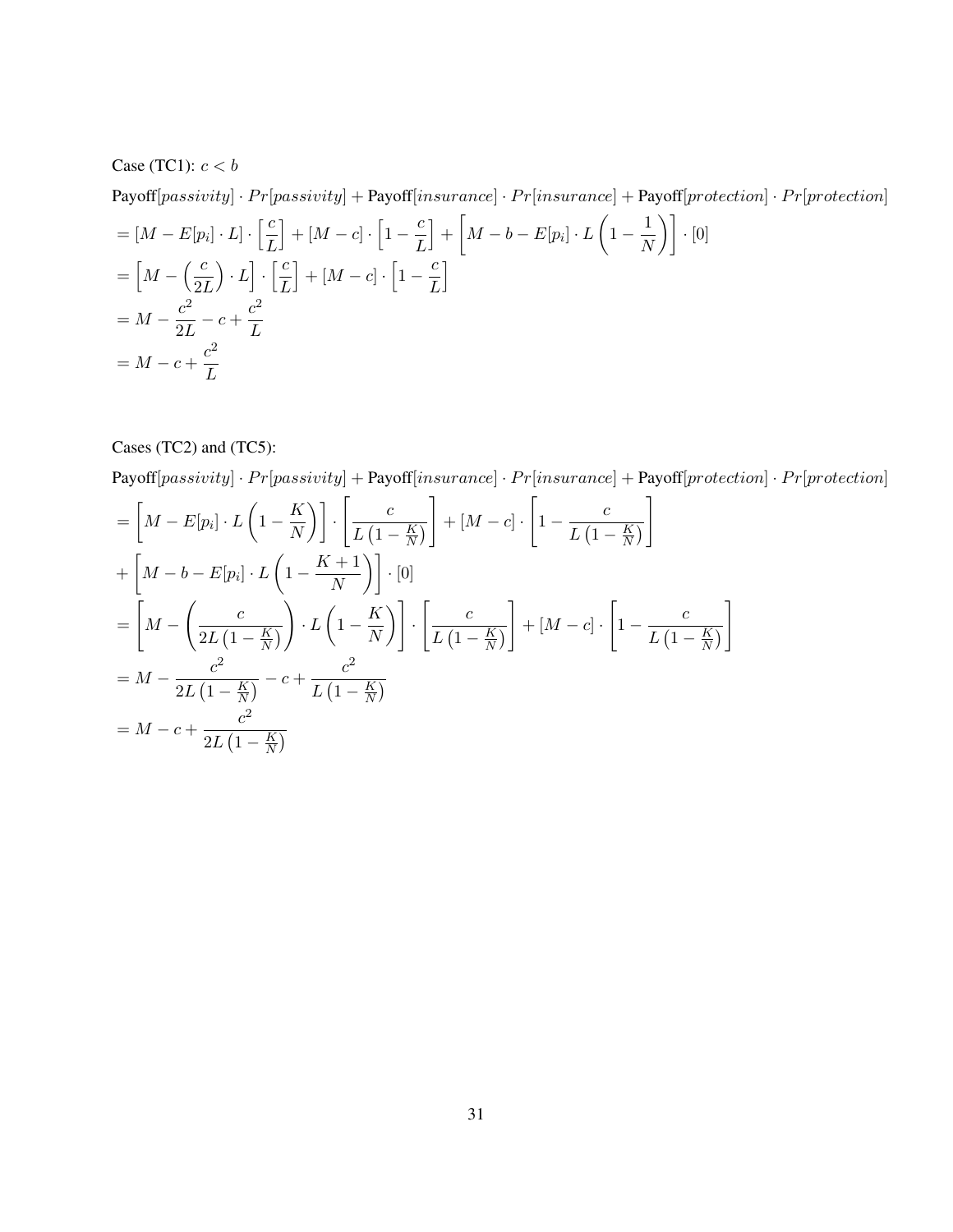# Case (TC3):

 ${\bf Payoff}[passivity] \cdot Pr[passivity] + {\bf Payoff}[insurance] \cdot Pr[insurance] + {\bf Payoff}[protein] \cdot Pr[protein]$ 

$$
\begin{split}\n&= \left[M - E[p_i] \cdot L\left(1 - \frac{K}{N}\right)\right] \cdot \left[\frac{bN}{L}\right] + [M - c] \cdot \left[1 - \frac{c - b}{L\left(1 - \frac{K + 1}{N}\right)}\right] \\
&+ \left[M - b - E[p_i] \cdot L\left(1 - \frac{K + 1}{N}\right)\right] \cdot \left[\frac{c - b}{L\left(1 - \frac{K + 1}{N}\right)} - \frac{bN}{L}\right] \\
&= \left[M - \left[\frac{bN}{2L}\right] \cdot L\left(1 - \frac{K}{N}\right)\right] \cdot \left[\frac{bN}{L}\right] + [M - c] \cdot \left[1 - \frac{c - b}{L\left(1 - \frac{K + 1}{N}\right)}\right] \\
&+ \left[M - b - \frac{1}{2}\left[\frac{c - b}{L\left(1 - \frac{K + 1}{N}\right)} + \frac{bN}{L}\right] \cdot L\left(1 - \frac{K + 1}{N}\right)\right] \cdot \left[\frac{c - b}{L\left(1 - \frac{K + 1}{N}\right)} - \frac{bN}{L}\right] \\
&= M - \frac{b^2 N^2}{2L} \left(1 - \frac{K}{N}\right) - c + \frac{c^2 - bc}{L\left(1 - \frac{K + 1}{N}\right)} \\
&- b\left(\frac{c - b}{L\left(1 - \frac{K + 1}{N}\right)} - \frac{bN}{L}\right) - \frac{L}{2}\left(1 - \frac{K + 1}{N}\right) \left(\left(\frac{c - b}{L\left(1 - \frac{K + 1}{N}\right)}\right)^2 - \left(\frac{bN}{L}\right)^2\right) \\
&= M - \frac{b^2 N^2}{2L} \left(1 - \frac{K}{N}\right) - c + \frac{c^2 - bc}{L\left(1 - \frac{K + 1}{N}\right)} - b\left(\frac{c - b}{L\left(1 - \frac{K + 1}{N}\right)}\right) + \frac{b^2 N}{L} - \frac{(c - b)^2}{2L\left(1 - \frac{K + 1}{N}\right)} + \frac{b^2 N^2}{2L} \left(1 - \frac{K + 1}{N}\right) \\
&= M - c + \frac{(c - b)^2}{L\left(1 - \frac{K + 1}{N}\right)} + \frac{b^2 N}{
$$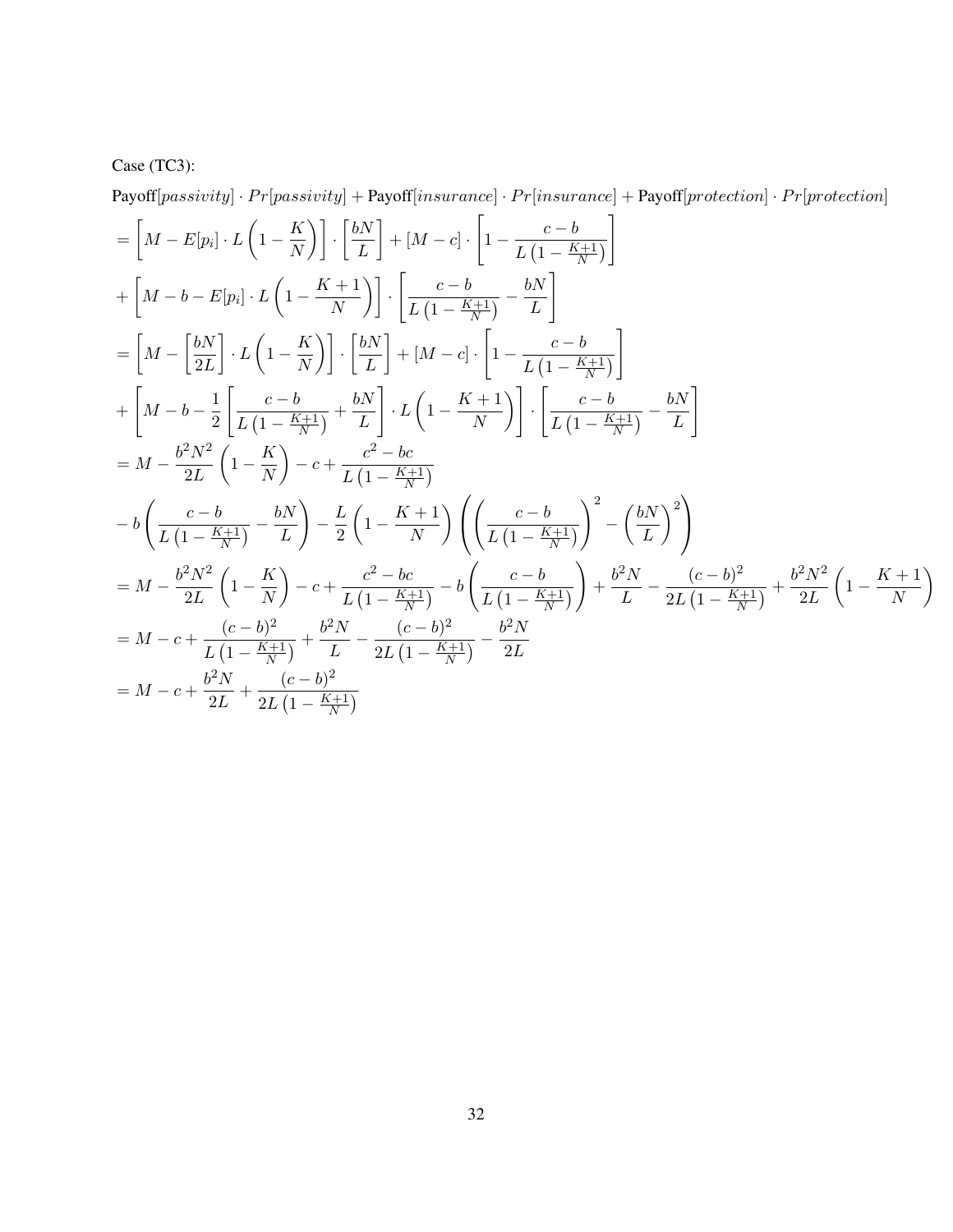### Case (TC4):

 $Payoff[passivity] \cdot Pr[passivity] + Payoff[insurance] \cdot Pr[insurance] + Payoff[protection] \cdot Pr[protection]$ 

$$
= \left[M - E[p_i] \cdot L\left(1 - \frac{K}{N}\right)\right] \cdot \left[\frac{bN}{L}\right] + [M - c] \cdot [0] + \left[M - b - E[p_i] \cdot L\left(1 - \frac{K + 1}{N}\right)\right] \cdot \left[1 - \frac{bN}{L}\right]
$$
  
\n
$$
= \left[M - \left[\frac{bN}{2L}\right] \cdot L\left(1 - \frac{K}{N}\right)\right] \cdot \left[\frac{bN}{L}\right] + [M - c] \cdot [0] + \left[M - b - \left[\frac{1}{2}\left(1 + \frac{bN}{L}\right)\right] \cdot L\left(1 - \frac{K + 1}{N}\right)\right] \cdot \left[1 - \frac{bN}{L}\right]
$$
  
\n
$$
= M - \frac{b^2 N^2}{2L} \left(1 - \frac{K}{N}\right) - b\left(1 - \frac{bN}{L}\right) - \frac{L}{2} \left(1 - \frac{K + 1}{N}\right) \left(1 - \frac{b^2 N^2}{L^2}\right)
$$
  
\n
$$
= M - \frac{b^2 N^2}{2L} \left(1 - \frac{K}{N}\right) - b + \frac{b^2 N}{L} - \frac{L}{2} \left(1 - \frac{K + 1}{N}\right) + \frac{b^2 N^2}{2L} \left(1 - \frac{K + 1}{N}\right)
$$
  
\n
$$
= M - b + \frac{b^2 N}{L} - \frac{L}{2} \left(1 - \frac{K + 1}{N}\right) - \frac{b^2 N}{2L}
$$
  
\n
$$
= M - b - \frac{L}{2} \left(1 - \frac{K + 1}{N}\right) + \frac{b^2 N}{2L}
$$

## Case (TC6):

 $Payoff[passivity] \cdot Pr[passivity] + Payoff[insurance] \cdot Pr[insurance] + Payoff[protection] \cdot Pr[protection]$ 

$$
= \left[M - E[p_i] \cdot L\left(1 - \frac{K}{N}\right)\right] \cdot [1] + [M - c] \cdot [0] + \left[M - b - E[p_i] \cdot L\left(1 - \frac{K+1}{N}\right)\right] \cdot [0]
$$
  
=  $M - \frac{L}{2} \left(1 - \frac{K}{N}\right)$ 

Case (TI1):  $c < b$  ${\bf Payoff}[passivity] \cdot Pr[passivity] + {\bf Payoff}[insurance] \cdot Pr[insurance] + {\bf Payoff}[protein] \cdot Pr[protection] \cdot Pr[protection]$  $=[M-E[p_i]\cdot L]\cdot\left[\frac{c}{L}\right]$ L  $\Big]+[M-c]\cdot\Big[1-\frac{c}{l}\Big]$ L  $\Big\} + \Big[ M - b - E[p_i] \cdot L \left( 1 - \frac{1}{N} \right) \Big\}$  $\left\lfloor \frac{1}{N} \right\rfloor \right] \cdot [0]$  $=\left[M - \left(\frac{c}{2}\right)\right]$  $2L$  $\bigg\} \cdot L \bigg] \cdot \left[ \frac{c}{\tau} \right]$ L  $\Big] + [M - c] \cdot \Big[ 1 - \frac{c}{\tau}$ L i  $= M - \frac{c^2}{2I}$  $\frac{c^2}{2L} - c + \frac{c^2}{L}$ L  $= M - c + \frac{c^2}{I}$ L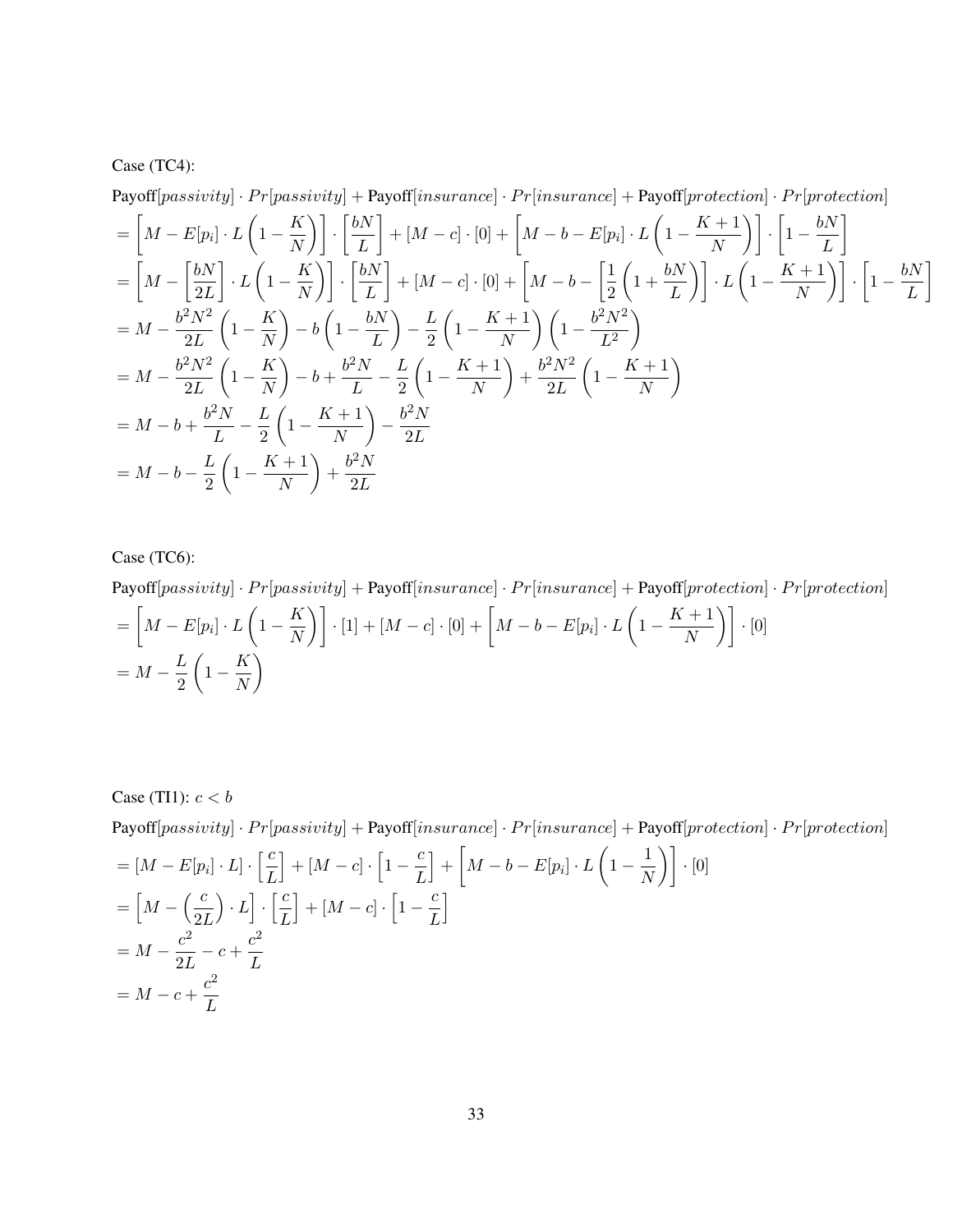Cases (TI2) and (TI5):

 $Payoff[passivity] \cdot Pr[passivity] + Payoff[insurance] \cdot Pr[insurance] + Payoff[protection] \cdot Pr[protection]$ 

$$
= \left[M - E[p_i]\left(b + \frac{L - b}{N}\right)\right] \cdot \left[\frac{c}{b + \frac{L - b}{N}}\right] + [M - c] \cdot \left[1 - \frac{c}{b + \frac{L - b}{N}}\right] + \left[M - b - E[p_i]\left(b - \frac{b}{N}\right)\right] \cdot [0]
$$
\n
$$
= \left[M - \left(\frac{c}{2\left(b + \frac{L - b}{N}\right)}\right) \cdot \left(b + \frac{L - b}{N}\right)\right] \cdot \left[\frac{c}{b + \frac{L - b}{N}}\right] + [M - c] \cdot \left[1 - \frac{c}{b + \frac{L - b}{N}}\right]
$$
\n
$$
= M - \frac{c^2}{2\left(b + \frac{L - b}{N}\right)} - c + \frac{c^2}{b + \frac{L - b}{N}}
$$
\n
$$
= M - c + \frac{c^2}{2\left(b + \frac{L - b}{N}\right)}
$$

Case (TI3)

 ${\bf Payoff}[passivity] \cdot Pr[passivity] + {\bf Payoff}[insurance] \cdot Pr[insurance] + {\bf Payoff}[protein] \cdot Pr[protein]$ 

$$
\begin{split}\n&= \left[M - E[p_i]\left(b + \frac{L - b}{N}\right)\right] \cdot \left[\frac{bN}{L}\right] + [M - c] \cdot \left[1 - \frac{c - b}{b - \frac{b}{N}}\right] + \left[M - b - E[p_i]\left(b - \frac{b}{N}\right)\right] \cdot \left[\frac{c - b}{b - \frac{b}{N}} - \frac{bN}{L}\right] \\
&= \left[M - \left(\frac{bN}{2L}\right) \cdot \left(b + \frac{L - b}{N}\right)\right] \cdot \left[\frac{bN}{L}\right] + [M - c] \cdot \left[1 - \frac{c - b}{b - \frac{b}{N}}\right] \\
&+ \left[M - b - \frac{1}{2}\left(\frac{bN}{L} + \frac{c - b}{b - \frac{b}{N}}\right) \cdot \left(b - \frac{b}{N}\right)\right] \cdot \left[\frac{c - b}{b - \frac{b}{N}} - \frac{bN}{L}\right] \\
&= M - \frac{b^2N^2}{2L^2} \left(b + \frac{L - b}{N}\right) - c + c\left(\frac{c - b}{b - \frac{b}{N}}\right) \\
&- b\left(\frac{c - b}{b - \frac{b}{N}} - \frac{bN}{L}\right) - \frac{1}{2}\left(b - \frac{b}{N}\right) \left(\frac{(c - b)^2}{(b - \frac{b}{N})^2} - \frac{b^2N^2}{L^2}\right) \\
&= M - \frac{b^2N^2}{2L^2} \left(b - \frac{b}{N}\right) - \frac{b^2N}{2L} - c + c\left(\frac{c - b}{b - \frac{b}{N}}\right) \\
&- b\left(\frac{c - b}{b - \frac{b}{N}}\right) + \frac{b^2N}{L} - \frac{(c - b)^2}{2(b - \frac{b}{N})} + \frac{b^2N^2}{2L^2} \left(b - \frac{b}{N}\right) \\
&= M - c + c\left(\frac{c - b}{b - \frac{b}{N}}\right) - b\left(\frac{c - b}{b - \frac{b}{N}}\right) + \frac{b^2N}{2L} - \frac{(c - b)^2}{2(b - \frac{b}{N})} \\
&= M - c + \frac{(c - b)^2}{b - \frac{b}{N}} + \frac{b^2N}{2L} - \frac{(c - b)^2}{2(b - \frac{
$$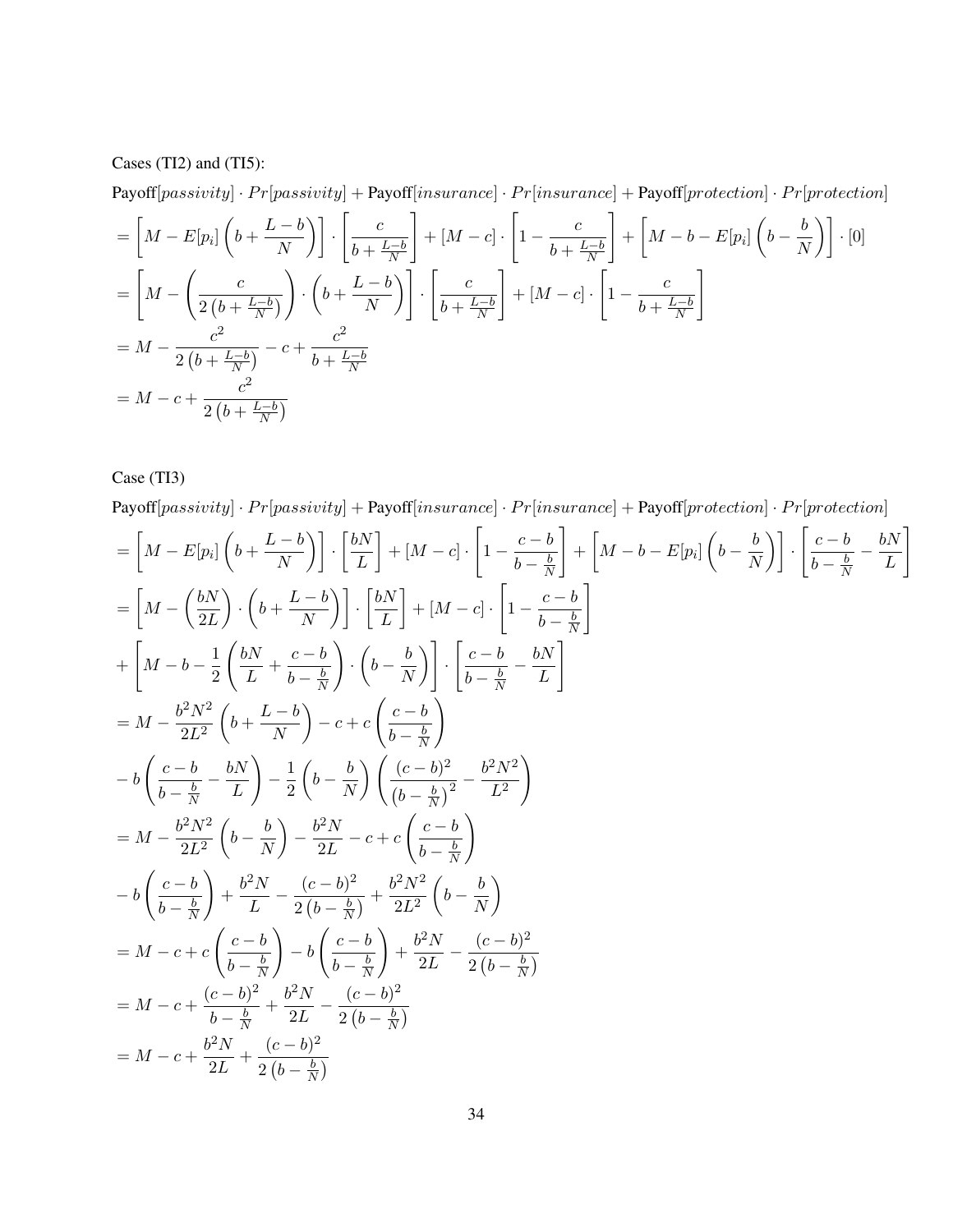#### Case (TI4)

Payoff[passivity] 
$$
\cdot Pr[passivity] + Payoff[insurance] \cdot Pr[insurance] + Payoff[protection] \cdot Pr[protection]
$$
  
\n
$$
= \left[ M - E[p_i] \left( b + \frac{L - b}{N} \right) \right] \cdot \left[ \frac{bN}{L} \right] + [M - c] \cdot [0] + \left[ M - b - E[p_i] \left( b - \frac{b}{N} \right) \right] \cdot \left[ 1 - \frac{bN}{L} \right]
$$
\n
$$
= \left[ M - \left( \frac{bN}{2L} \right) \left( b + \frac{L - b}{N} \right) \right] \cdot \left[ \frac{bN}{L} \right] + \left[ M - b - \left( \frac{bN}{2L} + \frac{1}{2} \right) \left( b - \frac{b}{N} \right) \right] \cdot \left[ 1 - \frac{bN}{L} \right]
$$
\n
$$
= M - \frac{b^2 N^2}{2L^2} \left( b - \frac{b}{N} \right) - \frac{b^2 N}{2L} - b \left( 1 - \frac{bN}{L} \right) - \frac{bN}{2L} \left( b - \frac{b}{N} \right) \left( 1 - \frac{bN}{L} \right) - \frac{1}{2} \left( b - \frac{b}{N} \right) \left( 1 - \frac{bN}{L} \right)
$$
\n
$$
= M - \frac{b^2 N^2}{2L^2} \left( b - \frac{b}{N} \right) - \frac{b^2 N}{2L} - b + \frac{b^2 N}{L} - \frac{bN}{2L} \left( b - \frac{b}{N} \right) + \frac{b^2 N^2}{2L^2} \left( b - \frac{b}{N} \right) - \frac{1}{2} \left( b - \frac{b}{N} \right) + \frac{b^2 N}{2L} \left( b - \frac{b}{N} \right)
$$
\n
$$
= M + \frac{b^2 N}{2L} - b - \frac{1}{2} \left( b - \frac{b}{N} \right)
$$
\n
$$
= M - b - \frac{1}{2} \left( b - \frac{b}{N} \right) + \frac{b^2 N}{2L}
$$

Case (TI6):

 $Payoff[passivity] \cdot Pr[passivity] + Payoff[insurance] \cdot Pr[insurance] + Payoff[protection] \cdot Pr[protection]$ 

$$
= \left[M - E[p_i]\left(b + \frac{L - b}{N}\right)\right] \cdot [1] + [M - c] \cdot [0] + \left[M - b - E[p_i]\left(b - \frac{b}{N}\right)\right] \cdot [0]
$$
  
=  $M - \frac{1}{2}\left(b + \frac{L - b}{N}\right)$ 

Total effort security game. Derivations for total expected game payoffs, not conditioned on other players: The following derivation refers to Table 15. For the total effort game, the dependence on other players is noted in terms of the integer  $K$ , the number of players other than player  $i$  who choose protection. To remove dependence on this  $K$  we must compute an appropriate expected value. To begin we rewrite each of the case expressions as a linear constraint on K. After doing this it becomes clear that cases TC2 through TC4 are mutually exclusive and exhaustive in terms of  $K$ , and similarly for cases TC5 and TC6. We define case TC2-4 to be the union of cases TC2, TC3, and TC4. similarly, we define case TC5-6 to be the union of cases TC5 and TC6. Now to compute an expected payoff for case TC2-4, we take the sum, over all possible values  $k$  for  $K$ , of the probability that exactly  $k$  players protect, times the payoff for this  $k$  (considering the case TC2, TC3, or TC4, that such a choice of  $K = k$  determines). We proceed similarly to compute the expected payoff for case TC5-6.

To obtain the expected payoff for TC2-4 we compute: